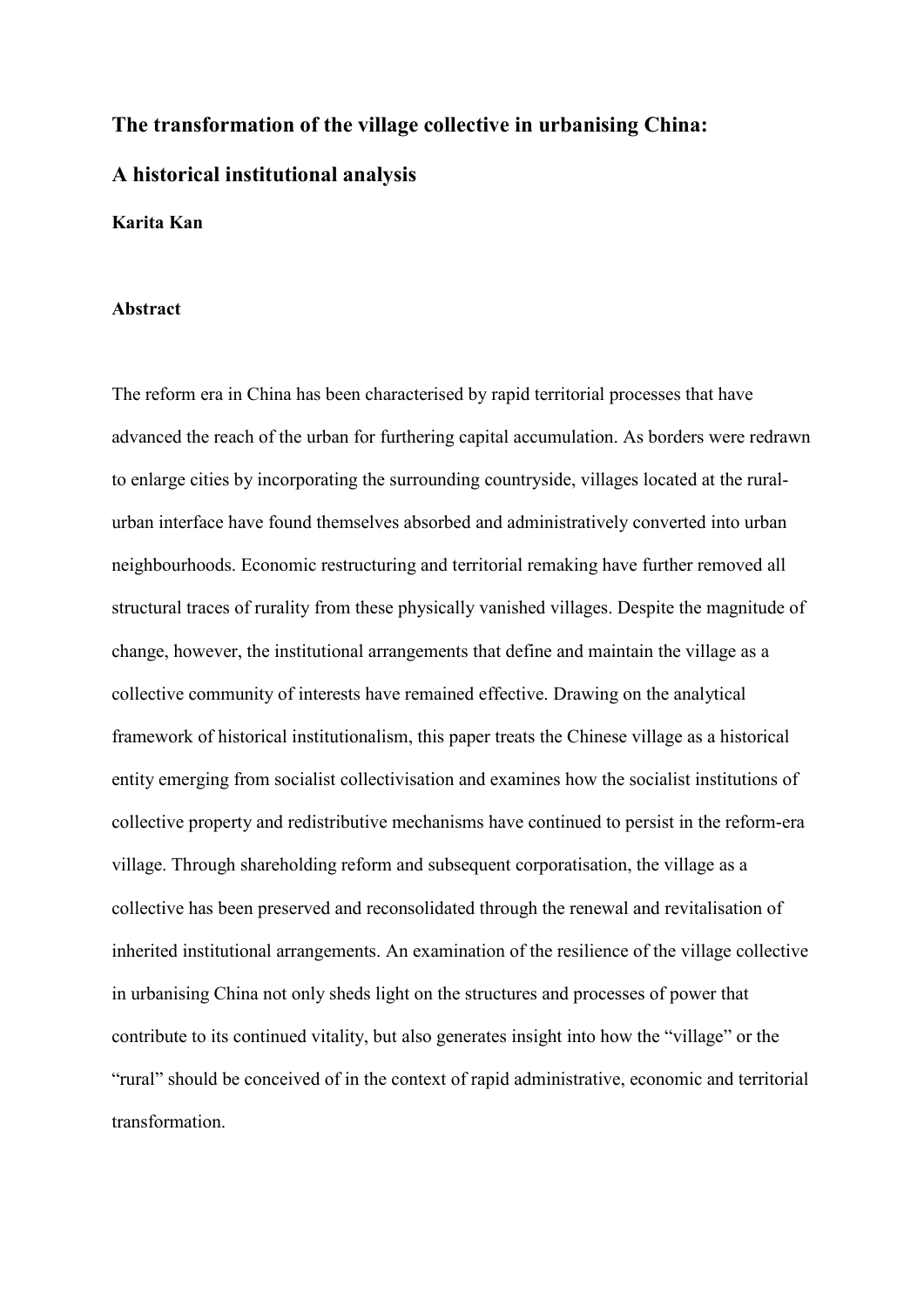# **Keywords: China; village collective; historical institutionalism; shareholding; urbanisation**

# **1. Introduction**

The rapid transformation of the post-socialist countryside has blurred the boundary between the urban and the rural and created a variegated landscape of distinct territorialities in reformera China. A spatial form that has perhaps become emblematic of such intensive processes of change is the "urban village", or *chengzhongcun* in Chinese, rural settlements that are situated within a city's jurisdictional boundary. Their growth in numbers has paralleled the continued expansion of China's fast-growing metropolises in the past three decades. As borders were redrawn to enlarge cities by incorporating the surrounding hinterland, villages in the vicinity were administratively absorbed and converted into urban constituents. Coevolving since as part of the cities, these villages have become increasingly caught up in networks of local, regional and global flows of goods, services, capital and people.

Academic discourses have often portrayed urban villages as informal or transitional entities that are neither completely rural nor urban. By the 1990s and 2000s, urban villages in major cities such as Beijing, Shenzhen and Guangzhou have evolved into high-density settlements housing not only indigenous villagers but also the large numbers of rural-urban migrants who had moved to cities in search of jobs and opportunities. The urban studies literature has highlighted the social function of urban villages as informal housing markets (Zhang et al. 2003; Song et al. 2008; Wang et al. 2009; Li & Wu 2013; He 2014). Urban villages are viewed as "transitional neighbourhoods" that facilitate urbanisation processes by easing the rural migrants' gradual integration into urban society (Liu et al. 2010). Other scholars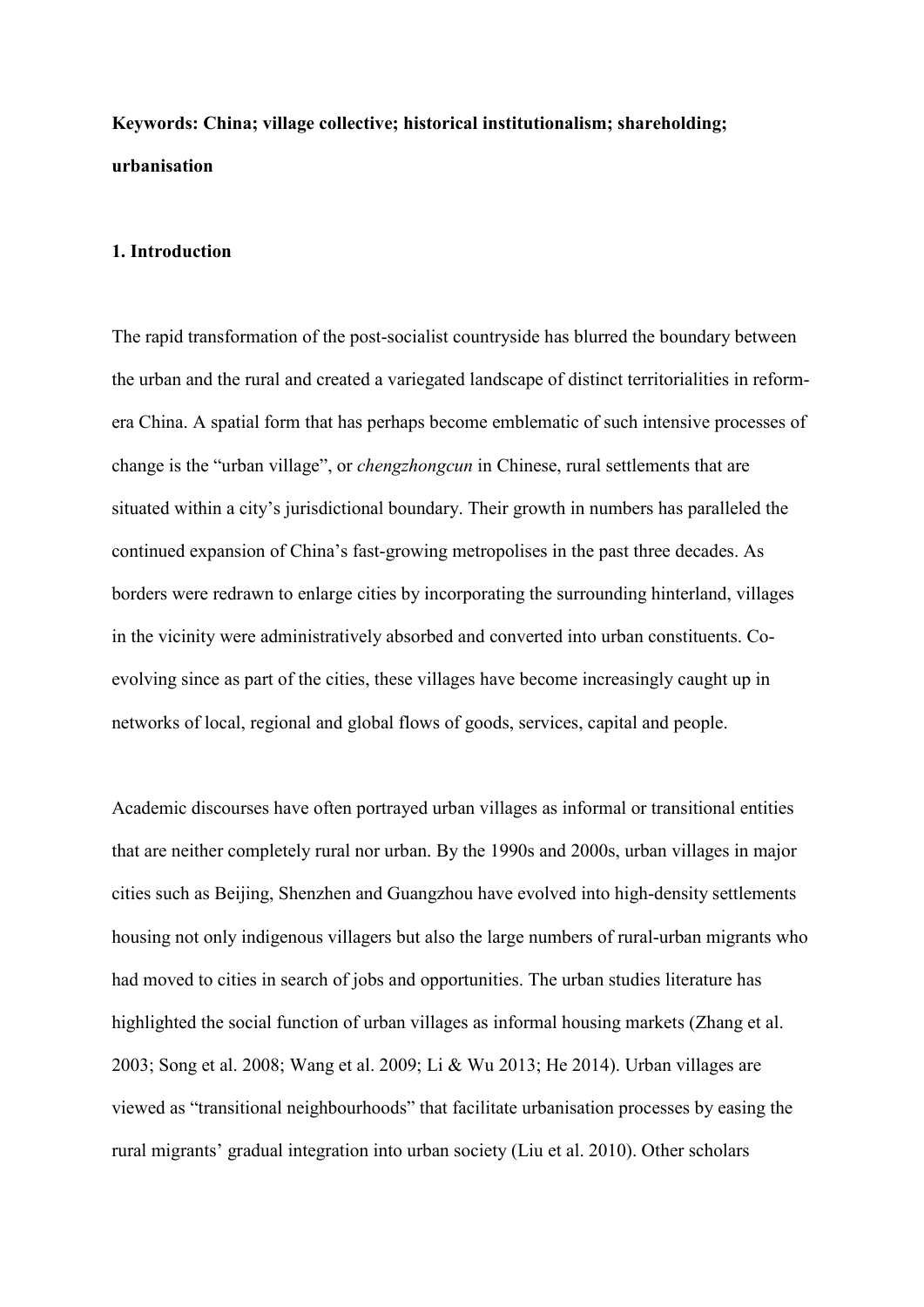considered urban villages to be "informal settlements" characterised by regulatory issues including fragmented land ownership, ambiguous property rights and lax development control (Tian 2008; Wu et al. 2013). Their prevalence has been seen as symptomatic of enduring patterns of rural-urban inequality, social exclusion and spatial segregation (Zhang 2011). From the perspective of governance, urban villages have been described as communities that are "not rural but not urban" (Tang 2015). They represent "incomplete urbanisation projects" that are poorly and asymmetrically integrated into urban administrative and fiscal systems (Po 2011).

The prevailing representation of urban villages as transitional entities awaiting further urbanisation or fuller integration seems to postulate a singular scale or continuum between the rural and the urban, in which the urban village constitutes a transitory, in-between form that should progress with linearity towards full urbanity. There is, however, nothing inevitable about the evolution of rural localities towards any single homogeneous outcome. Indeed, scholars have called into question dichotomous conceptions of rural and urban that imply drawing a categorical divide between two opposed groups (Mormont 1990; Halfacree 1993; Woods 2005). There is thus need to go beyond linear conceptualisations of rural-urban *transition*, and examine change from the perspective of rural *transformation* which gives consideration to the diversity of institutional outcomes that could result from rural restructuring. Such a perspective would enable us to better analyse the multidimensional processes of change that contribute to the emergence in China of rural spaces that are increasingly differentiated, paralleling similar developments in other areas of the global countryside (Long and Woods 2011; Marsden 1998; Murdoch et al. 2003; Woods 2007). A non-linear view of rural transformation also opens up a discursive space for the consideration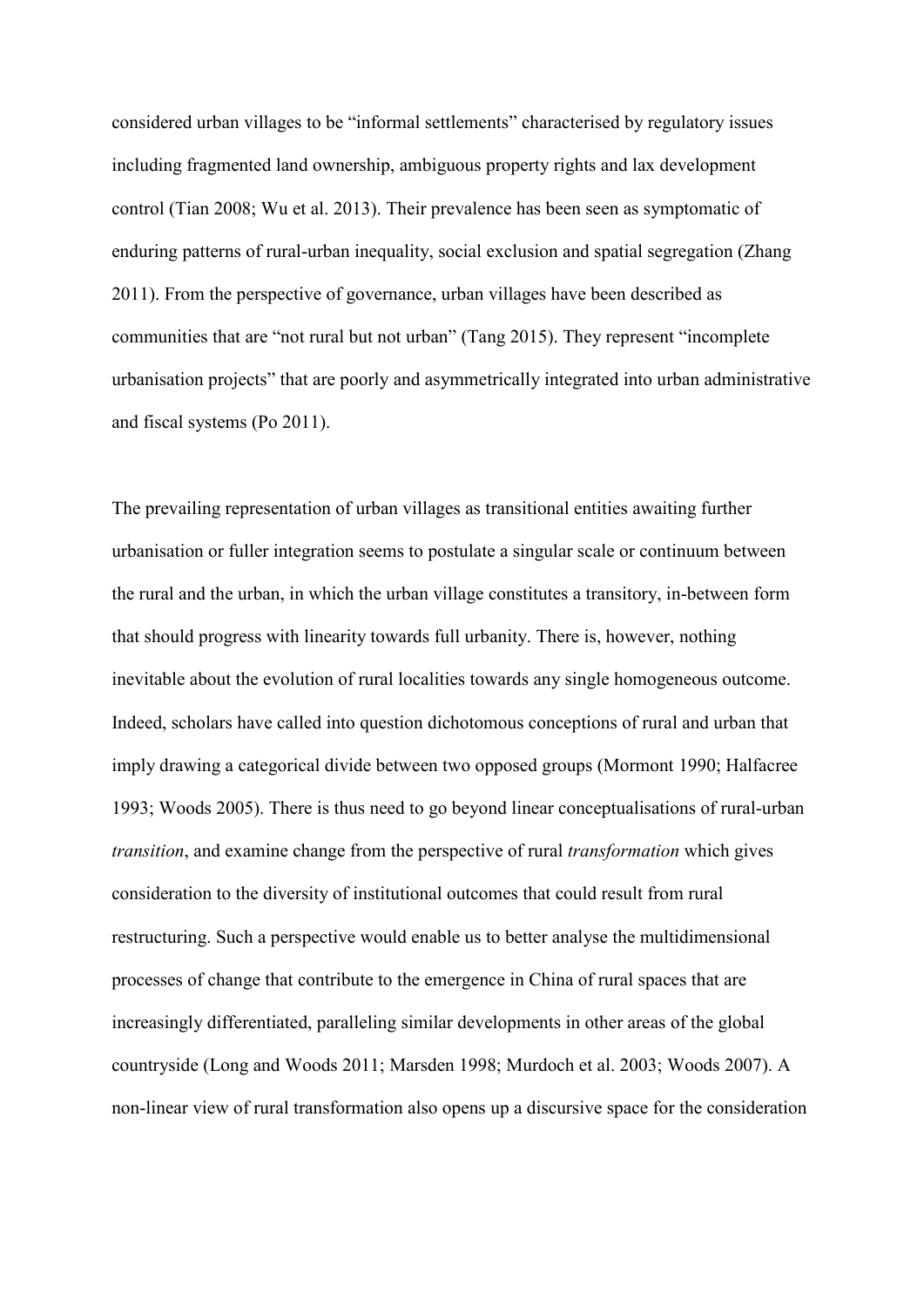of how the very meaning of rurality is being redefined and reconstituted in post-agrarian societies.

This paper draws on the analytical framework of historical institutionalism to explore rural transformation and institutional change in the context of urbanising China. The theoretical and methodological distinctiveness of historical institutionalism lies in its emphasis on explaining institutional reproduction and change through an examination of where institutions came from, how they are maintained, and the ways they have adaptively transformed over time. By analysing rural transformation in China using an institutionalist framework, this paper treats the urban village as a historical entity emerging from socialist collectivisation and examines the way its underpinning institutions have evolved and reconfigured in the reform era. Specifically, it focuses on those institutional arrangements that have continued to define and maintain the village as a collective community of interests, namely a property rights regime characterised by collective ownership and redistributive mechanisms. The notion of the village as a collective (*cun jiti*) has its ideological origin in the Maoist era of collectivisation, but the notion has persisted in contemporary times despite the significant administrative, economic and territorial restructuring of the post-socialist countryside. An inquiry into the mechanisms of institutional reproduction and change would not only shed light on the structures and processes of power that maintain the village collective, but also generate insight into how the "village" or the "rural" should be conceived of in the context of rapid transformation.

To examine these dynamics, this paper takes as its case study a village that has undergone dramatic change in the reform era. Liede is a typical urban village located in Guangzhou, the capital of Guangdong province, in southern coastal China. A village community with a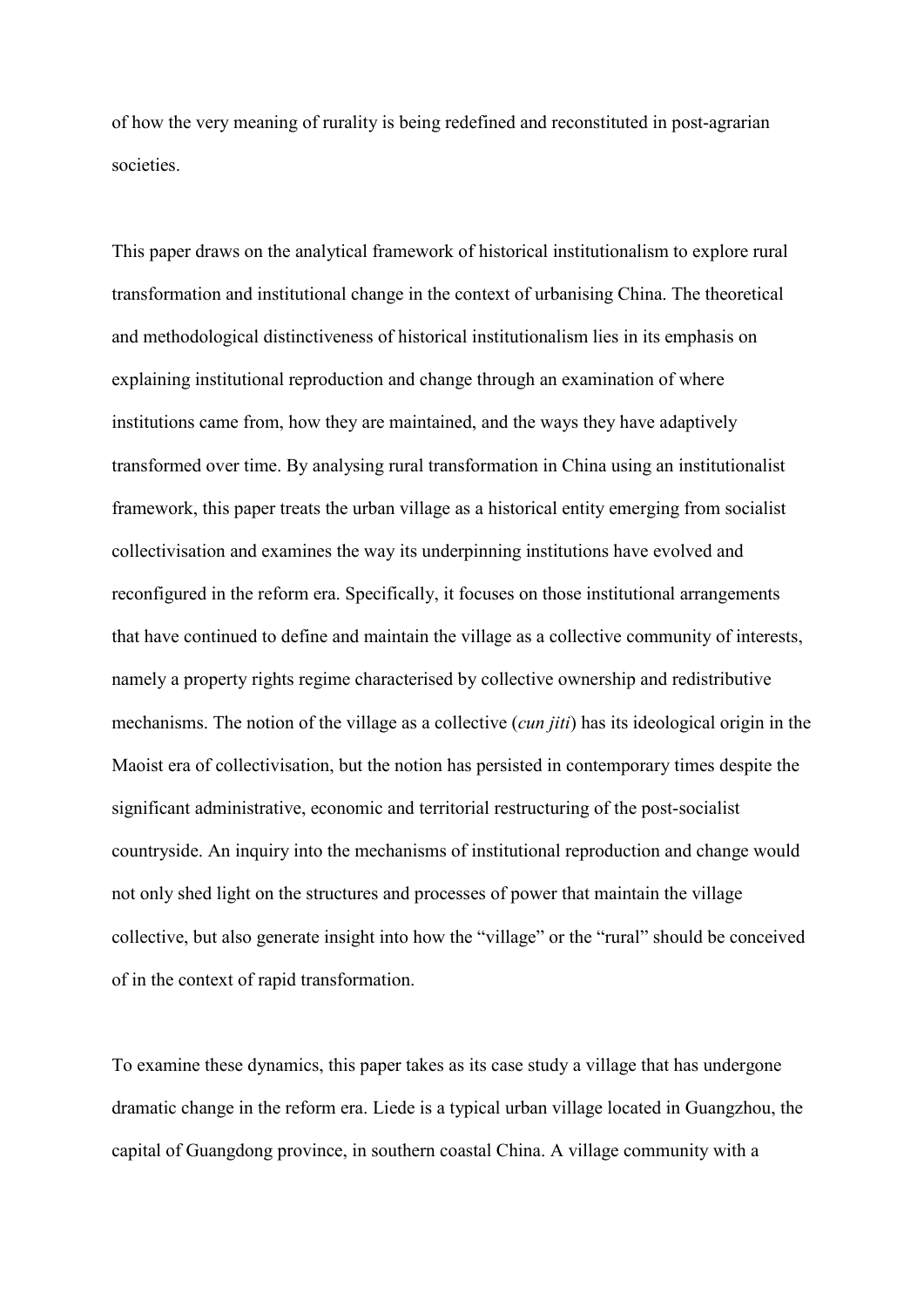settlement history dating back to the Northern Song dynasty (960-1127AD), Liede has for centuries been an agrarian economy up until the reform era. From the 1980s onwards, the village has seen a gradual diminution of its agricultural harvest as its farmland was successively expropriated for industrial and commercial development. Into the 2000s, Liede lost its rural status and was nominally converted into an urban administrative unit. The subsequent demolition of the entire village and its redevelopment into a modern, mixed-use neighbourhood further removed any structural traces of rurality from the physically vanished village.

Despite the magnitude of change, however, those institutional arrangements that define Liede as a collective have remained operational. Through shareholding reforms and corporatisation, the village collective has been preserved and reconsolidated as a shareholding cooperative and later in the form of a joint-stock company. The continued effectiveness of collective property and redistributive mechanisms has maintained Liede as a corporate community of interests. Together with others, these territorially entrenched communities constitute distinct localisms in China's increasingly differentiated geography.

# **2. Historical institutional analysis and rural transformation**

#### *2.1 Historical institutionalism: A brief overview*

This paper investigates rural transformation by adopting an institutionalist perspective that gives analytical emphasis to the evolution and transformation of institutions. Institutions are constraints devised by human actors that structure political, economic and social interaction (North 1991). These include both formal rules such as constitutions, laws and property rights,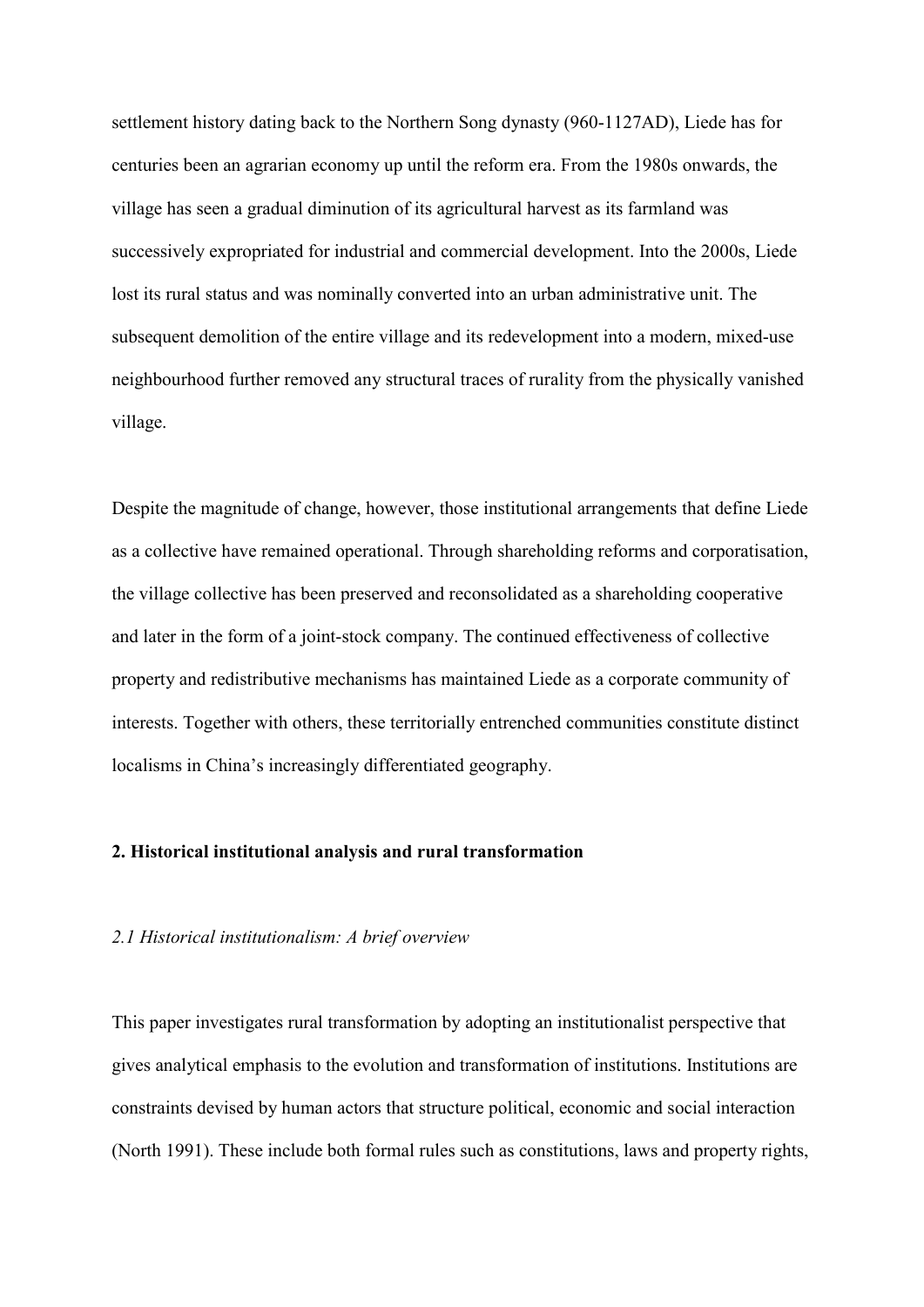as well as informal constraints such as customs, traditions and codes of conduct (North 1991). By distinguishing between actions that are "appropriate" and "inappropriate", "right" and "wrong", institutions govern behaviour and organise it into patterns that reliable and predictable (Streeck and Thelen 2005). As such, institutions can be seen as "building-blocks of social order" that represent "collectively enforced expectations with respect to the behaviour of specific categories of actors or to the performance of certain activities" (Streeck and Thelen 2005: 9). Given this paper's focus on the evolution of institutions over time, it draws on the historical variant of institutional analysis (Thelen 1999). Historical institutionalism seeks to explain institutional continuity and change by paying attention to "how institutions emerge from and are embedded in concrete temporal processes" (Thelen 1999: 369). It examines where institutions came from, what has sustained them and how they have changed over time, in order to gain insights into institutional resilience and the modes and mechanisms of change (Thelen 2004).

Within the historical institutionalism literature, a broad distinction can be drawn between those who emphasise institutional stability and the "stickiness" of institutions, and those who advocate an incrementalist model of gradual continuous change (Pierson 2004). In the former view, institutions demonstrate long periods of continuity and stability during which existing arrangements are reproduced through self-reinforcing, increasing returns processes of path dependency. Institutional change occurs when these processes are punctuated by abrupt, exogenous shocks that open up a short period of relative structural indeterminism during which critical decisions made by key actors choose paths that fix the institution down for another period of stability. This view, often characterised as the punctuated equilibrium model, postulates a "dualist" conception of institutional development based on an alternation between long periods of institutional reproduction and brief moments of "critical junctures"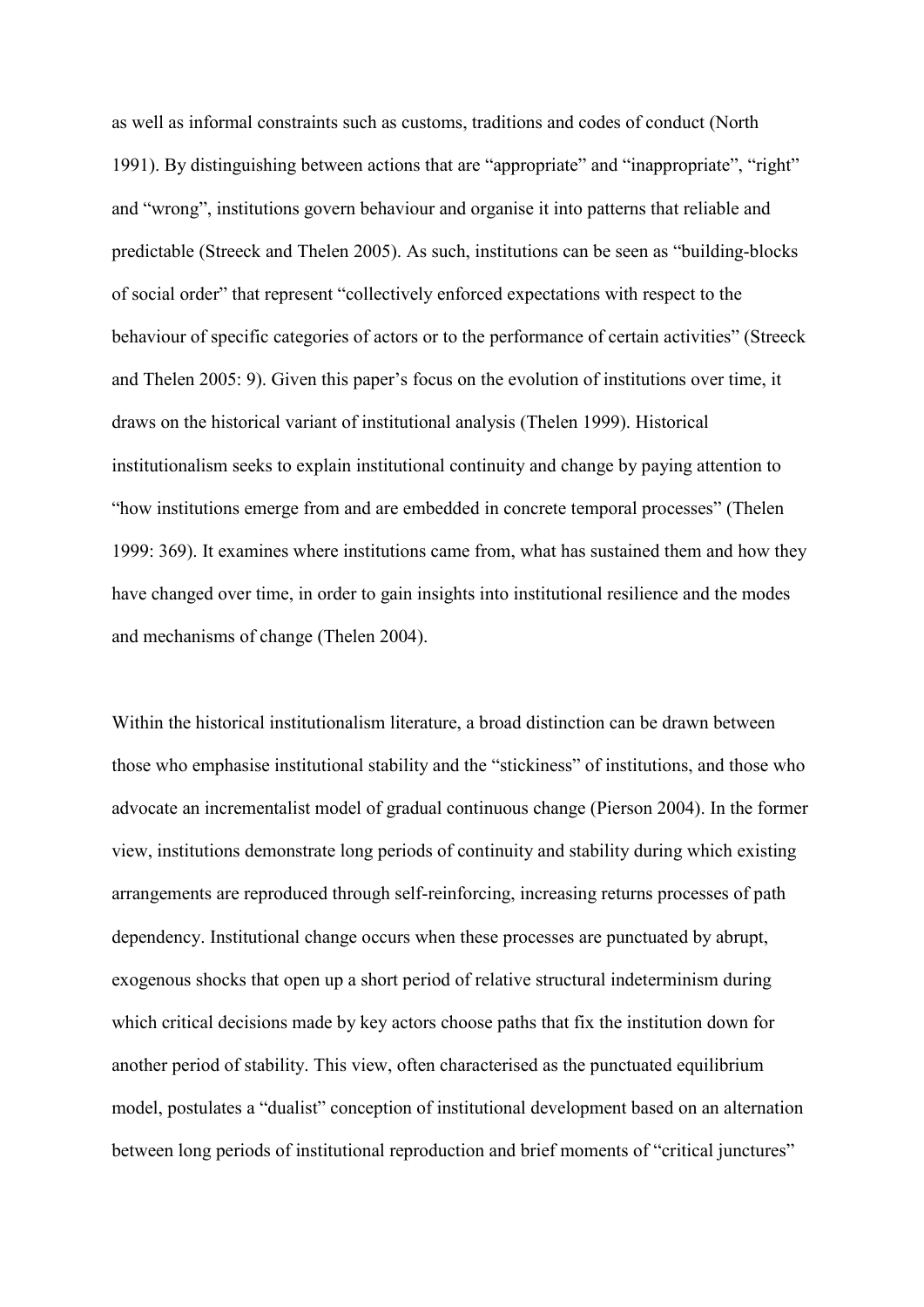where agency plays a key role in shaping outcomes (Pierson 2000; Cappocia and Kelemen 2007).

An alternative view of institutional development, represented by the incrementalist model, holds that institutions evolve and change continuously. Institutions do not just emerge, break down and get replaced, they also evolve and adapt to new conditions without radical disruptions (Mahoney and Thelen 2010). Transformative change might result from an accumulation of gradual and incremental change, rather than from exogenous shocks and ruptures. Advocates of this model take the position that slow and piecemeal changes, while less dramatic than wholesale transformations, can be equally consequential in shaping outcomes. They hence give greater analytical attention to gradually unfolding developments that "often only 'show up' or 'register' as change" if a longer time frame is considered (Mahoney and Thelen 2010).

The incrementalist view makes two important observations regarding the nature of institutions. First, it takes a dynamic view of institutions that gives primacy to the agency of political actors in maintaining and keeping in place particular institutional arrangements (Mahoney and Thelen 2010). Institutions are not "frozen residues of critical junctures" or locked-in patterns; rather, they survive because of ongoing efforts at mobilisation and maintenance. Instead of assuming self-perpetuating and self-reinforcing processes of institutional reproduction, this perspective views durability as the outcome of active tending and recalibration in response to the changing environment in which institutions are embedded. As Thelen (2004) observes, institutional survival "often involves active political renegotiation and heavy doses of institutional adaptation, in order to bring institutions inherited from the past into line with changes in social and political context". Understanding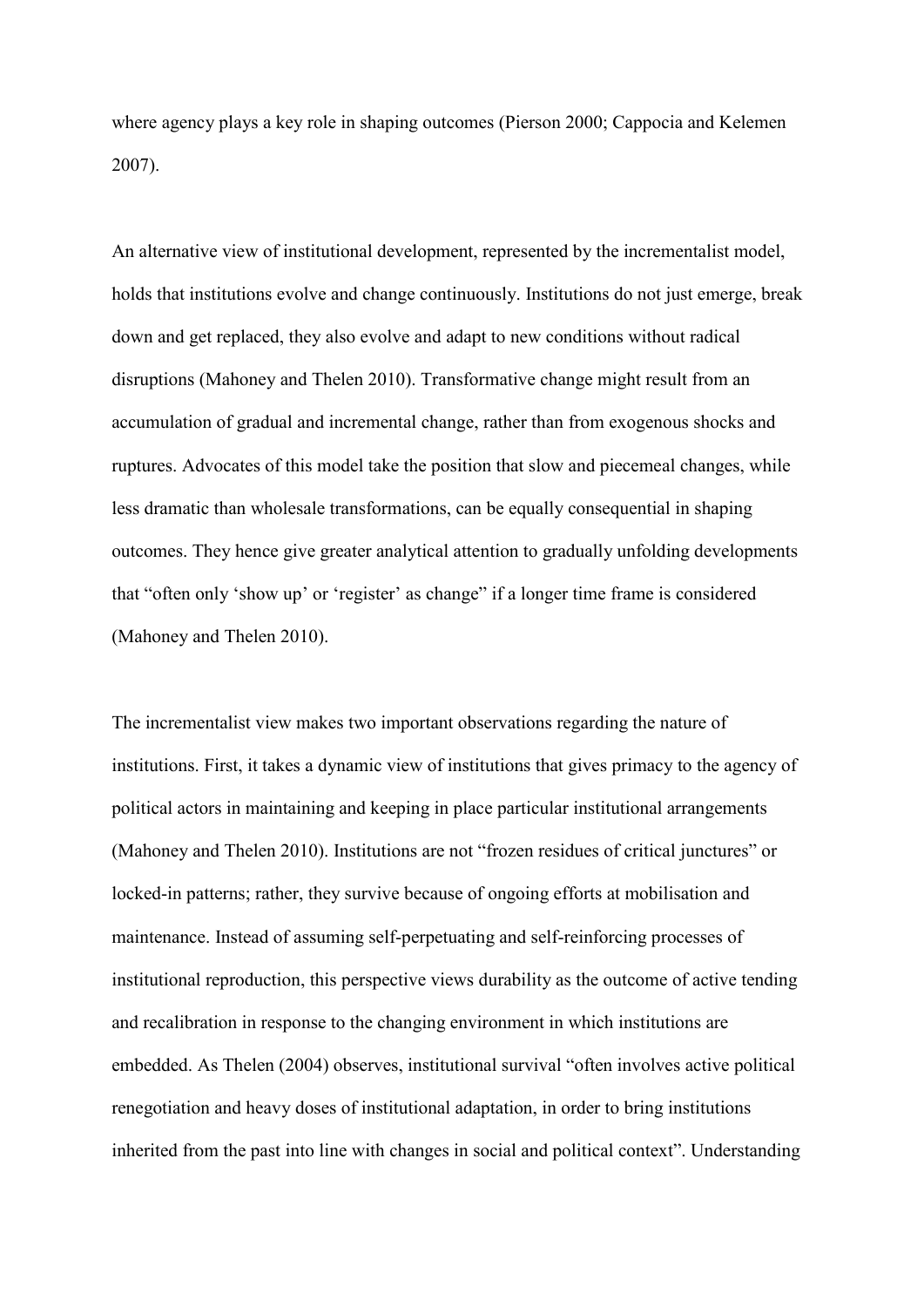institutional resilience thus requires looking into both the mechanisms of *reproduction* that sustained the institution, as well as the mechanisms behind the institution's gradual *transformation* over time. This would avoid the "conservative bias" that tends to explain what is new as just another version of the old (Streeck and Thelen 2005). What appear as "restorations" of familiar patterns should not be interpreted simply as remnants of the past or as the persistence of old habits, they may instead represent direct responses to new initiatives and environments (Burawoy and Verdery 1999).

Second, the dynamic nature of institutions means that they are always open to shifts. If institutional reproduction is closely tied to active agency and the continued mobilisation of support, then institutions should be viewed as "relatively durable though still contested settlements" that are subject to ongoing contestation by political actors (Mahoney and Thelen 2010: 8). Contestation inevitably arises because institutions have distributional consequences: "Any given set of rules or expectations – formal or informal – that patterns action will have unequal implications for resource allocation, and clearly many formal institutions are specifically intended to distribute resources to particular kinds of actors and not to others" (Mahoney and Thelen 2010: 8). Institutions often reflect differential distributions of power and resources among political actors. Those designed to benefit certain actors and not others thus reproduce patterns of stratification and inequality, and in doing so generate endogenous pressures for change. Challenge to existing arrangements may come from within the elites, as distribution accumulating advantages for a select few triggers divisions among institutional power holders. Challenge may also emanate from below, where those disadvantaged or marginalised by current arrangements unite in their discontent over what they see as unfair distribution and mobilise against it. Contestation of existing institutions may result in transformative change through mechanisms such as displacement, layering or conversion,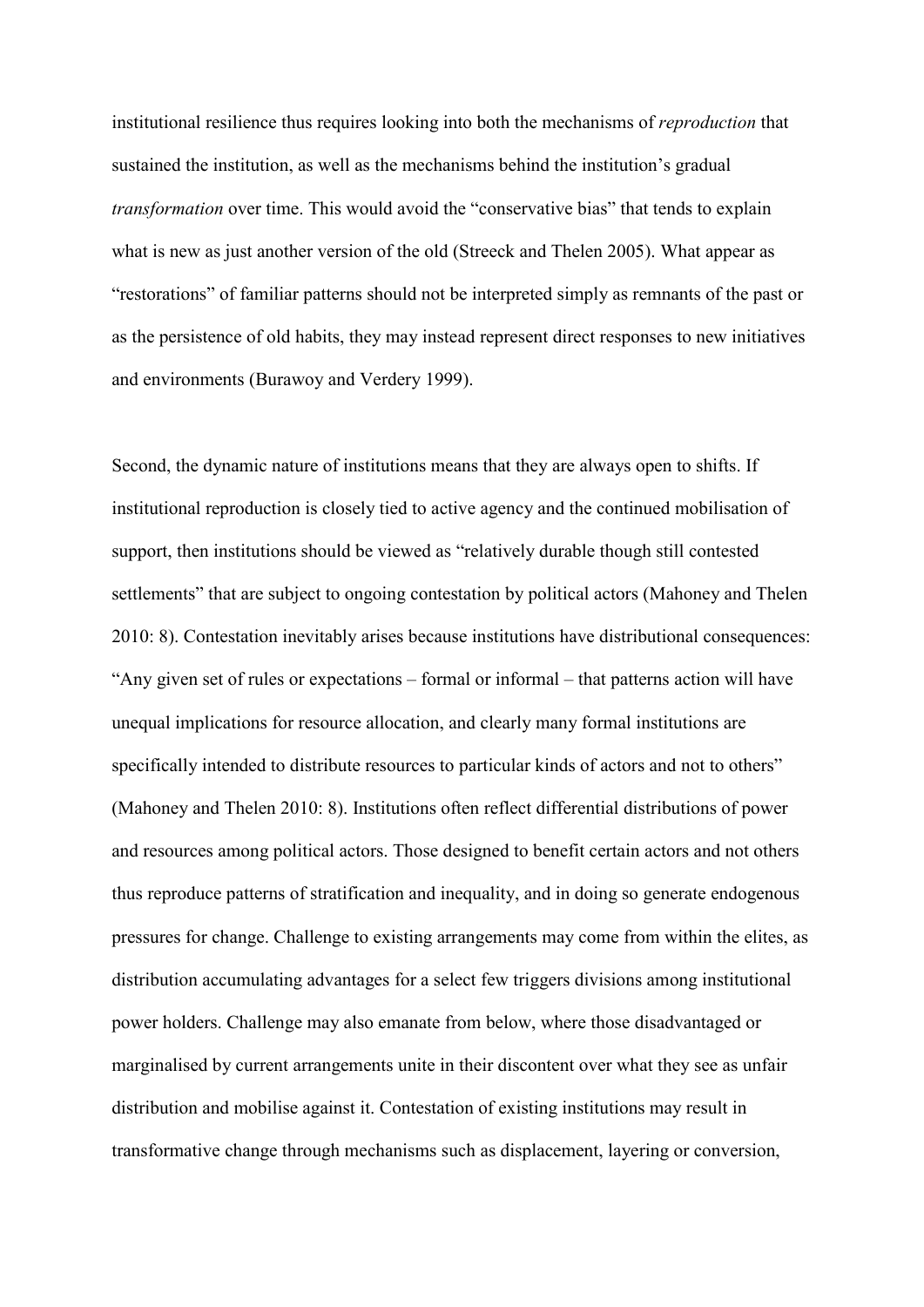where by inherited arrangements are pushed aside in favour of new alternatives, outgrown by the addition of new elements, or redeployed and redirected to new goals and purposes (Streeck and Thelen 2010).

The two views of institutional development represented respectively by the model of institutional stability and punctuated change and the model of gradual institutional transformation are not necessarily exclusive of each other. They point rather to the different sources (exogenous and endogenous) and processes (incremental and abrupt) of institutional development, producing either continuous or discontinuous outcomes (Streeck and Thelen 2010). These distinctions provide a useful analytical framework for analysing and predicting institutional development. The dynamic conceptualisation of institutions as contested settlements whose continued viability requires active agency and whose distributional consequences invites contestation also offers an illuminating perspective into the institutional processes underpinning rural transformation in post-socialist China.

# *2.2 Rural transformation and the collective in China*

How does historical institutionalism offer insights into understanding rural transformation in reform-era China? Adopting an institutionalist perspective in our inquiry requires first delineating the sets of institutions that are being analysed. The focus of this paper is on the "village collective" (*cun jiti*), a notion whose ideological roots can be traced to the socialist era of agricultural collectivisation. In both academic and lay discourses, the term "collective" is often taken to embody "the socialist ideals of community commonly associated with the Maoist period" (Oi 1990: 17). This sense of community is grounded in the political and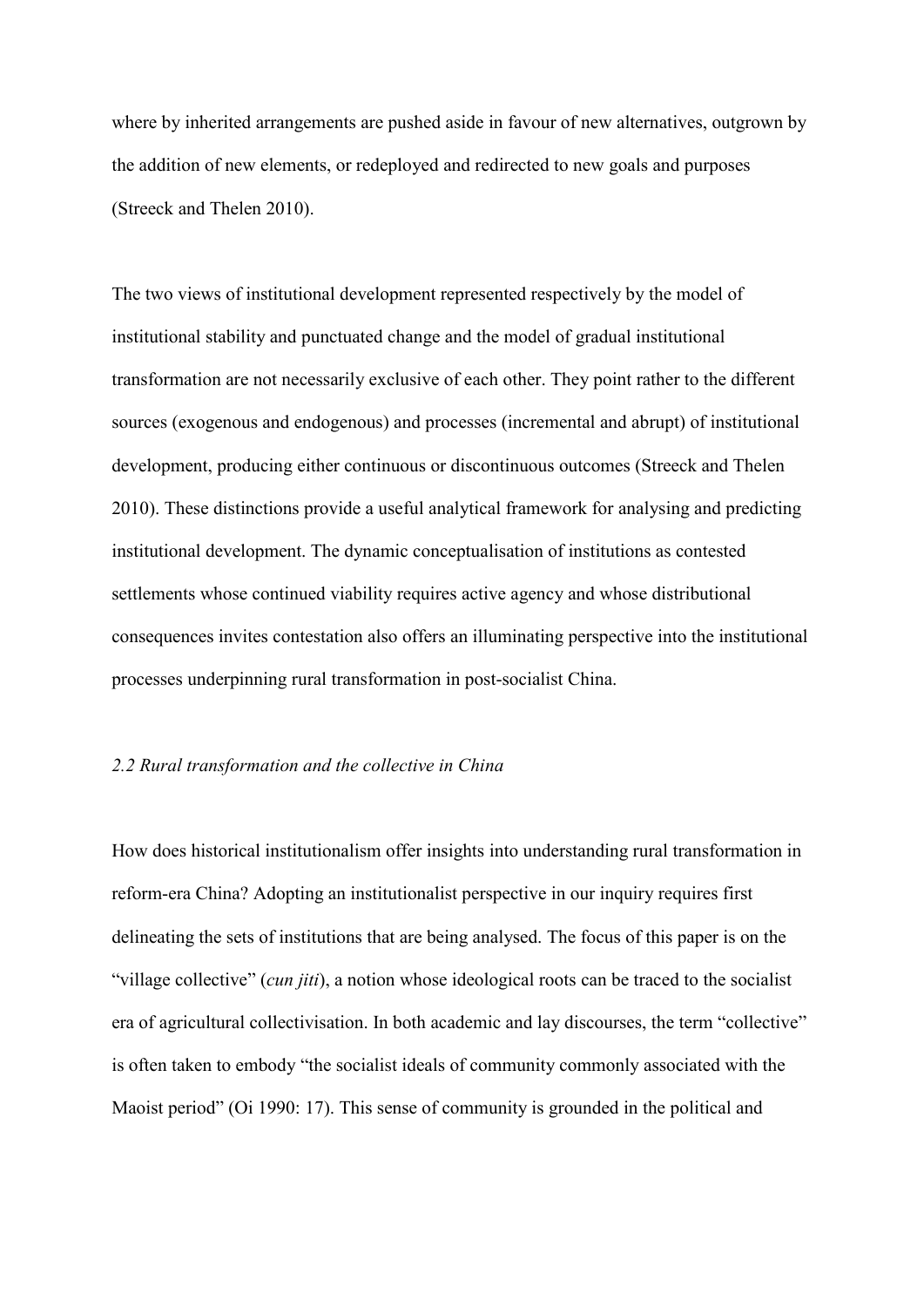economic institutions of state socialism, characterised by collective property and redistributive mechanisms.

As a traditional place, the Chinese village can be understood as "a ritual and historical unit" where members defined their village community by associations of ancestry, common property and a shared environment (Feuchtwang 1998). Communist rule under Mao sought to redefine the Chinese village as a socialist collective. The socialist collective was both an administrative and economic unit. Under state socialism, actors are defined by their relationship to property and are positioned in an administrative hierarchy according to their property status (Verdery 2003). It can be said that socialist actors are "made real actors by being made subjects of property (Verdery 2003: 49). In Maoist China, rural society was reorganised around the three-tier system of People's Communes, production brigades and production teams. The ownership of rural resources was centralised under each of these units.

The institutionalisation of collective property helped define the socialist village as a collective community. Under collectivisation, rural resources were collectively owned. The legal ownership of rural land, for instance, was first granted to the production brigade and later to the production team (Lin and Ho 2005). Collective ownership meant that rural resources were owned not by individual peasants or households, but rather by "a community body that is seen as the legitimate entity representing the interests of all its constituents" (Yep 2015: 535). At the village level, the production brigade was the representative of collective community interests. While members of the brigade jointly owned the resources, actual decision-making was exercised by brigade and team leaders who acted as *de facto* managers and coordinators of collective resources within their communities. These cadres directed the allocation of resources such as land and labour, controlled their use and disposal, and set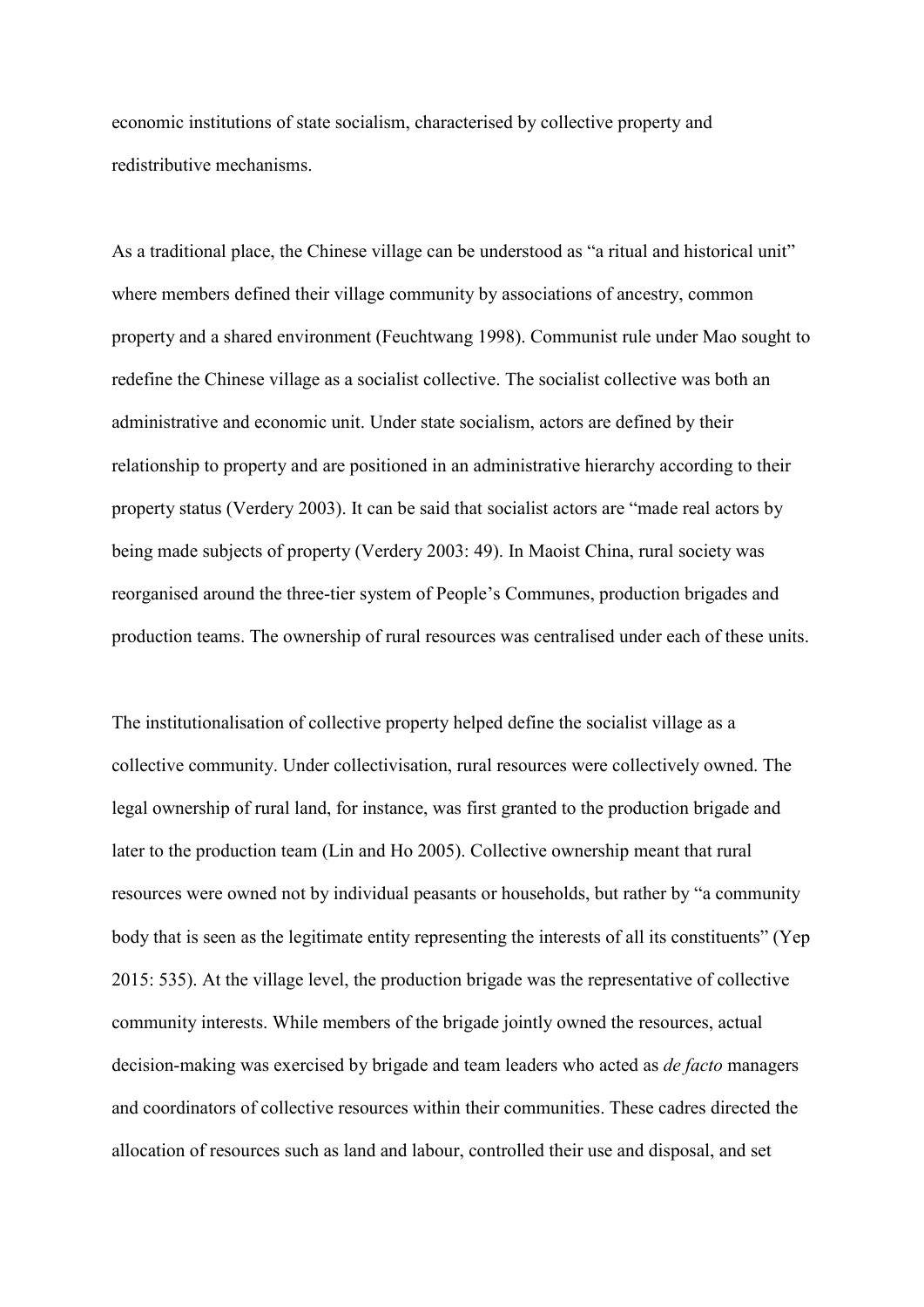rules regarding how revenues derived from the use of commonly held resources were distributed.

Under the institutional framework of collective property, therefore, the community was held together by mechanisms that redistribute the collective harvest. Redistribution makes up the integrative principle of the rural collective economies under state socialism (Burawoy and Verdery 1999; Nee 1989; Walder 1997). Goods produced and earnings generated from collective property did not go directly to producers, but to leaders in bureaucratic positions who centrally managed and redistributed the surplus to individual households while making provisions for collective welfare. A hierarchical relationship of coordination existed between leaders and members of the collective, and this relationship was institutionalised in that it was mutually recognised and collectively enforced by both parties above and below (Kornai 1986). A corollary of redistributive economies was hence the political and social power exercised by cadre-redistributors as the paternalistic custodian of collective interests (Nee 1989).

In China, the paternalistic dimension of socialist redistribution within the village collective was further underpinned by social and familial institutions. The traditional Chinese village is not just an administrative and economic unit, but also a social entity. Lineages and families have historically been exemplary institutions in the cultural nexus of power in prerevolutionary China (Duara 1988). In southern China, especially, the flourishing of commercial agriculture along the Pearl River has facilitated the rise of lineages as powerful organisations whose corporate identity was centred on the common property of land (Watson 1985; Faure and Siu 1995). Indeed, informal institutions also provided an important framework "through which property rights were claimed, exercised, and interpreted" (Ruf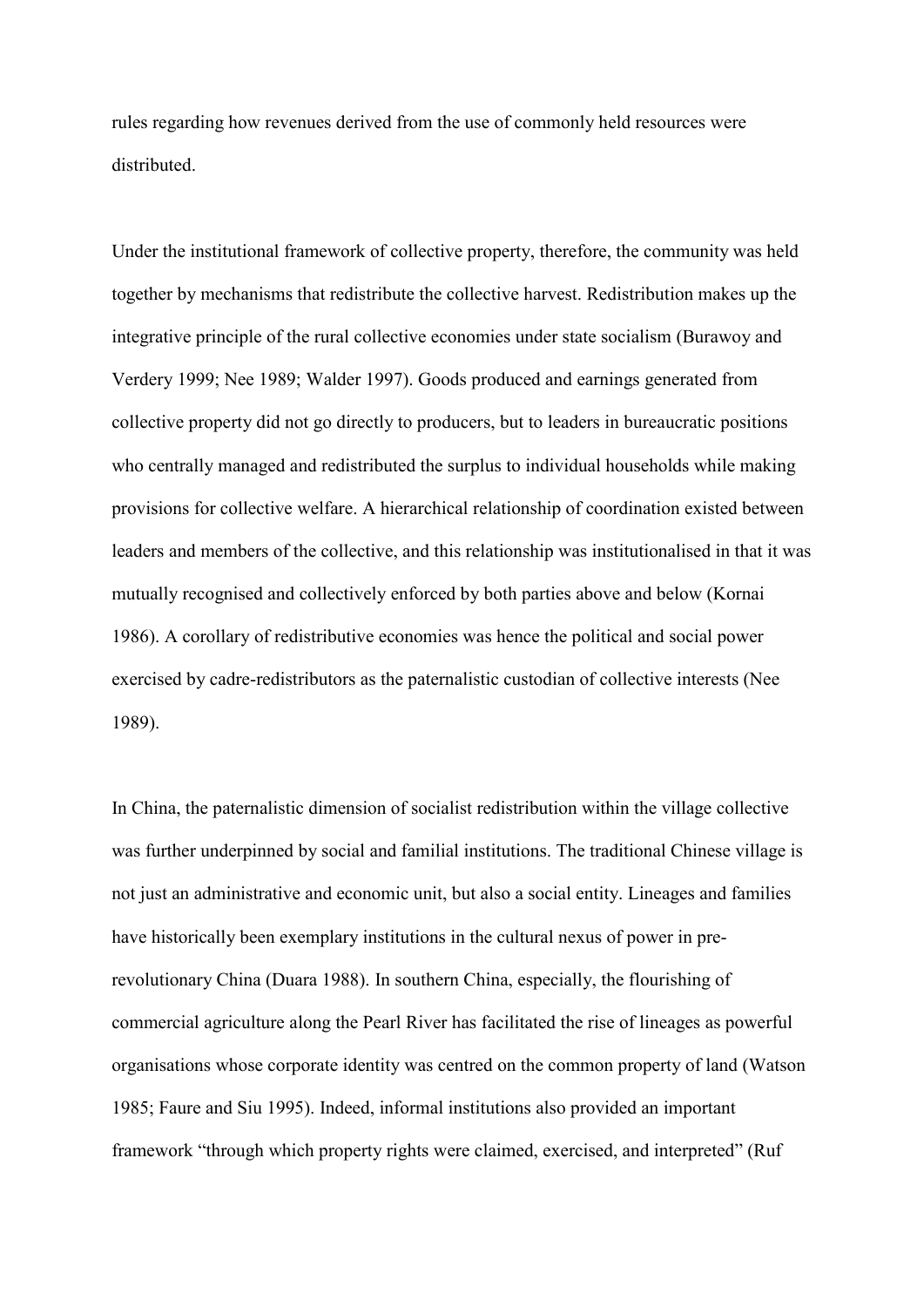1998: 32). Contrary to conventional wisdom which suggests the disintegration of traditional institutions under Mao, studies have shown how kin-based relations have remained relevant in patterning property relations and defining identity in the socialist countryside (Chan et al. 2009; Ruf 1998, 1999). In undertaking redistribution and making provision for collective welfare, therefore, brigade and team leaders were not just acting in their formal capacity as cadre-managers but were also motivated and bound by moral communal obligations as paternal patrons of their village kin.

Together, the institutions of state socialism, supplemented by indigenous organisations, were constituents of a social order that structured political, economic and social interaction in rural communities for over two decades. In the 1980s, the commune system was officially dismantled under de-collectivisation. At the village level, the production brigade was abolished. The introduction of the household responsibility system, where peasants were allocated individual plots of land and granted residual income over their agricultural produce, further placed the household as the central unit of production (Unger 2002; Zhou 2009). Such market-oriented reforms appeared to challenge and undermine the institutional structures inherited from the socialist era, but they did not cause them to break down completely or render them obsolete. In three important ways, those institutional arrangements that defined and maintained the village as a collective have remained effective in the post-socialist era.

First, while the brigade was dissolved, the "administrative village" (*xingzheng cun*) was installed as the grassroots unit of administration in rural China. While the brigade was the former representative body of collective interests, the reform era saw the institutionalisation of the villagers' committee (*cunmin weiyuanhui*) as the autonomous organisation for selfgovernment in the administrative village. Popular elections were introduced for the villagers'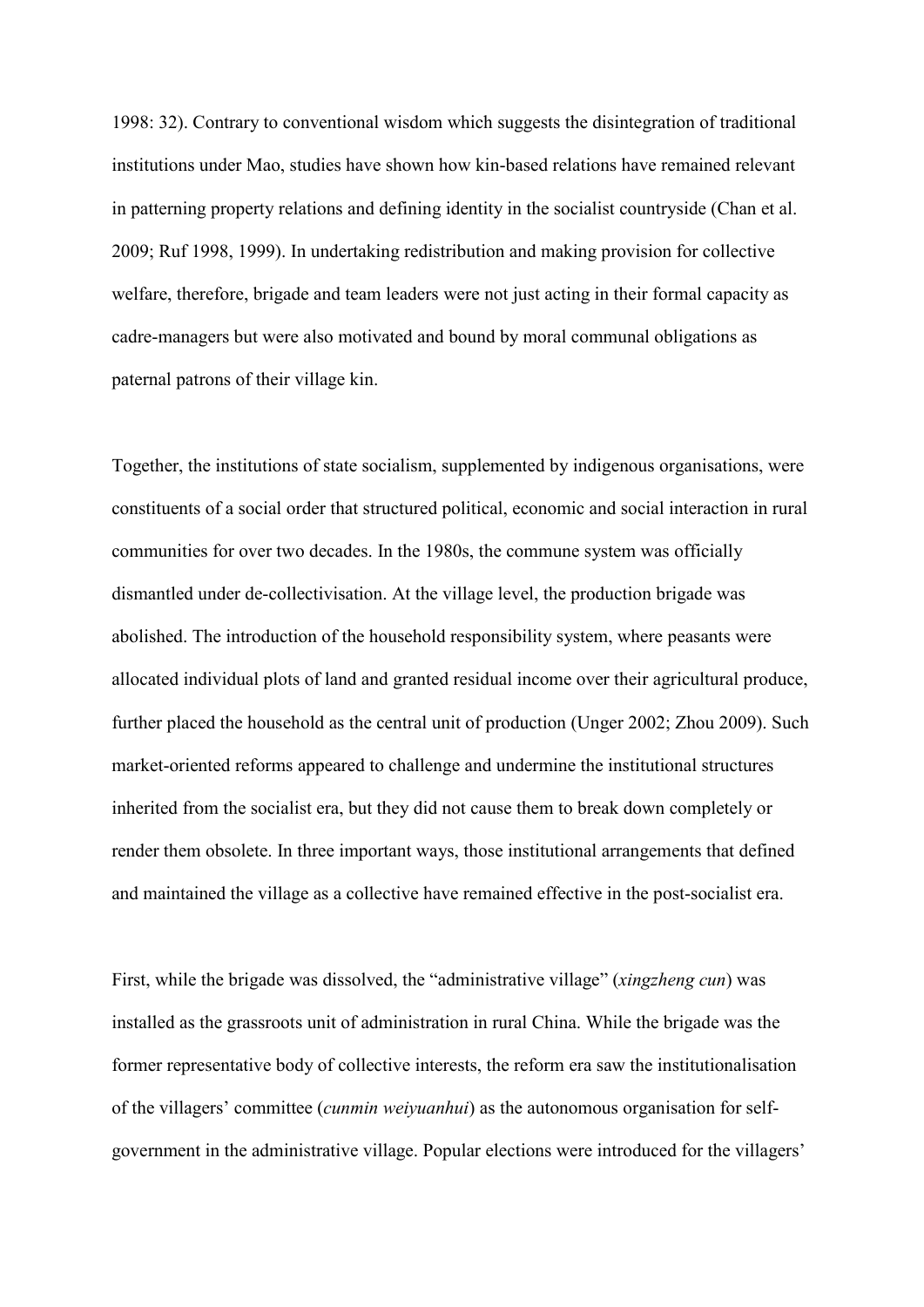committee whereby villagers may elect their own leaders for managing village affairs and representing community interests. Together with the village party branch – the grassroots cell of the Chinese Communist Party – the two organisations serve as the dual loci of power in governing the reform-era village (Oi and Rozelle 2000).

Second, collective property was preserved. The 1986 Land Administration Law designated the ownership of rural land to the peasant collective (*nongmin jiti*), meaning that the collective nature of rural land has remained unchanged. The Law also stipulated that the right to manage and administer rural land is to be exercised by the village collective economic organisation (*cun jiti jingji zuzhi*) or the villagers' committee. This clause consolidated the role of the villagers' committee as the new representative of collective interests through its managerial control over collective property. As shall be shown, the persistence of collective ownership also implied the continued relevance of redistributive practices in the post-socialist village, through the institutionalisation of shareholding mechanisms.

Third, the informal institutions of lineages and families have experienced a general revival in reform-era China. They play a salient role in structuring rural economies (Ruf 1998, 1999; Chen 1999; Lin and Chen 1999; Lin 1995; Pei 1998; Hu 2007), enhancing rural public goods provision (Tsai 2002, 2007) and shaping rural identities (Liu and Murphy 2006; Chan et al. 2009). Corporate kinship structures supply the trust and social capital conducive to the growth of collective economies; they also contribute to a collective psychology that constitutes the village as a corporate community.

The reform era in China is often conceptualised as a radical break from state socialism, but such a perspective would limit the search for broader and deeper patterns of institutional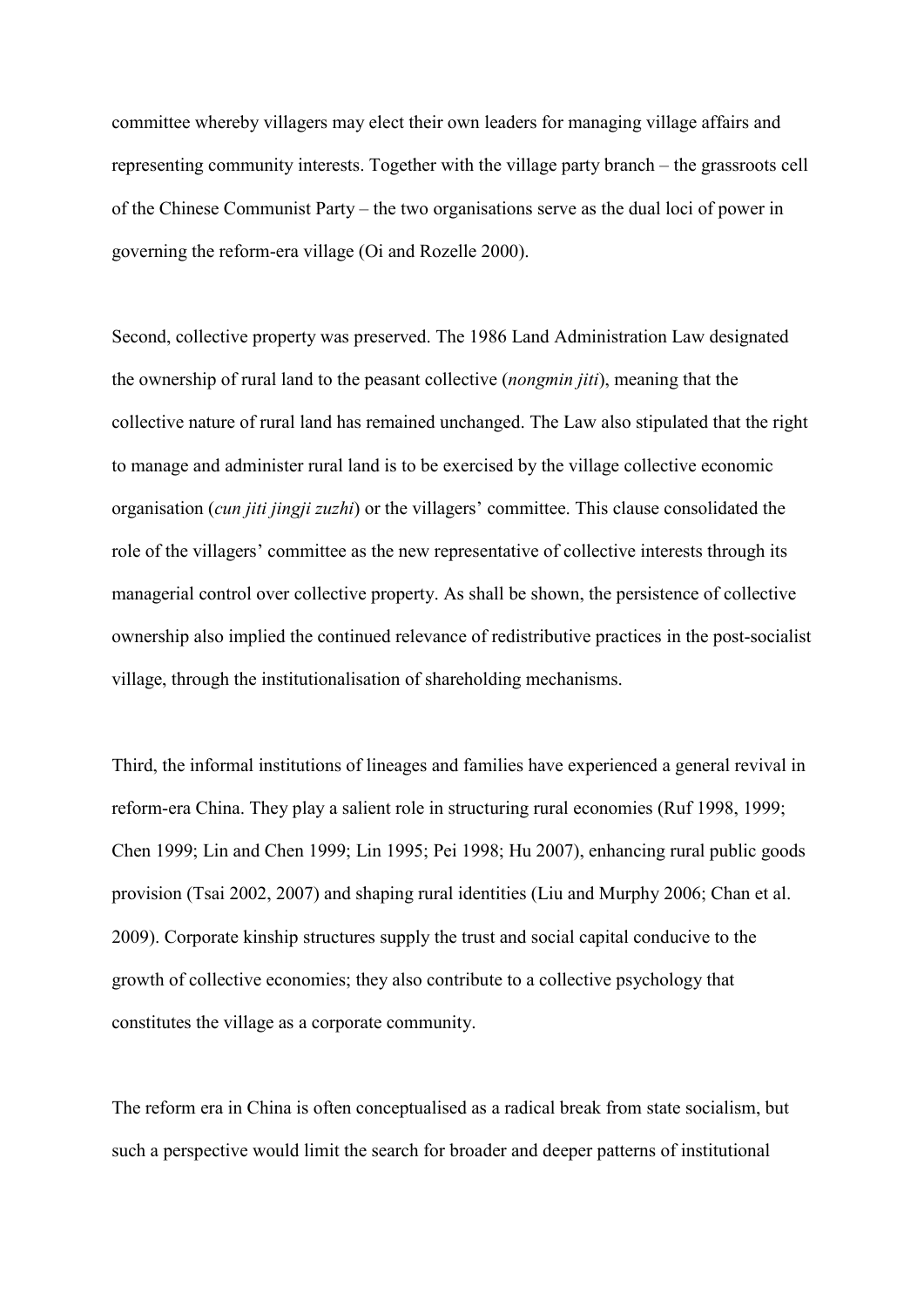continuity and legacy. The preservation of collective ownership, and the institutionalisation of the villagers' committee as the new body representing the peasant collective in managing commonly held property, imply that the institutional arrangements inherited from the socialist era have not been completely eradicated. These form the basis for the revitalisation of the collective in the reform era. As the historical institutionalist perspective suggests, institutions are dynamic settlements whose continuity and change are subject to the actions of political actors. Institutional arrangements are also contested at all times as their operation engenders distributional consequences for different social groups. Through the in-depth study of a village, this paper aims to reveal the agency and mechanisms underpinning the reproduction and transformation of the institutional arrangements that defined and maintained the village as a collective from the socialist to the reform era.

# **3. Methods**

This study adopts a qualitative case study approach as it allows for a refined and focused methodology that is eminently suitable for examining the dynamic evolution of institutions and relations in specific empirical contexts (Yep 2003). Because this paper investigates the resilience of the village collective in the context of rapid change, it chooses as its case study a village that has undergone significant administrative, economic and territorial restructuring in the reform era. Liede is one of the 138 urban villages located in Guangzhou. It is situated in Tianhe district, which constitutes the rural-urban fringe where urbanisation processes have been most intense (Hsing 2010). Originally part of the rural suburbs, Tianhe was converted into an urban administrative district (*qu*) in 1985 and has since developed rapidly as a result of state support. The urban villages under its jurisdiction have undergone rapid industrialisation and urbanisation in the reform era. Among them, Liede has been the subject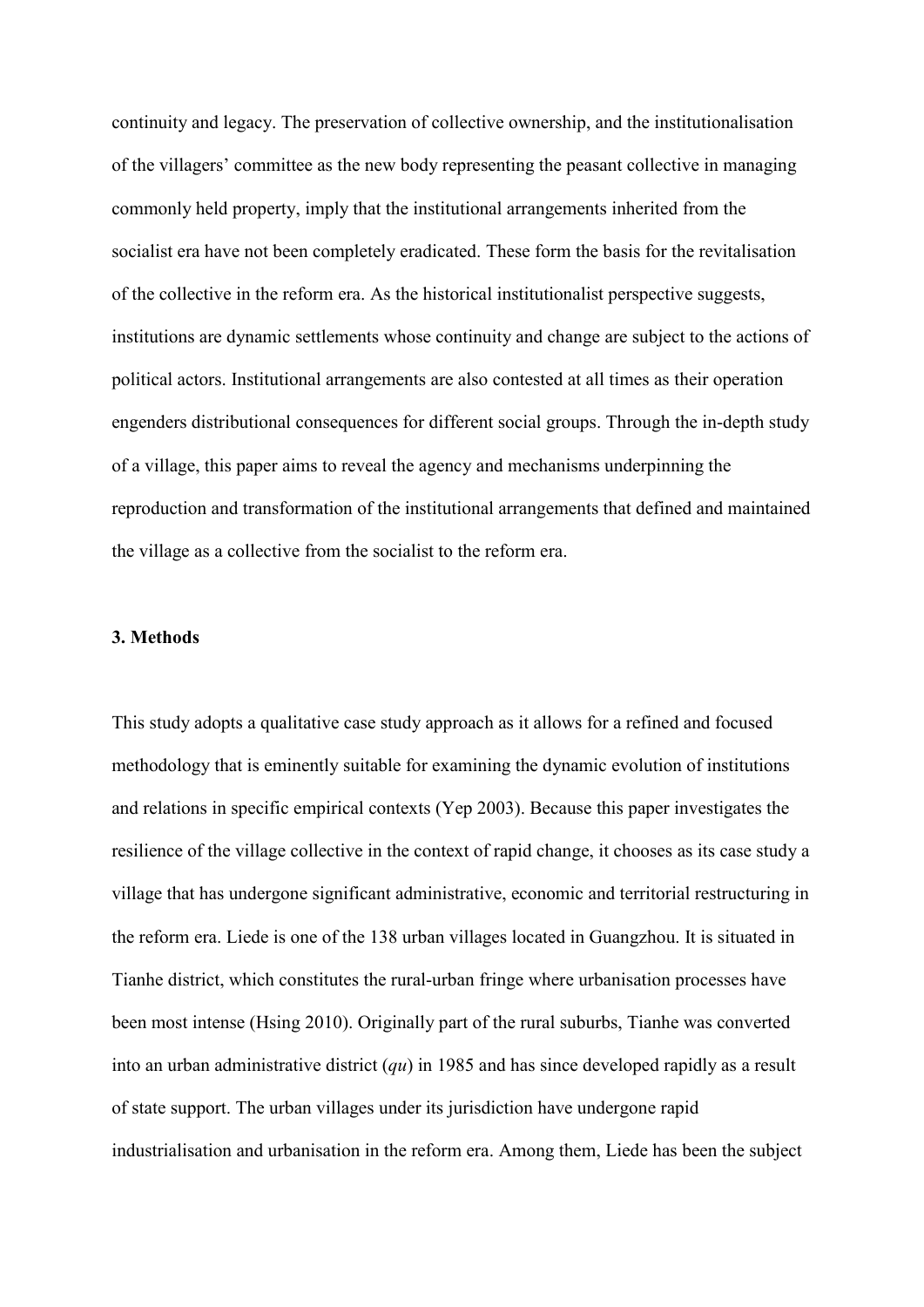of the most intensive territorial processes being the first urban village in all of Guangzhou to undergo wholesale redevelopment.

Empirical data was obtained through archival and press research as well as personal interviews and participant observation. With regard to the former, this research consulted four main types of primary documentary materials including (1) policy and legislative documents on rural administrative and economic reforms; (2) statistical yearbooks and annals published by the municipal and district governments; (3) village gazetteers (*cunzhi*) published by the villagers' committee; and (4) relevant news articles and reports available in print or online in the mainland Chinese media.

Among these documentary materials the village gazetteer of Liede is of particular relevance. The production of gazetteers by urban villages under the jurisdiction of Tianhe represents an exceptionally well-coordinated effort (see Looney 2008). The gazetteers were published by villagers' committees, as in the case of Liede, or the village joint-stock companies that replaced them. The municipal and district gazetteer offices played a highly involved role in the compilation process, as revealed by the near-identical editorial format that the gazetteers share. The Liede village gazetteer was thus consulted with the perspective that it represents heavily supervised efforts. It was consulted for obtaining four main types of data: (1) basic information about the village including population demographics and lineage composition; (2) information on the administrative history of Liede useful for identifying key figures and internecine dynamics within the village leadership; (3) quantitative data concerning the use and distribution of village resources and shareholding arrangements which provides valuable information on the rural collective economy; and (4) historical data concerning the village in the pre-reform era.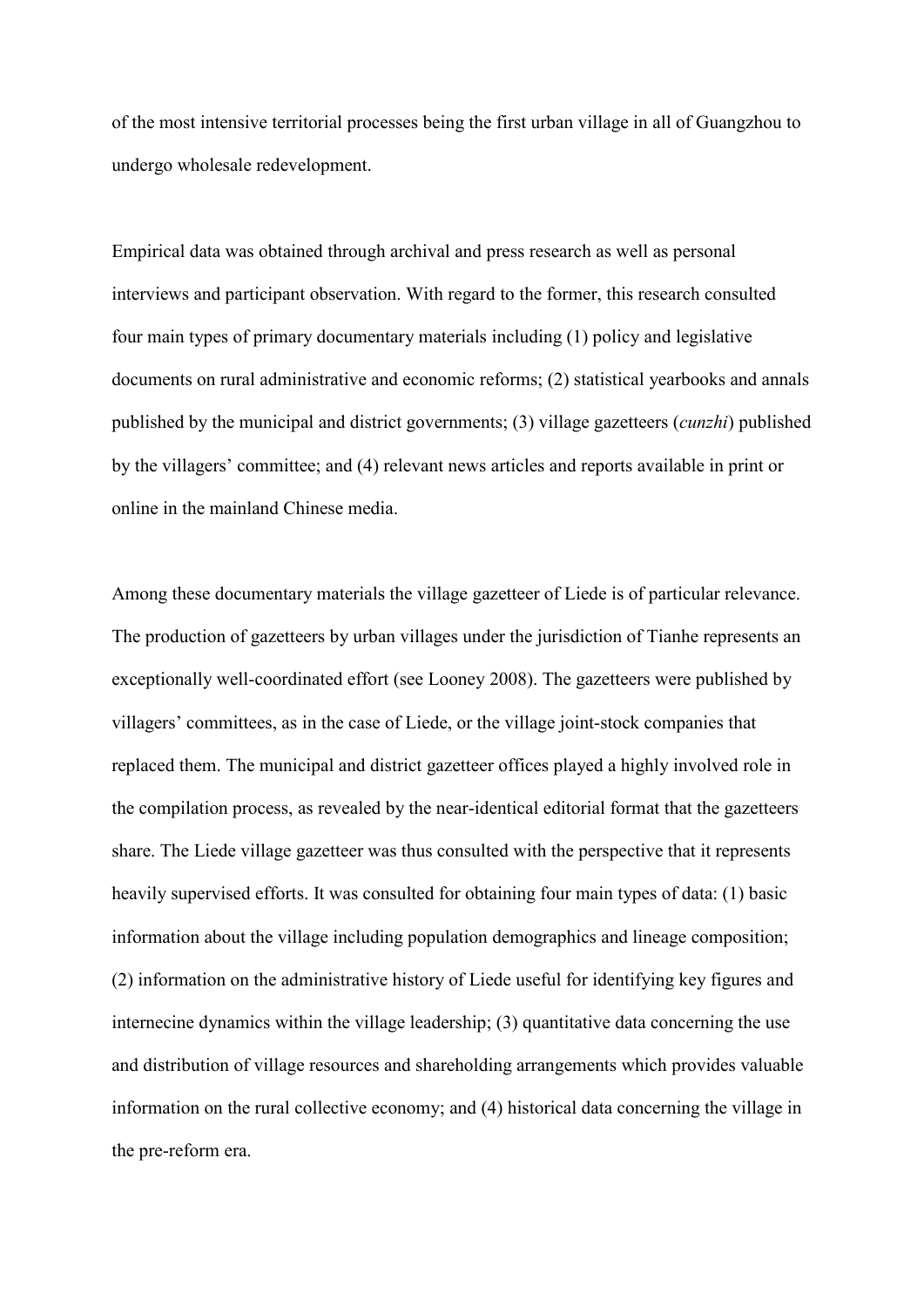Bearing in mind that the above primary sources reflect official or state-supervised perspectives, field visits were undertaken to corroborate information obtained firsthand with those recorded in documentary sources. Field visits were carried out between 2011 and 2014, and most of the interviews cited in this paper were conducted in the summer and fall of 2013. The researcher first gained access to residents of Liede through a cross-neighbourhood network that was active in monitoring the redevelopment of urban villages and old neighbourhoods in Guangzhou. This informal network was loosely organised and consisted of residents from different districts of the city as well as other concerned citizens including property rights lawyers and rights activists. Through this network, contact with informants in Liede was established using a snowball referral method. The Liede residents interviewed did not occupy any position in the village hierarchy. As ordinary residents their views are taken to represent the more diverse grassroots perspectives of the changes that have affected their community. In addition to interviews, the researcher also carried out home visits and joined residents in their social and group activities. Participation in these activities afforded further insights into community dynamics and the relationship between different social groups in Liede.

# **4. Background: De-collectivisation and rural restructuring in Liede**

Situated by the northern bank of the Pearl River and endowed with abundant natural resources, Liede had for centuries been an agrarian community specialising in crop farming. Prior to Communist rule, the village possessed over 200 hectares of cultivated land of orchards and paddy fields. Its produce, from starfruits and lychees to oranges and papayas, fetched high prices in the local market and were exported as far as to Hong Kong. Like other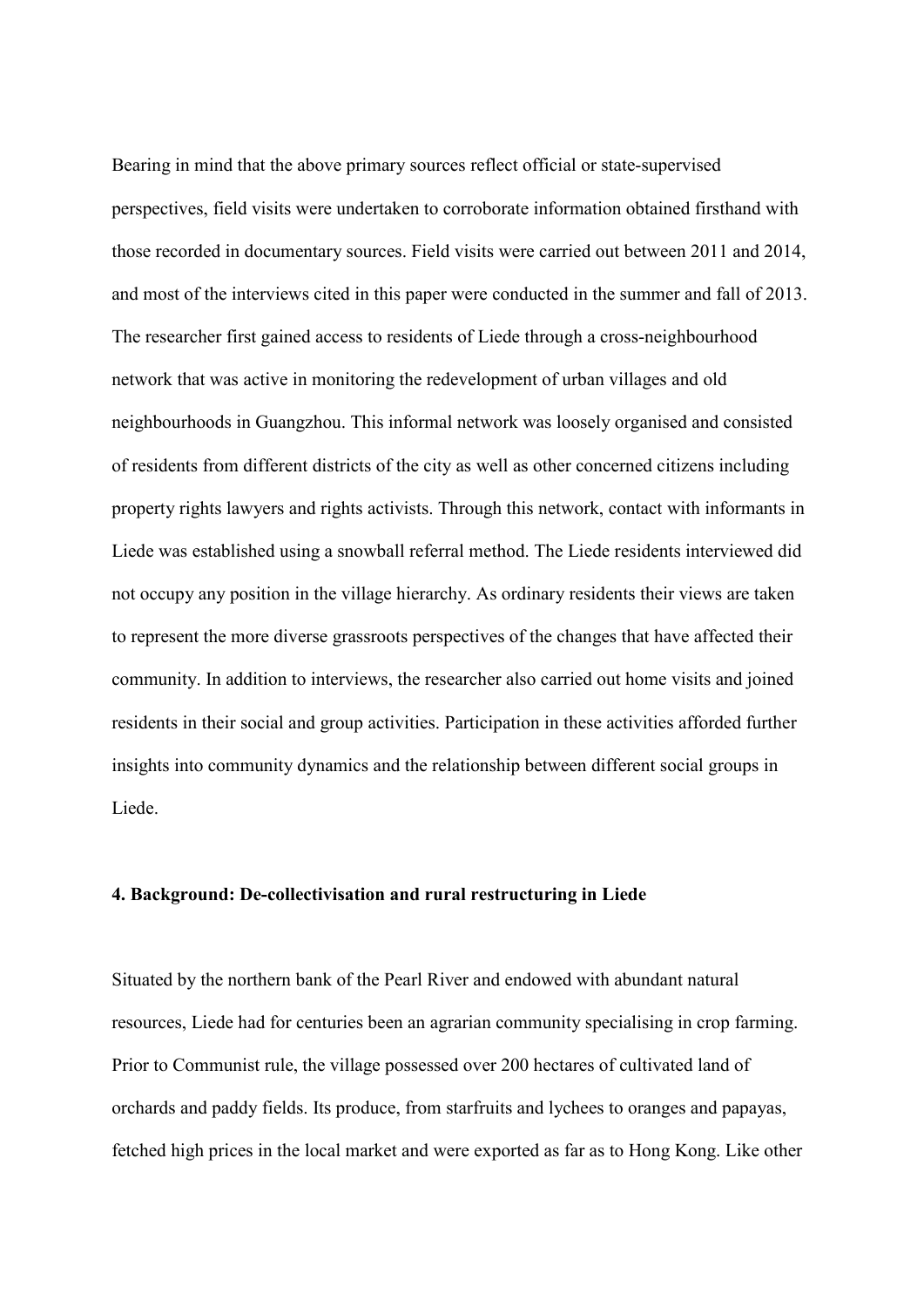southern villages, informal institutions played a salient role in rural society. There were three dominant surname groups in Liede, and members of each group occupied key positions in the village hierarchy. Ancestral estates held by lineages and families accounted for one-fifth of village land in pre-revolutionary Liede.

Under Communist rule, Liede became a production brigade under the jurisdiction of Shahe People's Commune. From the mid-1950s when the collectivisation movement was launched until the mid-1980s, the village community was organised into fourteen production teams under the Liede brigade. Under the leadership of team and brigade leaders, villagers divided their labour between crop farming, livestock rearing and fish farming.

With de-collectivisation, the village experienced important changes in the 1980s. Liede's status was officially changed from a socialist brigade to an administrative village in 1987. The dissolution of the brigade, however, did not render the institutional structures of the collective obsolete. Village resources remained collectively owned, and administrative reform helped install a new representative body for the collective community in the form of the villagers' committee. The institutionalisation of this grassroots organisation for village self-government essentially enabled leaders of the former socialist brigade to transfer their power to a new venue. In Liede, the deputy party secretary of the former brigade became the chairperson of the new villagers' committee in 1987. Chairman Li is a member of the largest surname group in Liede, the Lis, which made up 45% of the village's indigenous population. In 1989 he further claimed the top post as village party secretary of Liede, and was to preside over both branches of power for twenty-five years until his resignation in 2013. One prerogative of post-Mao administrative reform was to achieve the separation of party from government (*dangzheng fenkai*) by replacing the socialist brigade with the two separate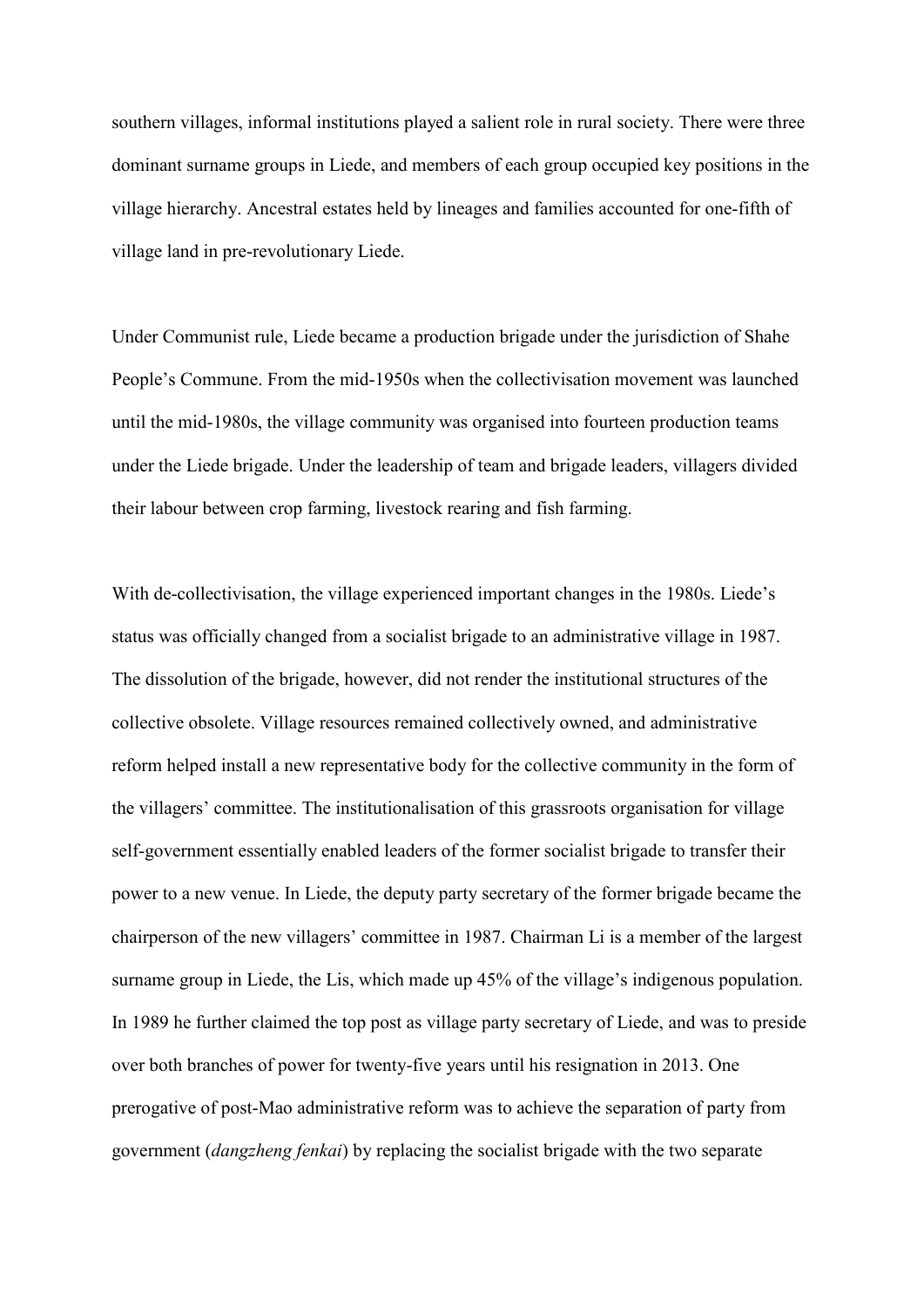organisations of the village party branch and the villagers' committee. In Liede, however, the separation was largely nominal as Chairman Li and his recruits dominated both branches of power. This practice of concurrent office-holding was not uncommon in Chinese villages (Kelliher 1997; Guo and Bernstein 2004).

Deriving formal authority from both positions, the leadership became the representative of community interests in managing collective property and overseeing the development of the collective economy. The first decade of reform saw substantial growth in Liede's collective enterprises. Like many villages in southern China where overseas Chinese capital played a key role in spurring industrialisation (Smart and Smart 1991; Sit and Yang 1997), the leaders of Liede made effective use of ties with Hong Kong and Taiwanese capital to invigorate industrial production. Joint ventures were established with various foreign companies for the manufacturing of clothing, shoes, paper products and soft drinks. These enterprises became a crucial employer of rural surplus labour and an important pillar of the collective economy. Between 1980 and 1990, total industrial output increased tenfold to over 4 million yuan. The collective economy was further bolstered by capitalising on Liede's geographical resources. The village built four riverfront docks to specialise in the handling of construction materials, and business thrived with the infrastructure construction boom in the 1980s. Liede also received an additional stream of income from renting village land to industrial enterprises owned by the township or municipal government.

Despite significant growth in collective enterprises, it was in agriculture that the highest gains were realised. The formal implementation of the household responsibility system in Liede in 1981, which contracted land to individual households and allowed them to retain profits earned from the sale of crops harvested in excess of state procurement quotas, brought about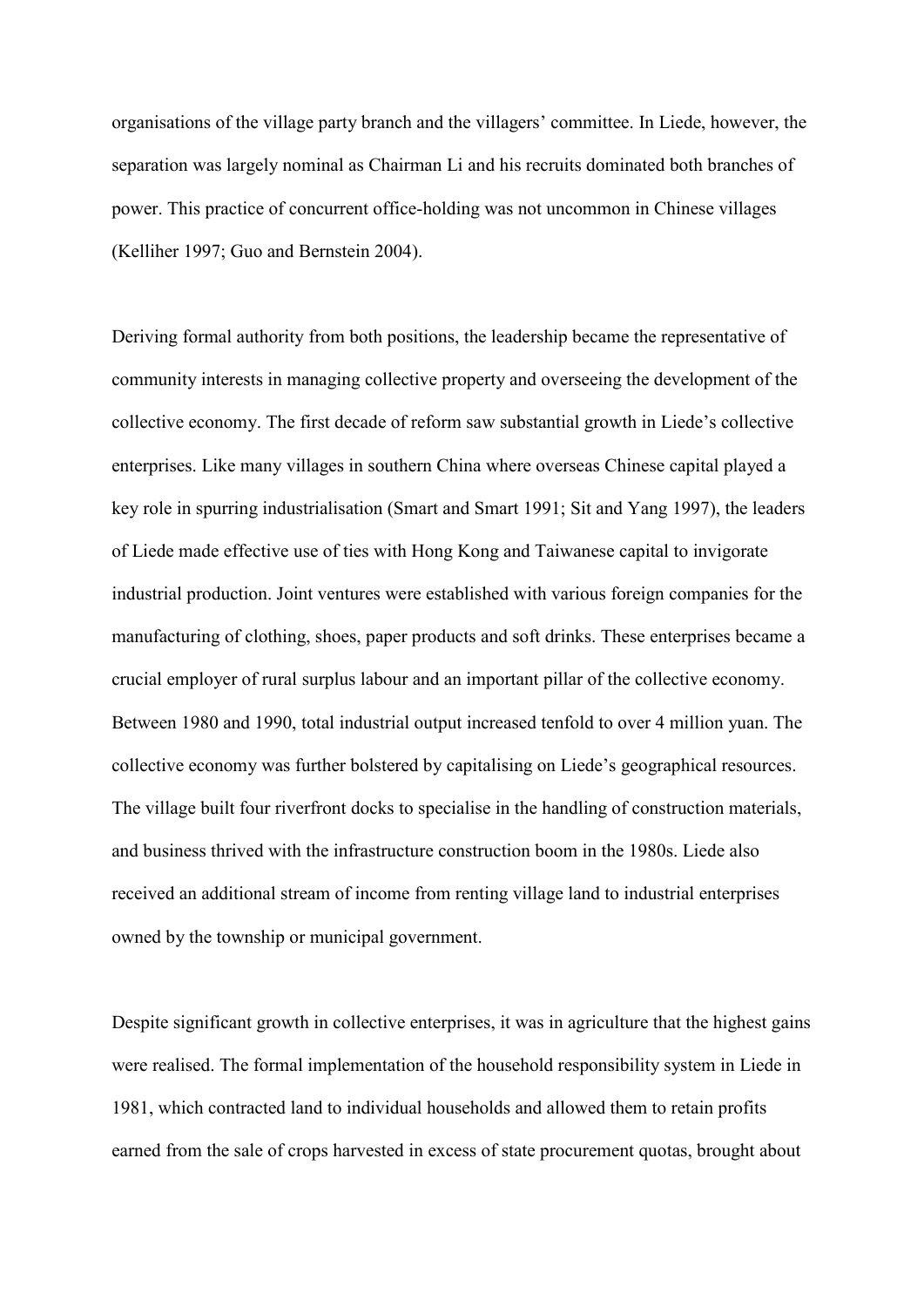a tenfold increase in agricultural output value between 1980 and 1985. By 1990 agricultural output contributed 8.2 million yuan to the village economy, double the amount of industrial output. Agricultural de-collectivisation thus led to the rise of the household as a centre of production in the new rural economy.

An important development, however, limited the liberation of the household from the collective economy and provided the territorial context and economic imperative for the subsequent re-collectivisation of the post-socialist village. In 1992, the Guangzhou government passed an ambitious plan to develop southwestern Tianhe into the provincial capital's new financial centre. This remaking project required the expropriation of a total of 660 hectares of land from five urban villages that fell within the planned area. Liede, one of the five, was to relinquish 160 hectares of land to the municipal government for development.

In reform China, the expropriation of rural land has been and remains the key territorial mechanism facilitating the expansion of the urban for furthering capital accumulation. Expropriation refers to the legal process whereby the state obtains collectively-owned rural land and converts it to state-owned urban land by paying the village community an expropriation fee. Having obtained ownership rights, local governments can then develop the land or sell its use rights to commercial users at a conveyance price. The latter has become a lucrative source of off-budget revenue for local governments as China moved towards a paid use system for urban land into the 1990s (Chan 1997; Wong 1997; Lin and Ho 2005).

As a result of expropriation, Liede was allowed to retain only 50 hectares of reserved land. It lost all of its cultivated land and was forced to close down its riverfront docks and factories. In compensation, the village was given 450 million yuan by the municipal government for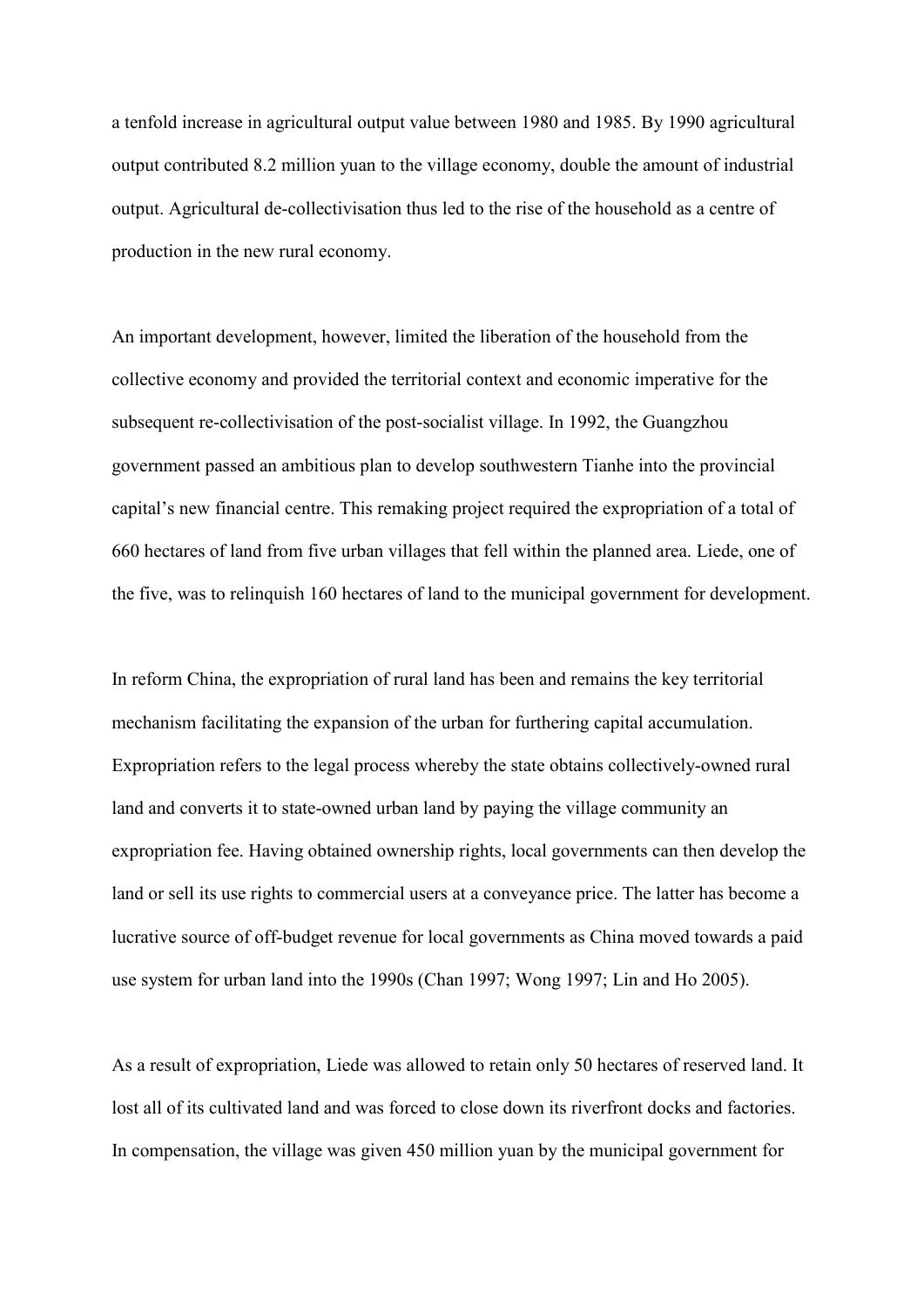lost land and 380 million yuan for lost crops. The reserved land and monetary compensation were given to the village as a whole, and this provided the financial and territorial basis for the re-collectivisation of the village through shareholding reform.

#### **5. Shareholding and re-collectivisation of the village**

State-led urbanisation and the compulsory requisition of rural land threatened the village as a territorial entity with defined boundaries and presented a direct challenge to its collective economy, but these processes also provided the territorial context and fiscal imperative for the consolidation of village collective through centralisation of asset management and assignment of property rights. There were achieved through the introduction of shareholding reform in Liede in the 1990s (see also Hsing, 2010; Po, 2008; Wong, 2015).

As a form of enterprise organisation, shareholding received official endorsement by the Chinese central government in 1985. In Guangdong, the provincial government released the Temporary Regulations on Village Community Cooperation Economic Association in May 1990 following trial implementation in several villages. The Regulations designates the village community economic association (*shequ jingji zuzhi*) as the legitimate owner of rural collective resources. Community economic association refers to the setting up of shareholding cooperatives at the levels of the village small group, the village and the township, directly replicating the socialist units of the production team, the production brigade and the People's Commune. The introduction of shareholding essentially entailed the re-collectivisation of rural society around institutional structures inherited from the commune system.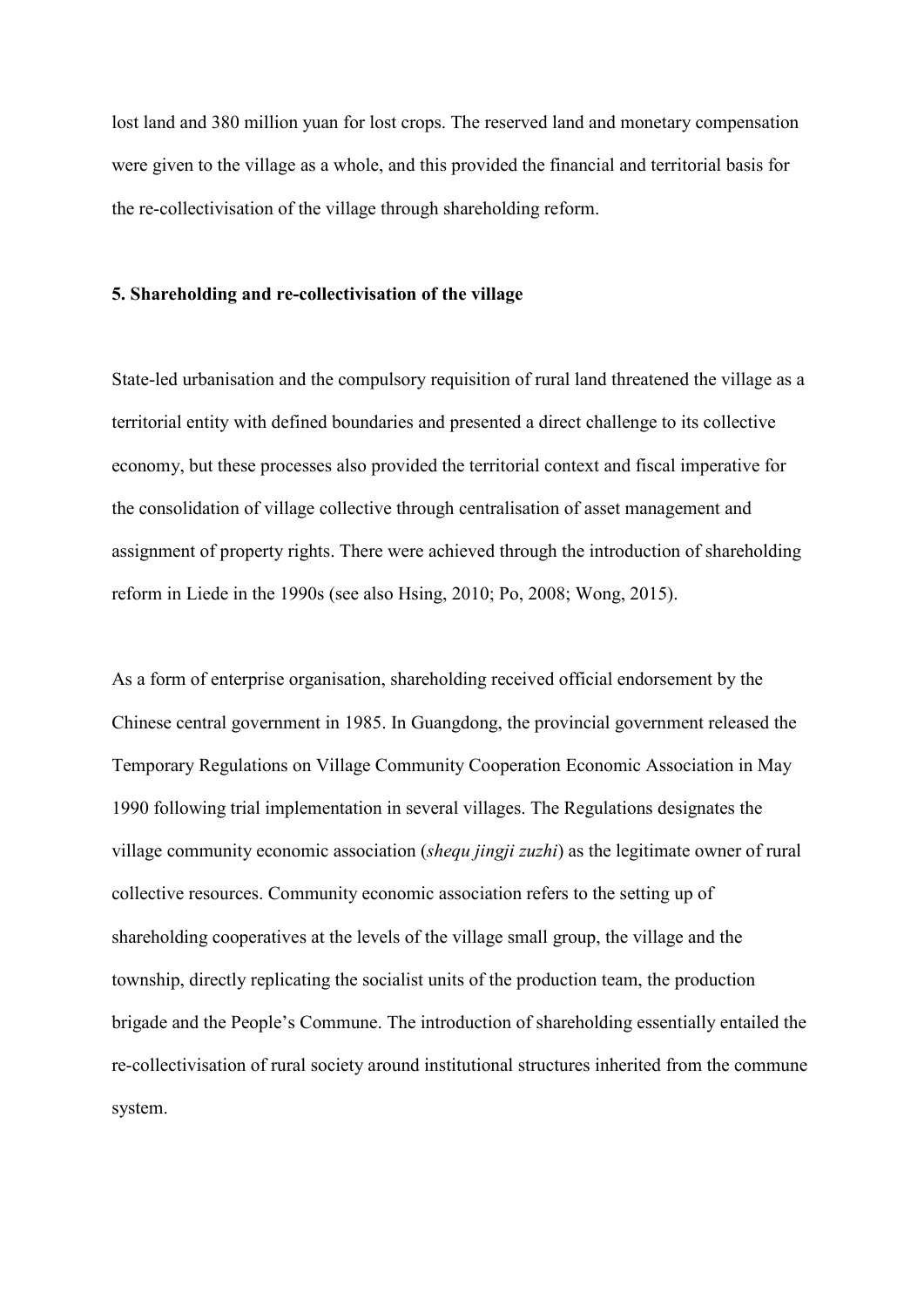In Liede, the village leadership led by Chairman Li set up the Village Shareholding Cooperative Economic Association (*gufen hezuo jingji lianshe*) in 1991. It also revived the fourteen production teams of the socialist era and organised them as team cooperatives (*jingji hezuoshe*) under the village cooperative. The compensatory sum and reserved land, along with other fixed assets that the village collectively possessed, was placed under the managerial control of the village shareholding cooperative.

# *5.1 The village collective as a shareholding cooperative*

Shareholding consolidated the village as a collective by delineating community membership through property rights assignment and designating new representative bodies for collective economic interests. To begin with, shareholding is first and foremost a distributive mechanism introduced to divide revenue generated from collective resources. Through equitisation the village's indivisible assets are converted into distributable shares, such that joint ownership is realised through shareholding (*anfen gongyou*). These shares are then allocated to individual members of the village based on criteria such as age, years of labour contributed to the collective economy and welfare needs. In Liede, for example, those villagers who had worked for the collective between 1966 and 1993 could receive one share per year of labour and up to 28 "labour shares". Retirees, students and those working in the army can each receive 20 "welfare shares".

The assignment of shares determines who is a member of the village collective and can therefore enjoy a legitimate share in the collective harvest. The number of shares a villager owns represents the size of his or her claim on the collective harvest. The assignment of property rights through shareholding thus draws a clear boundary between members of the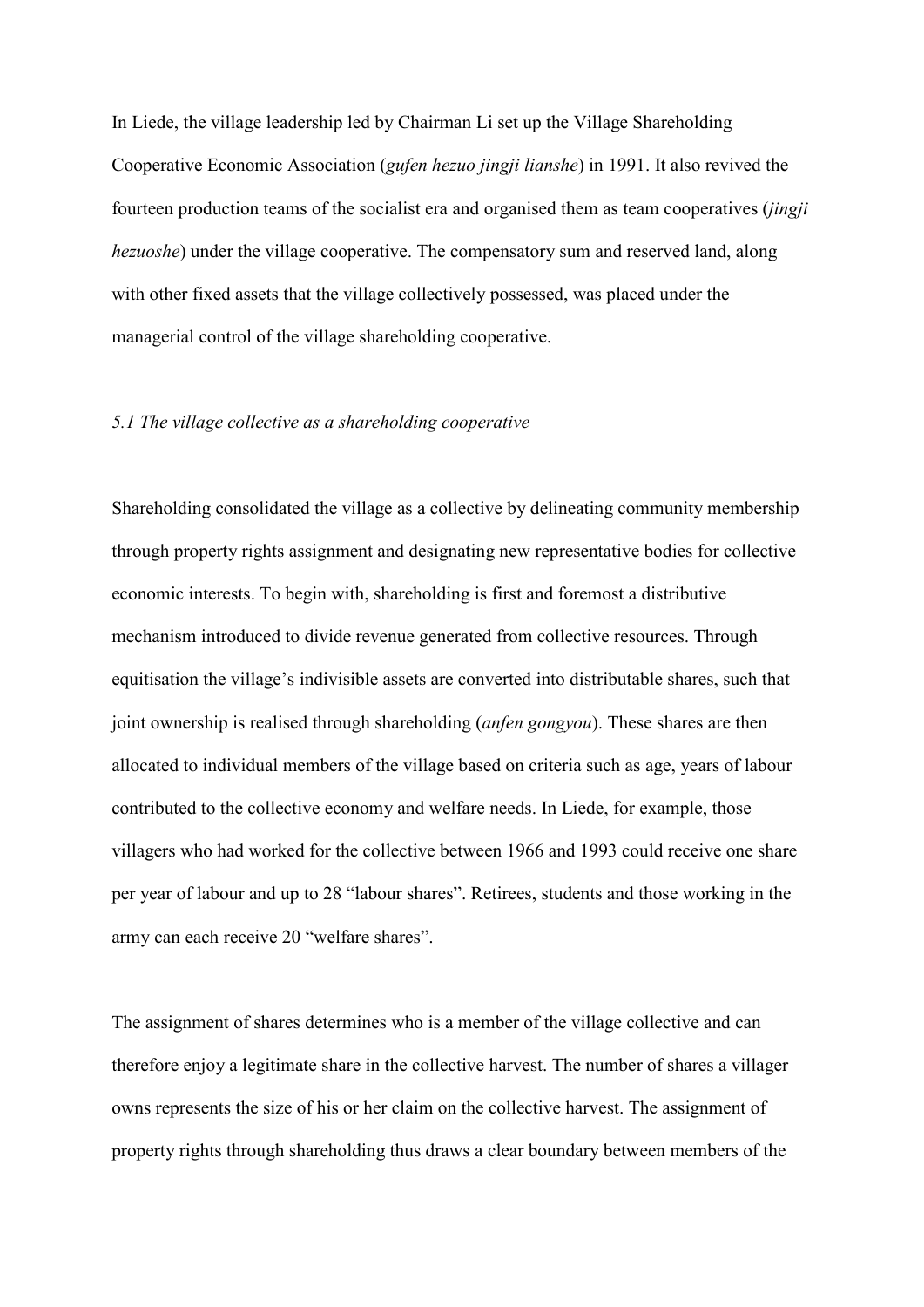village community and other non-indigenous residents who may live in the village. Only indigenous villagers can claim a share in collective revenues. While shares can be inherited and passed to family members, they cannot be sold or mortgaged. Villagers also lack the right to liquidate their shares or to withdraw from the shareholding regime. The collective is thus an exclusive interest community that is closed to both those without and within.

As members of the shareholding cooperative, villagers gained new identity and representation as shareholders. They enjoy the right to elect their own representatives to represent them in the shareholders' representatives assembly, the supreme body in the shareholding cooperative. The assembly makes decisions on major matters including important investment decisions regarding the use and disposal of collective assets. The assembly also holds the power to elect members of the board of directors, the decisionmaking and management body of the cooperative. The board of directors is made up of at least nine members and is headed by a chairperson who is the legal representative of the entire shareholding cooperative. Together, the assembly and the board constitute the new community representative bodies for village members in their capacity as shareholders.

While the establishment of the shareholding cooperative consolidated the village collective, it at the same time buttressed the power of those leaders who actively contributed to the reinstitutionalisation of such collective arrangements through drafting and approving the regulations that lent the cooperative its formal authority. In Liede, the introduction of shareholding created an additional venue for the village leadership to exercise and extend its power. In 1991, Chairman Li, who was by then both village party branch secretary and chairperson of the villagers' committee, took up the position as chairperson of the board of directors of the shareholding cooperative. The deputy chairperson of the villagers' committee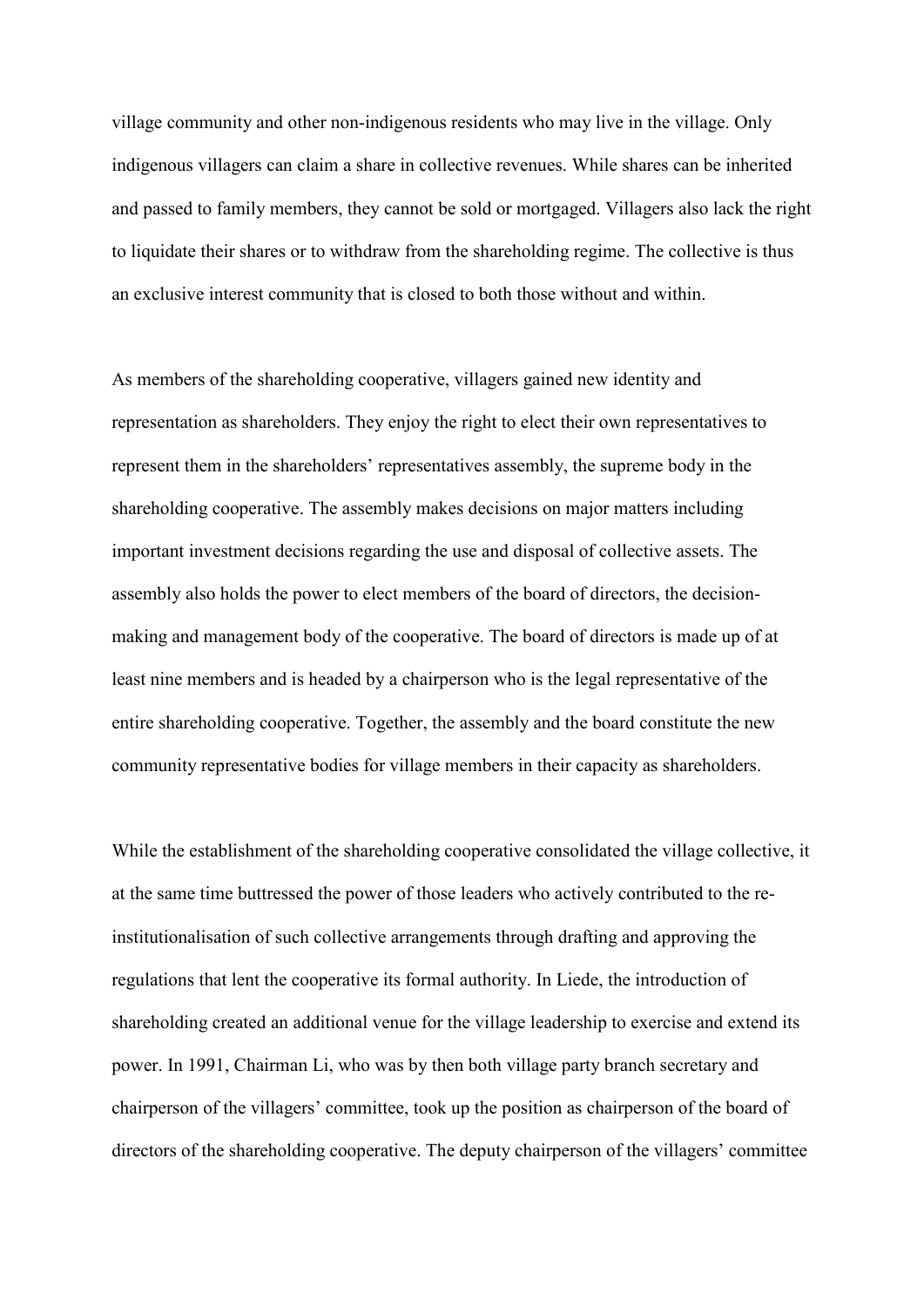was made concurrently deputy chairperson of the board of directors. Straddling different positions of power, this core group of elites dominated decision making in Liede while representing themselves as legitimate custodians of collective interests. This was achieved through the centralised management of village resources and the institutionalisation of redistributive mechanisms.

5.1.1 Centralised management of resources and collective economic development

Under shareholding, centralised management of jointly owned resources allowed the leadership to exercise property rights on the collective's behalf. Managerial control was wielded through the Village Economic Development Company, the shareholding cooperative's appointed entity of operation. As the manager of the company is appointed and supervised by the board of directors under a manager responsibility system, the company basically functions the extended arm of the board in exercising managerial control over collective assets.

Through the company, Liede's leadership capitalised on commonly held resources in fostering collective economic development. Of the 50 hectares of land the village retained from expropriation, three-fifths were designated for housing displaced villagers and twofifths for collective economic development. The latter became the territorial basis for the leadership to cultivate its new "harvest" through transition to a rent-based economy.

In 1998, Liede made its first venture into property development by partnering with the newly established Gold Sun Enterprise Group, a company that was to become a developer and operator of commercial real estate named Gold Tak Land Holdings. Mediated by the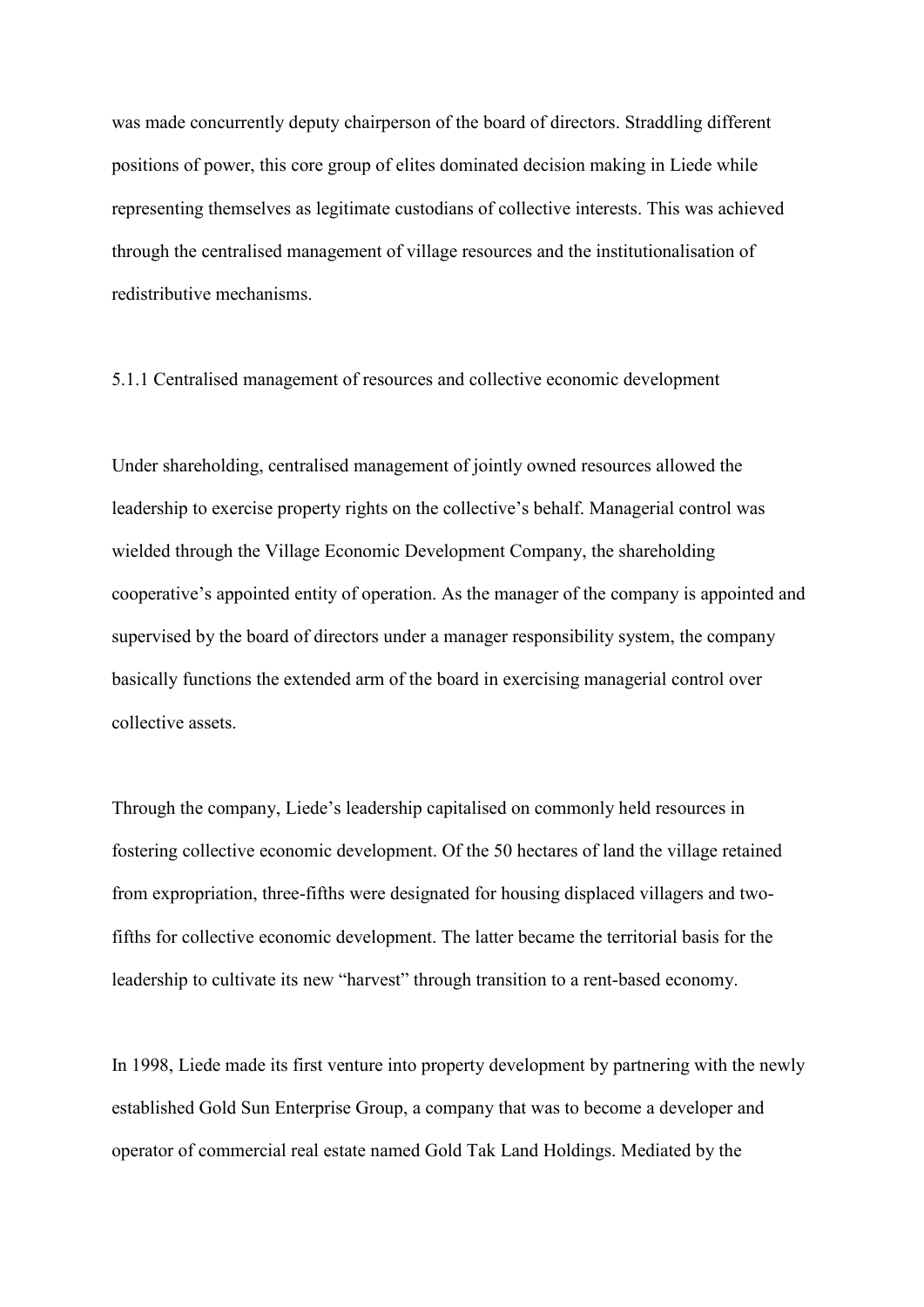township government, the two sides signed an agreement to jointly invest 170 million yuan in the building of a giant shopping complex spanning 67,000 square meters on Liede's land. Entered into operation in 2001, the Mall had by its third year contributed 58 million yuan in rental revenue to village coffers. In 2007, the two sides furthered their lucrative partnership by jointly developing Gold Tak's flagship project, the GT Land Plaza, on Liede's reserved land. The large-scale neighbourhood development spans 920,000 square meters and includes eight office towers, a high-end shopping mall, five-star hotels as well as luxury serviced apartments.

The village also became an enthusiastic developer of residential real estate, for which the neoliberalisation of the Chinese housing market in the late 1990s provided an ideal environment. Extensive privatisation of housing was pursued by the central government in response to the 1997 Asian financial crisis, which directly contributed to the creation of a full-fledged real estate market (Davis 2006; Pow 2009; Lee and Zhu 2006). The policy fuelled the consumption of private commodity housing by China's upper- and middle-class populations, and Liede's leadership capitalised on the demand by signing joint residential real estate projects with developers. Of the seventeen land parcels that Liede retained as reserved construction land, thirteen were used for commodity housing development (Table 1).

| Land use    | Area (sq. m.) | Code of land parcels                          |
|-------------|---------------|-----------------------------------------------|
| Residential | 146,216       | G3-2, G3-3, G3-4, G4-1, K1-1, K1-2, K1-2, K2- |
|             |               |                                               |
|             |               | 1, K2-2, K2-3, K3-1, K5-1, K5-2               |
|             |               |                                               |
| Commercial  | 35,923        | $F2-3, F2-4$                                  |
|             |               |                                               |
| Mixed use   | 25,592        | $F1-5, J2-2$                                  |
|             |               |                                               |
| Total area  | 207,731       |                                               |
|             |               |                                               |

Table 1: Size and use of reserved construction land in Liede village.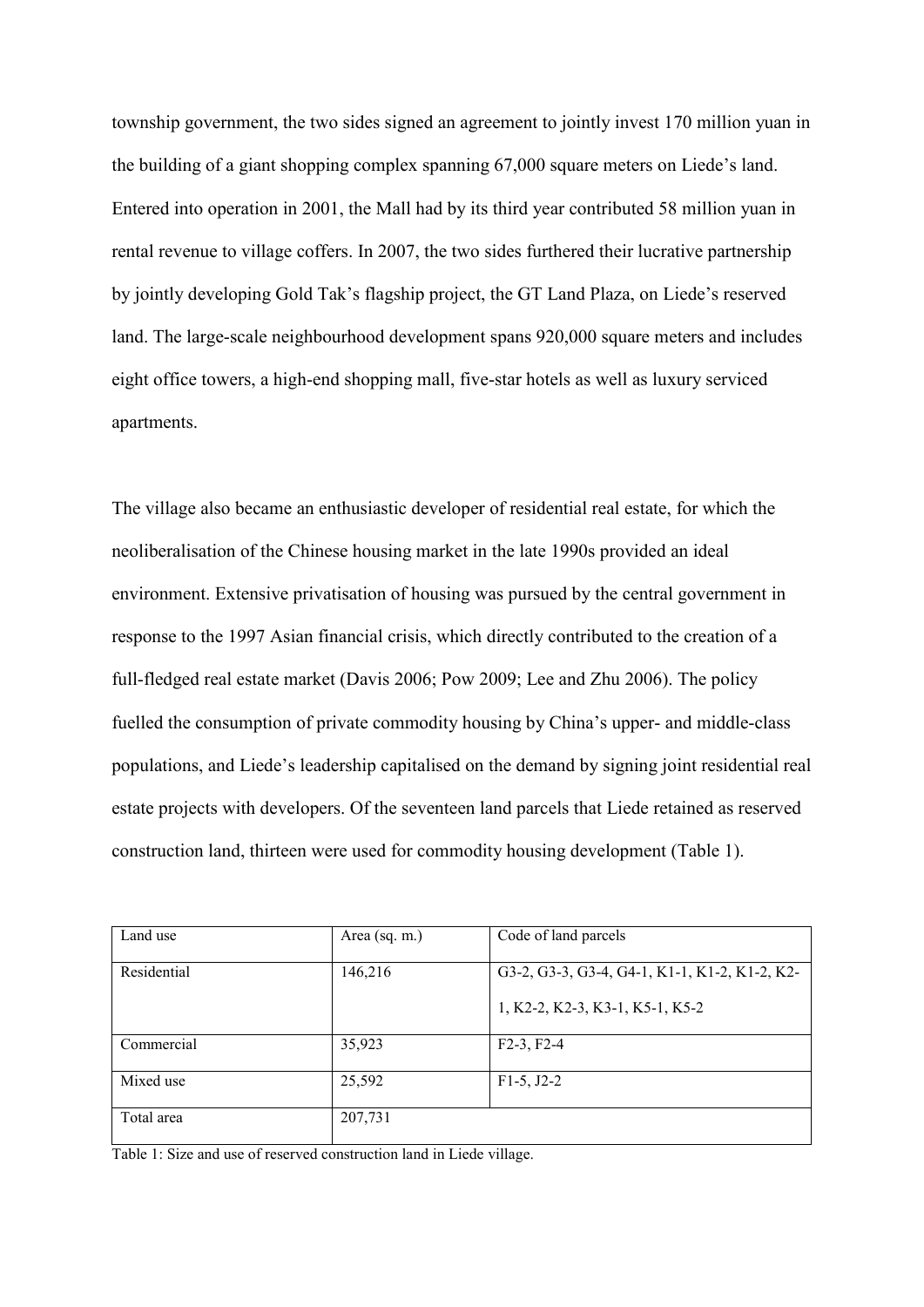Source: Compiled by author based on the Agreement on the (adjusted) reserved construction land of Liede village, Pearl River New Town. Signed between Guangzhou Land Development Centre and Liede Villagers' Committee, on March 6, 2002. Reprinted in Liede Village Gazetteer.

Together, these commercial and residential real estate projects became important new sources of rental revenues for the village. The transformation from an agrarian economy to a rentbased regime of accumulation consolidated the village collective as Liede was able to establish and control its own autonomous economic base. The success of the collective economy also served to buttress the legitimacy of the leaders as stewards of communal resources and representatives of collective interests.

# 5.1.2 Redistribution and collective welfare

Making use of lucrative revenues, the Liede leadership institutionalised redistributive mechanisms that reinforced the socioeconomic functions of the collective. Redistribution occurred through two main mechanisms in Liede, namely dividend distribution and public goods provision.

First, collective profits are redistributed to villagers through the shareholding system. The number of shares each villager is assigned determines how much he or she receives in annual distributions of dividends. How much each share is worth is determined annually by the amount of revenues the board of directors allocates for dividend distribution that year. Dividend distribution cultivates dependence on the collective and gives each villagershareholder a stake in its economic viability. For indigenous villagers, many whose lack of non-agricultural skills often deprives them of job opportunities in the urban economy, dividend distribution makes up one of the most important sources of household income. The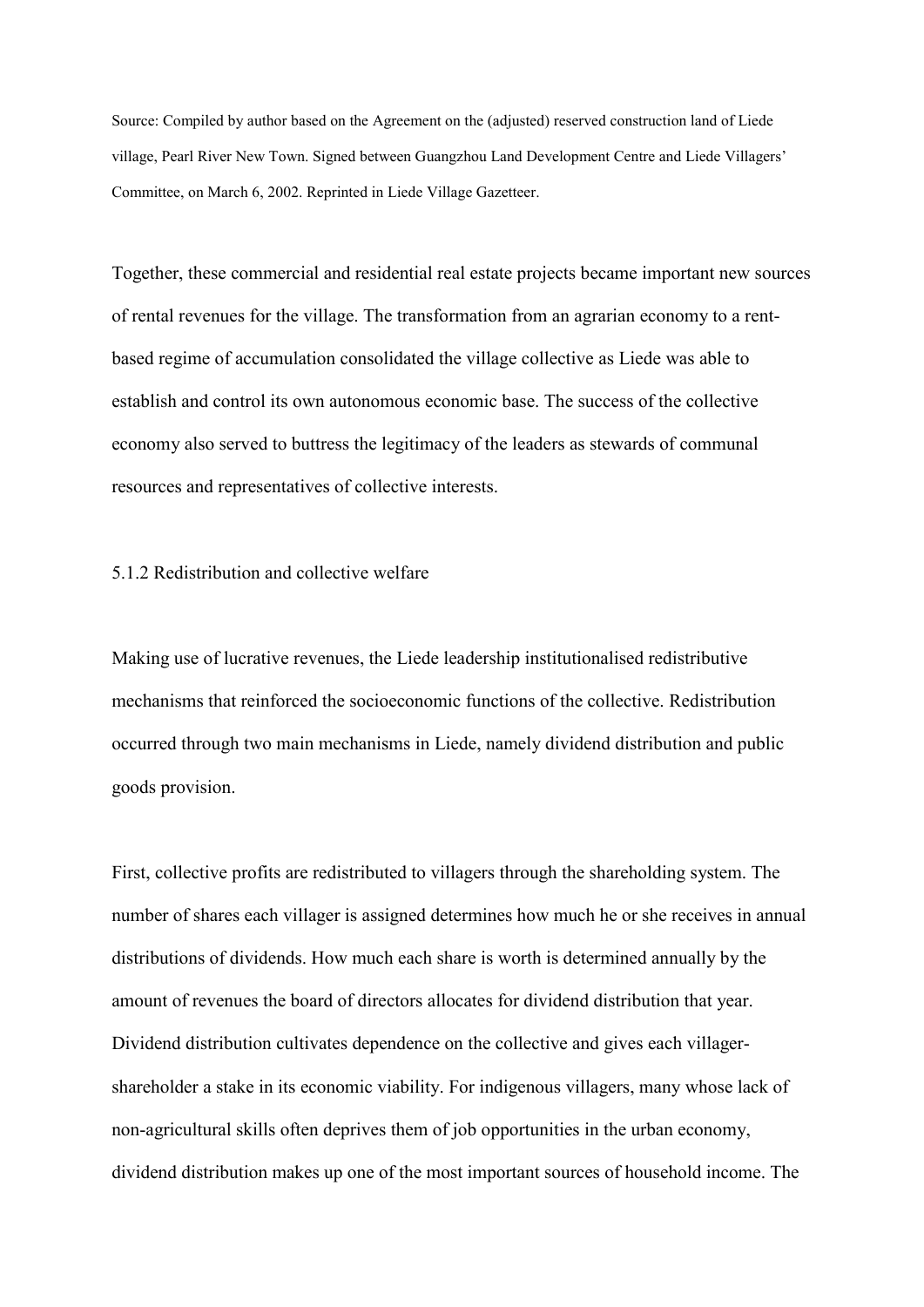popular description of dividend distribution as "distribution of livelihood funds to cooperative members" (*fafang sheyuan shenghuofei*) highlights the corporatist and paternalistic nature of such redistributive measures.

Second, redistribution takes place through the provision of public goods through the sponsorship of rural construction, social welfare and cultural activities. Table 2 lists select expenditure items on public works projects undertaken by Liede. As can be seen, the growth in rural revenue helped sponsor significant improvements in the community, from setting up electricity supply and sewage systems to building a cultural activities centre and public park.

| Period | Public works projects                                                                   |
|--------|-----------------------------------------------------------------------------------------|
| 1988   | Invested 200,000 yuan to replace electricity lines                                      |
| 1990   | Invested 300,000 yuan to construct underground sewage system                            |
| 1990   | Invested 113,000 yuan to build village-run kindergarten, employing six teachers for 165 |
|        | kids.                                                                                   |
| 1990   | Invested 300,000 yuan to replace water supply pipes                                     |
| 1994   | Sponsored construction of a cultural activities centre, equipped with Karaoke room,     |
|        | mahjong room, ice-skating ring, gym, pool table, table tennis table, etc.               |
| 1994   | Sponsored construction of a memorial building for the deceased                          |
| 1994   | Invested 3 million yuan to improve electricity supply                                   |
| 1994   | Invested 4 million yuan for relocation and rebuilding of village kindergarten           |
| 1997   | Invested 500,000 yuan for construction of a central park spanning 1,500 square meters   |
| 1998   | Invested 1.63 million yuan for water supply improvement works                           |
| 1998   | Spent 10,000 yuan to purchase musical instruments for the 40-member village ensemble    |
| 1999   | Contributed 10.75 million yuan towards relocation and renovation of village primary     |
|        | school                                                                                  |
| 2002   | Invested 130,000 yuan for building music room and purchase of musical instruments for   |
|        | village primary school                                                                  |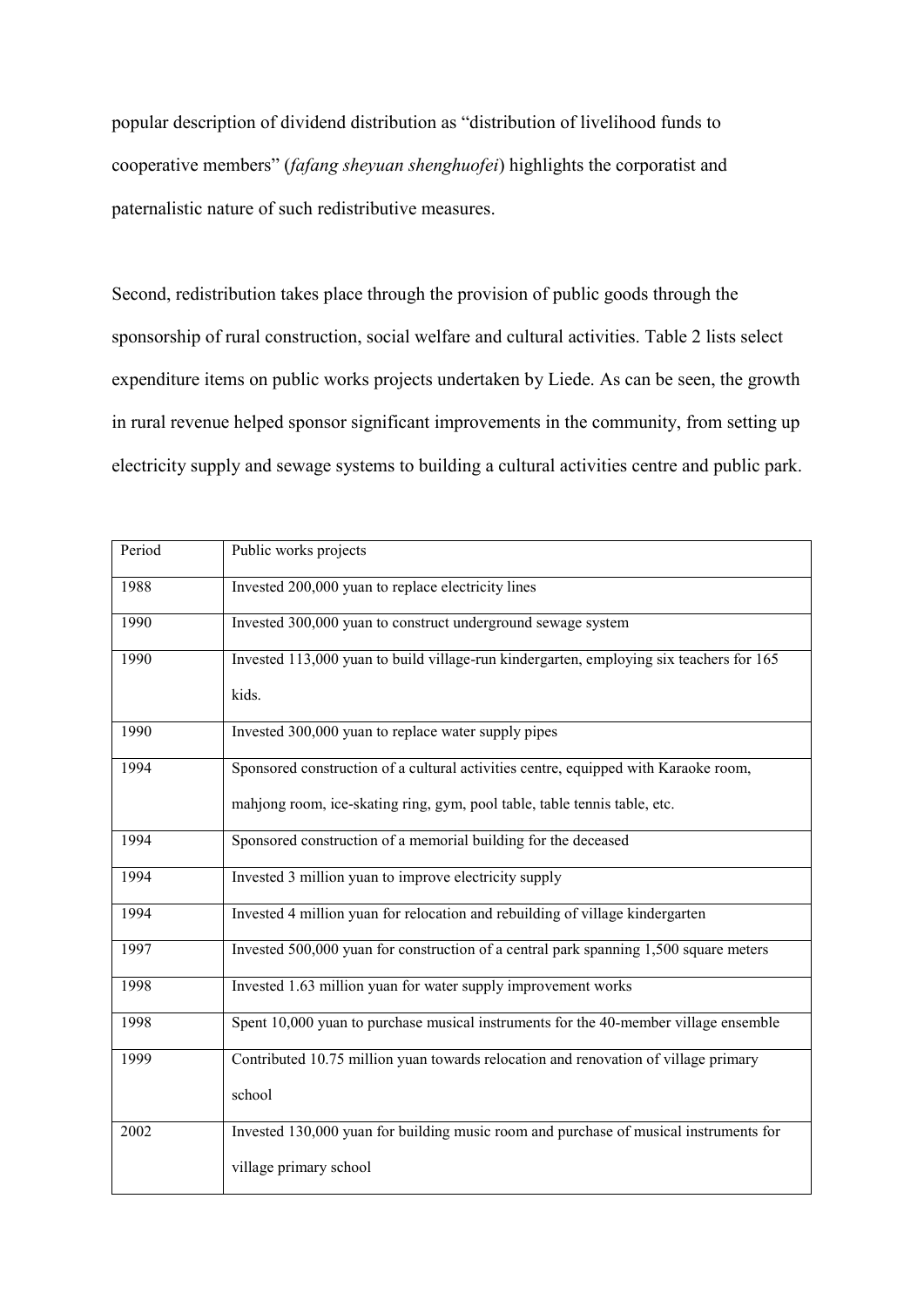| 2003 | Invested 2 million yuan to install multimedia systems and undertake sports ground |  |
|------|-----------------------------------------------------------------------------------|--|
|      | improvement works for village primary school                                      |  |

Table 2: Select public works projects undertaken and sponsored by the village Source: Liede Village Gazetteer.

In terms of social welfare, collective revenues were used in healthcare, education, elderly care and support for low-income families. For instance, a village medical scheme was introduced in which villagers receiving treatment at designated rural clinics need only pay half of the medicine fees. The other half was borne by the village, which also paid the salaries of the medical personnel in these clinics. Education also made up an important part of collective expenditure. The leadership invested 4 million yuan in the relocation and renovation of the village kindergarten following expropriation in 1994, and contributed 10.75 million yuan towards the reconstruction of the village primary school in 1999. For elderly care, the village collective contributed 20% to mandatory pension funds and distributed monthly allowances to eligible villagers. It also supported households in economic difficulty through the provision of annual subsidies.

Collective revenues were furthermore used to sponsor village-wide cultural activities. Situated by the Pearl River, Liede has historically been an active participant in annual dragon boat races, a tradition that serves the important social function of binding the village community together. The collective sponsored purchases of new dragon boats as well as the celebrative banquets held each year after the races. The sponsorship of communal activities followed a tradition that dates back to the imperial and Republican eras, where village elites with privileged access to ancestral land used revenues derived from lineage estates to sponsor cultural activities.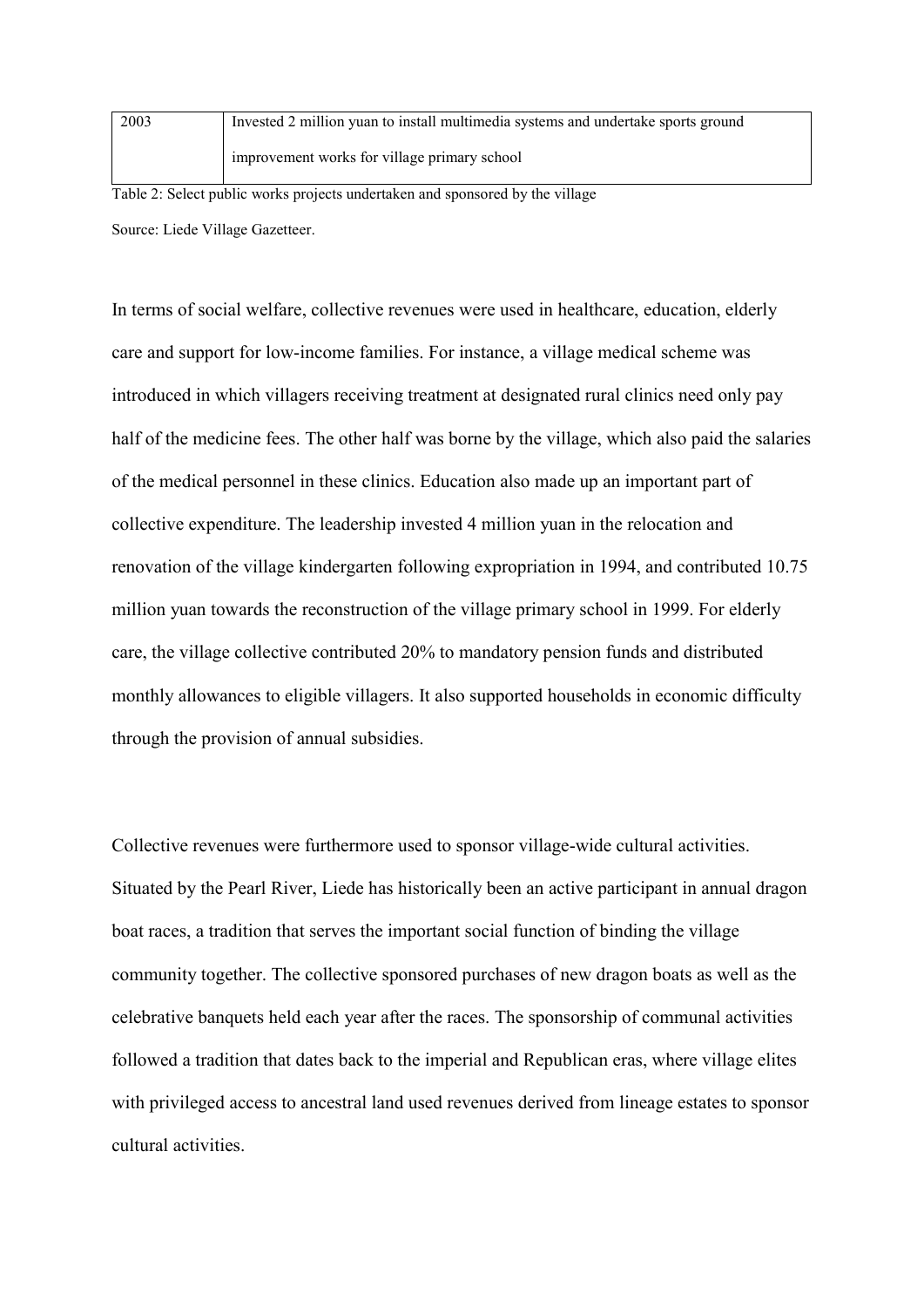### *5.2 Agency and legitimacy of the collective*

By placing collective property under central management and installing mechanisms that redistributed income and provided welfare for the community, shareholding reform revitalised and reinstated the institutional arrangements introduced under agricultural collectivisation in the socialist era. While collective agriculture was a thing of the past, the persistence of collective ownership has enabled the cultivation of a new collective harvest in the form of land rent, based on which the village collective could renew its redistributive practices.

The continuity and reproduction of socialist institutional arrangements should not be understood simply as a holdover of inherited past practices, however, but represents active agency on the part of grassroots elites in response to new environmental circumstances. As expropriation challenged the territorial integrity and economic viability of the village, the leaders of Liede who occupied top positions in the administrative and party hierarchy played a direct role in introducing shareholding reform and institutionalising property rights arrangements. The administrative village falls outside of the state's budgetary allocation and is expected to generate its own income in meeting various expenditure responsibilities from salary payments of village cadres to spending on rural construction and public goods (Wong 1997). For village leaders who had lost access to the agricultural harvest following decollectivisation, a successful collective economy not only replenishes local coffers and mitigates budget constraints but also has a direct positive impact on personal salaries and bonus payments (Oi 1992).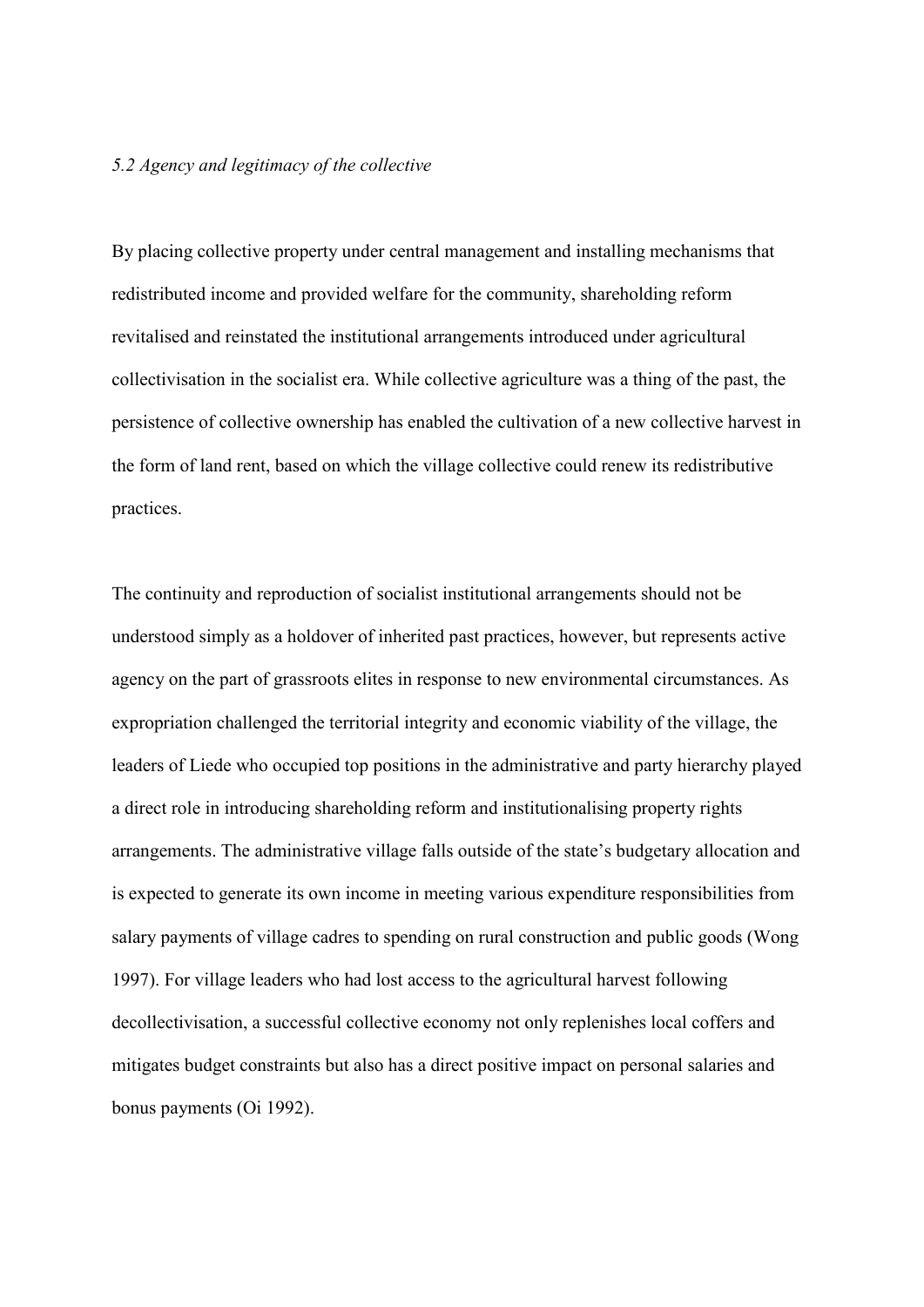The leadership's entrepreneurial management of collective property and allocation of resources for redistribution can moreover be seen as social legitimation devices that help underscore their role as representatives and custodians of collective interests. Profitability of the collective economy not only demonstrates the managerial capability of village leaders, but also affirms their careful stewardship of communal assets (see Ruf 1999). Welfare spending further highlights the centrality of the leadership in guaranteeing collective well being and helps demonstrate its patronage of the village kin. By providing for the village family, leaders are able to cultivate paternalistic relations of dependence and bolster the popular acceptability of their rule. The formal and informal authority of the leaders is directly derived from the notion of the village collective as a corporate community of interests.

### **6. De-ruralisation and corporatisation of the village collective**

Responding to the challenges posed by urban territorial encroachment, Liede has actively adapted the socialist system of collective agriculture and forged new institutional arrangements based on these structural foundations to consolidate the village collective. In the process it has also remade itself from an agrarian community to a rent-based economy that is increasingly connected to transnational flows of financial and real estate capital. Into the 2000s, Liede was subject to further transformation as a result of compulsory urbanisation following the introduction of the policy of *checun gaizhi*, or the abolition of the village through administrative reform. Pushed forward by the municipal government, the policy sought to permanently dissolve the village as an administrative unit of grassroots governance.

Promoted under the banner of rural-urban integration, the policy entailed a three-fold change in household registration, grassroots governance and land ownership that essentially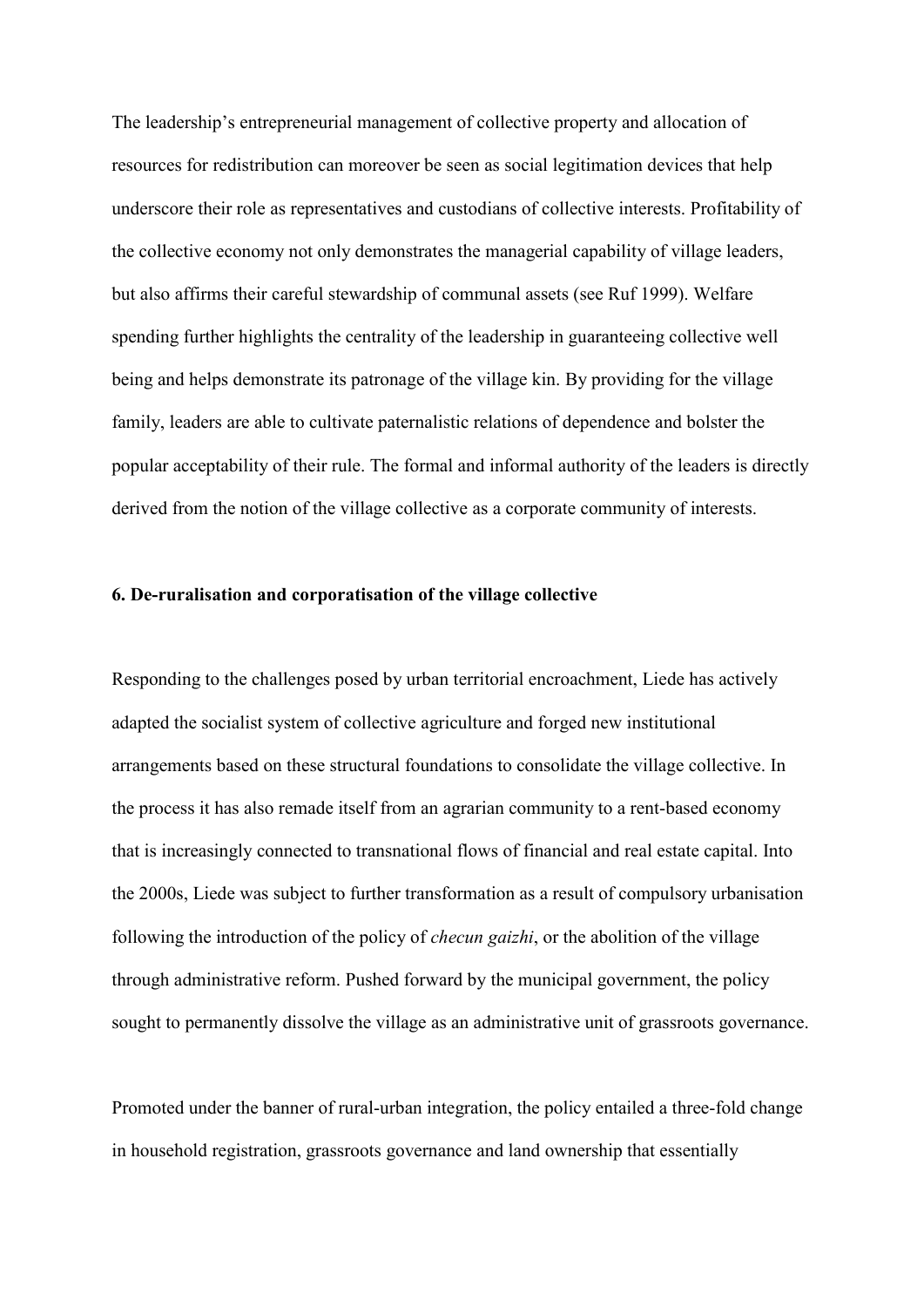amounted to the de-ruralisation of the village. First, all villagers with agricultural household registration living in built-up areas of the city including urban villages were compulsorily converted into residents with non-agricultural household registration (*nongzhuanfei*). Second, the administrative and representative body of the village, namely the villagers' committee, was dismantled and replaced by its urban counterpart, the residents' committee (*cungaiju*). Third, as the village no longer had nominal existence, all land owned by the village collective was converted to state ownership, meaning that the collective ownership of rural land was radically overhauled.

As these changes took effect in 2002, Liede turned from a village in administrative status into an urban neighbourhood (*shequ*). The villagers' committee was dissolved and Liede's indigenous population was converted from villagers (*cunmin*) to urban residents (*jumin*). The abolition of the administrative village, however, did not lead to the disintegration and collapse the institutional structures that define and maintain the village as a collective. Rather, the preservation of these structures in the form of a company has given members of Liede an enduring sense of belonging to the village collective.

# *6.1 The village collective as a semi-private company*

As reform abolished the administrative village, it also created a new corporate entity in the form of a joint-stock company (*gufenzhi qiye*). The company was formed through joint capital contribution (*gongtong chuzi*) by entities established under the shareholding reform of the early 1990s, namely constituent units of the village shareholding cooperative and the village economic development company. Some or all assets formerly under the shareholding cooperative were transferred to the new company. Upon asset transfer, the village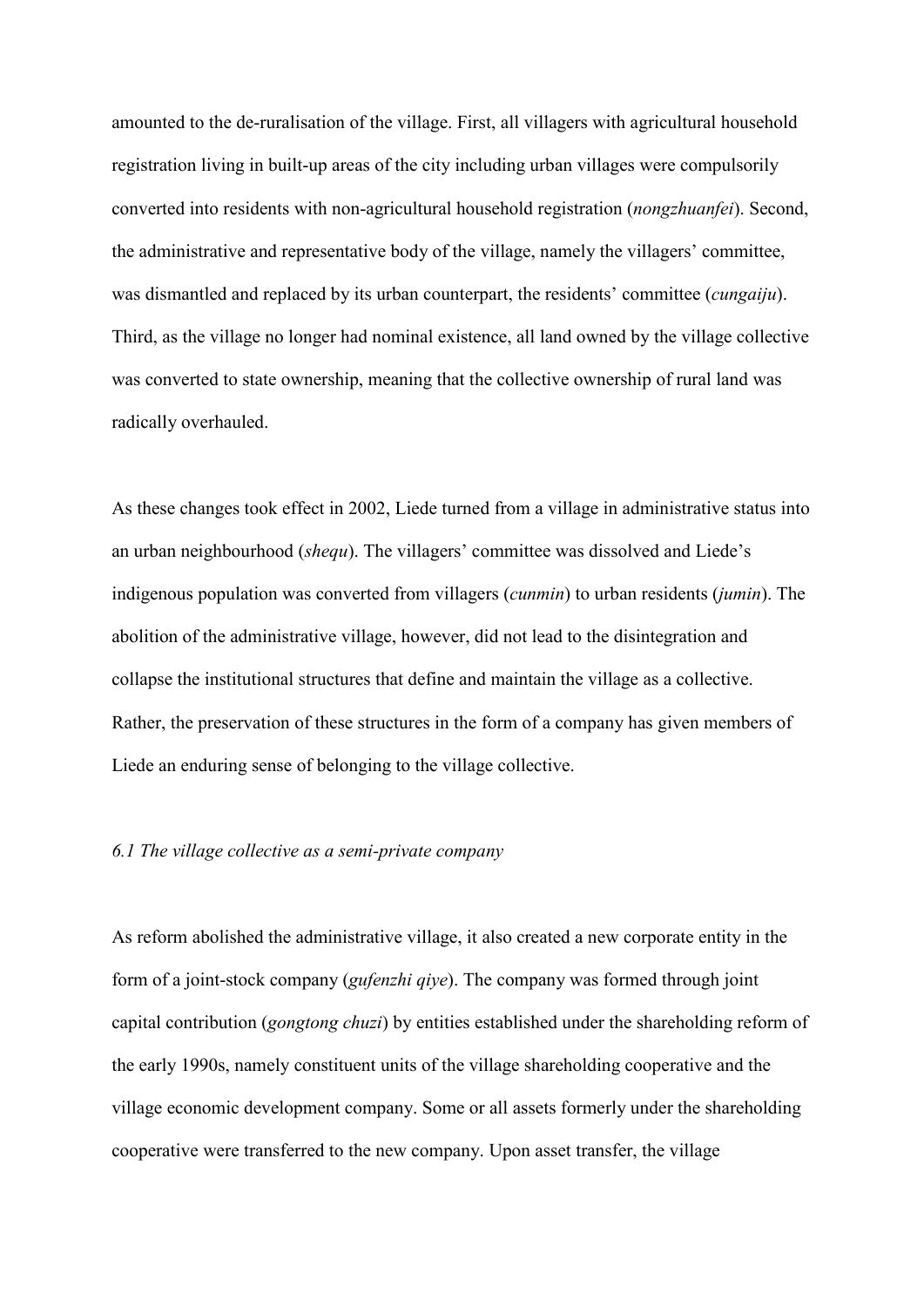cooperative and team cooperatives became corporate shareholders (*faren gudong*) of the company, and acted as intermediaries between the newly established company and residentshareholders.

The shareholding company is essentially the new representative and embodiment of the village collective following the demise of the administrative village. In Liede, the company was established in November 2002 when it lost its village status. Formally known as the Liede Economic Development Company Limited, the company took over the managerial functions of the shareholding cooperative. Like the cooperative, the company is presided over by the shareholders' representatives assembly and the board of directors. Board directors are elected by shareholders' representatives once every three years; as before, the board holds the power to appoint the general manager of the company as well as the managers of all subsidiary companies and industries.

The new company, however, is different from the shareholding cooperative in important ways. To begin with, whereas previously party, administrative and economic powers were nominally separate and exercised respectively by the village party branch, the villagers' committee and the shareholding cooperative, the new company effectively incorporates all three branches of power. On paper, given Liede's newly urban status, grassroots administrative functions should be performed by the residents' committee and the urban sub-district office, with expenses provided by the municipal and district government.<sup>[1](#page-30-0)</sup> In practice, however, these fiscal responsibilities are discharged and devolved to the company. Because collective assets were placed under the managerial control of the company, it was expected

<span id="page-30-0"></span><sup>&</sup>lt;sup>1</sup> Guangzhou Urban Planning Bureau, Opinions on the Institutional Reform of Urban Villages, Document No. 17, 2002, Article 2, Section 4.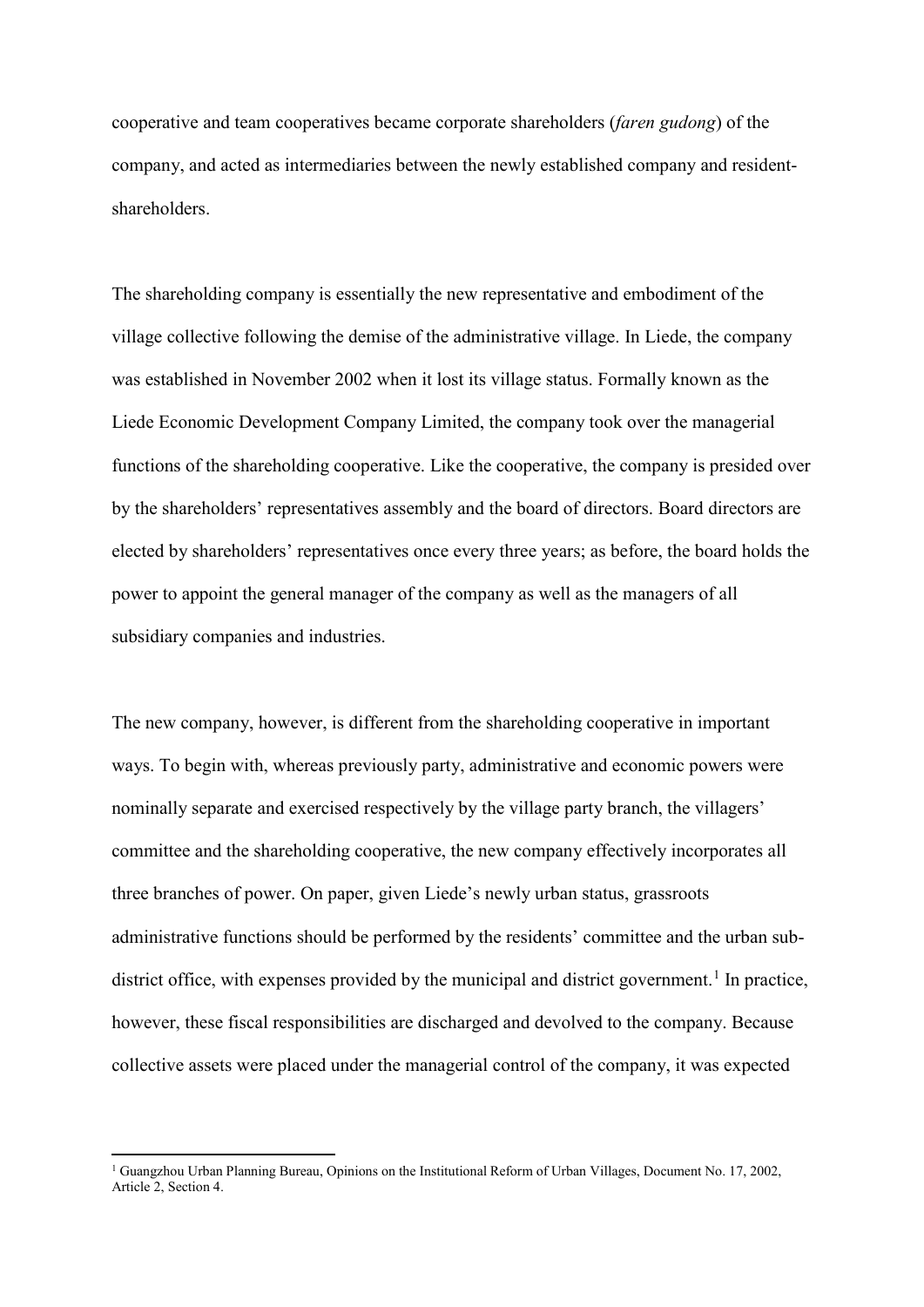that revenues generated from collective property would be sufficient to cover governance expenditures.

The discharge of fiscal responsibilities by urban governments meant that the leaders of Liede have by and large retained their administrative powers, from overseeing community projects, public hygiene and public security to enforcing birth control and family planning. Furthermore, a party committee was set up within the company, replacing the village party branch that existed separately. The party committee is the designated "core of political and economic leadership" of the corporatised village. The company has thus combined in one entity three formerly separate branches of power.

As a kind of corporatized collective, the company is a straddled institution in that it is both a community organisation and a private entity. On the one hand, it is a community organisation in that it represents the village collective in exercising property rights and undertaking redistribution. Through the company, resident-shareholders continued to receive their annual shares in the collective harvest and enjoy social welfare. Unlike a listed company, only members of the community can participate in shareholding. On the other hand, the company is legally a private corporation and is subject to the regulation of China's Company Law. The board of directors is regulated in their capacity as private market actors. The *checun gaizhi* reform, in its attempt to de-ruralise the village and convert it into an urban unit, has thus contributed to the village collective's transformation into a semi-private corporate entity that straddles party, administrative and economic powers.

# *6.2 Distributional consequences*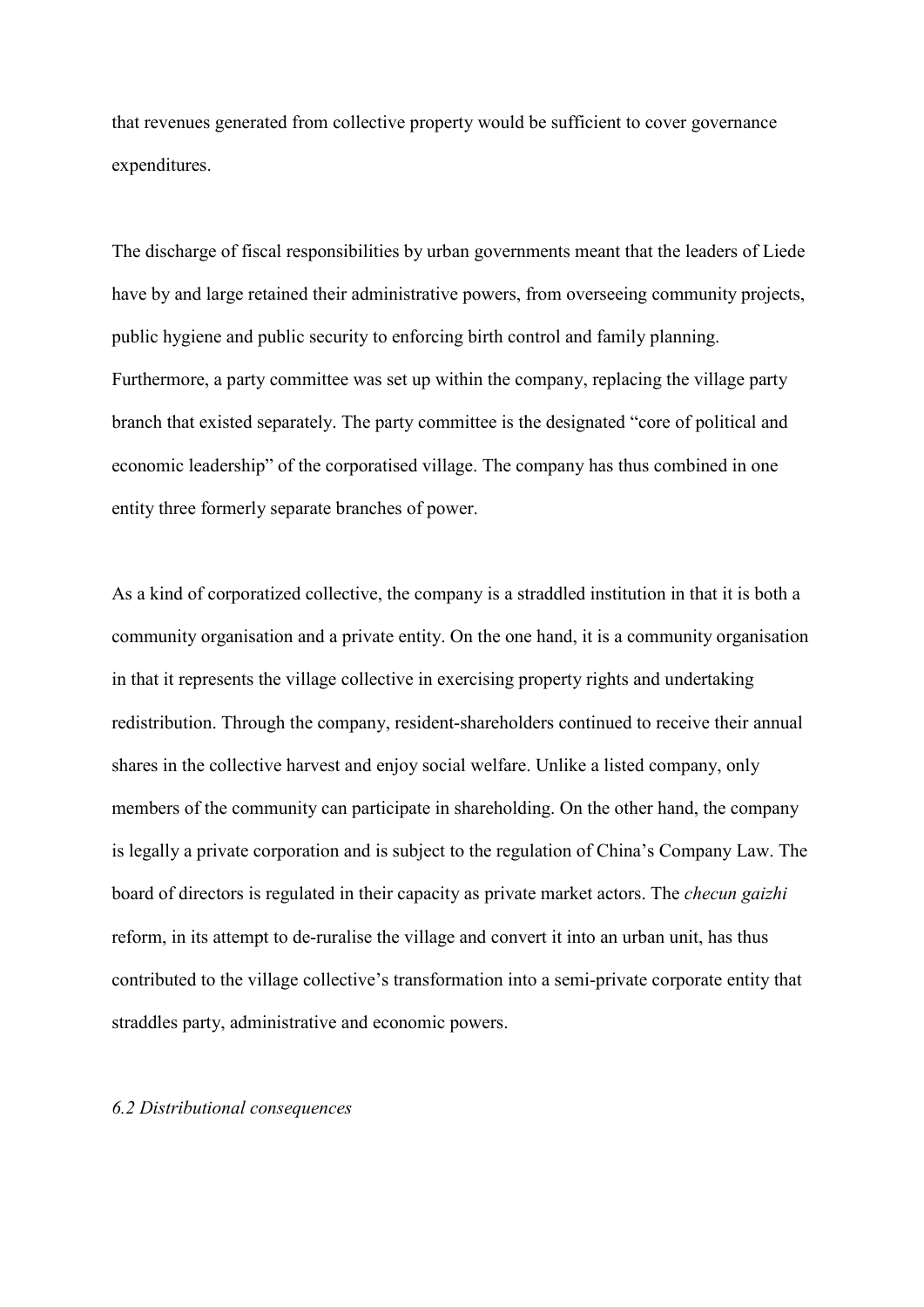Corporatisation has facilitated the preservation of the collective in spite of administrative change. The creation of the company, however, has also led to the institutionalisation of arrangements that both reified and engendered distributional consequences. Upon its establishment in 2002, Chairman Li and his associates immediately took up key positions in the joint-stock company. A seven-member board of directors was formed, with Chairman Li assuming the position of chairperson. Although the obsolescence of the village party branch and the villagers' committee had stripped them of former positions, the straddling of previously separate branches of power has enabled these grassroots cadres to maintain their authority.

Following the establishment of the company, new shareholding arrangements were introduced that re-defined property relations. In particular, a new distinction was created which separated resident-shareholders into two groups with unequal rights, namely "community shareholders" and "society shareholders". The former refers to residentshareholders who are considered to have contributed to collective economic development and are therefore entitled to the full range of rights including the right to receive dividends, to vote for shareholders' representatives and to be nominated for office. The latter refers to resident-shareholders who had found employment outside of the village and are therefore considered to have made no contribution to collective economic development. Society shareholders are only entitled to receive dividends but have no representation in the company. This categorisation was formalised in the shareholding regulations passed and adopted by the shareholders' representatives assembly in 2005. 410 villagers, or almost 10% of the village population, were classified as "society shareholders", and together they claimed only 0.65% of the total number of shares in the company. The remaining 90% of the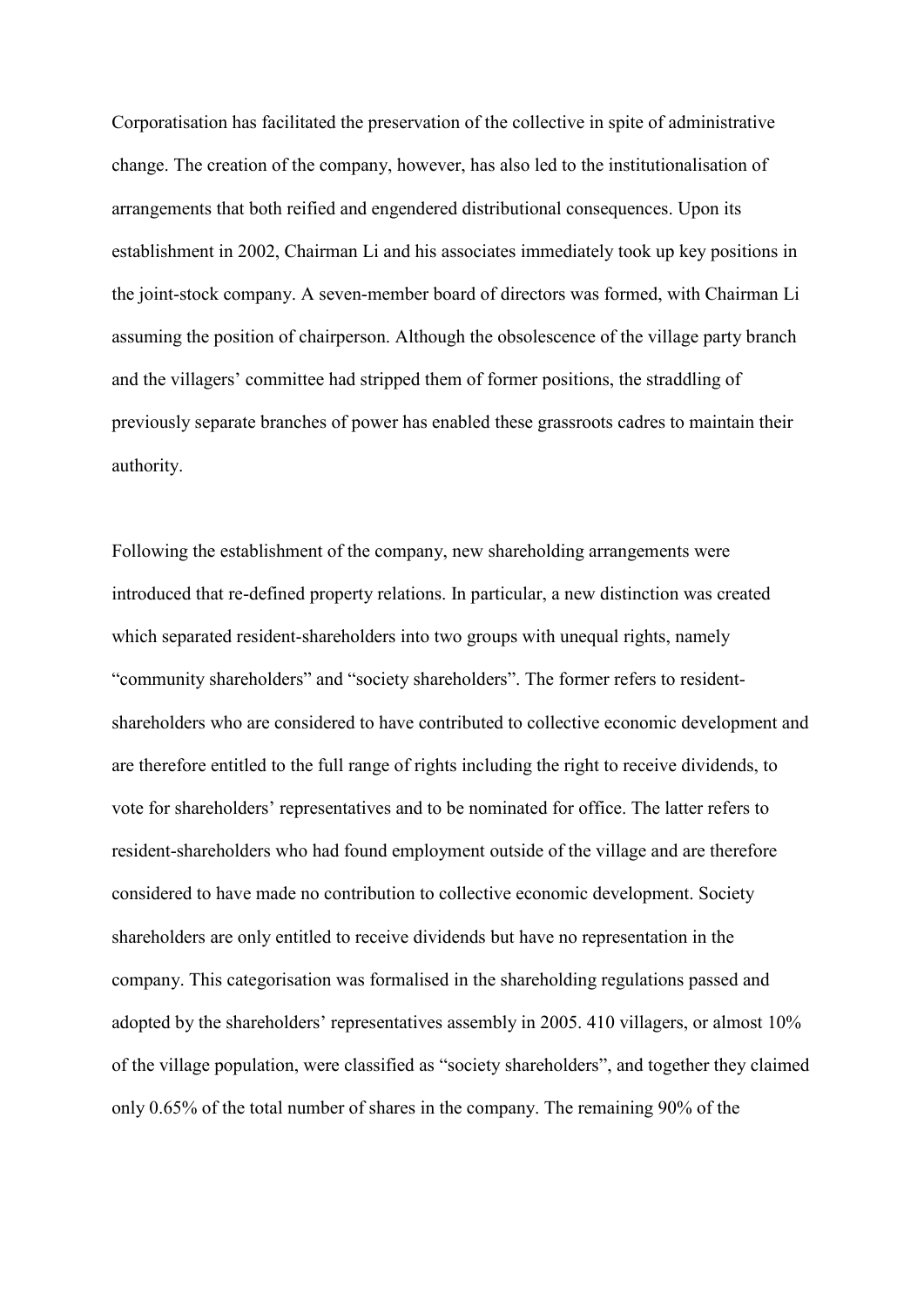population were categorised as "community shareholders" and were entitled to 99% of shares distributed by the company.

Aside from unequal shares in the collective harvest, society shareholders were excluded from political participation in the corporatised village. Prior to the abolition of the villagers' committee, all members of the village above 18 could vote and participate in the political process through the villagers' assembly. With the dissolution of the administrative village, the shareholders' representatives assembly became the only arena where villagers may have a say in the management of collective resources and community affairs. Although the residents' committee supposedly provides a new platform for political participation, the urban body does not have a say in the operation of the company. The exclusion of society shareholders from the shareholders' representatives assembly thus effectively takes away their right to representation and participation, although decisions of the company have direct implications on their livelihoods.

Another outcome of the reform was the increased imbalance in representation between different surname groups. Corporatisation has furthered the power of the Lis as a sociopolitical group to the exclusion of other surname groups. Although the Lis make up about 45% of total village population, members of the lineage occupied almost 64% of positions in the inaugural shareholders' representatives assembly. In contrast, the smaller surname groups that in combination make up 35 percent of the village population took up only 14.7% of the positions. Because the board of directors was elected by the shareholders' representatives assembly, the Lis similarly dominated positions at the top echelon of power. All except one director in the inaugurating administration of the company were surnamed Li. The Lis also headed most of the departments including urban construction, property management, public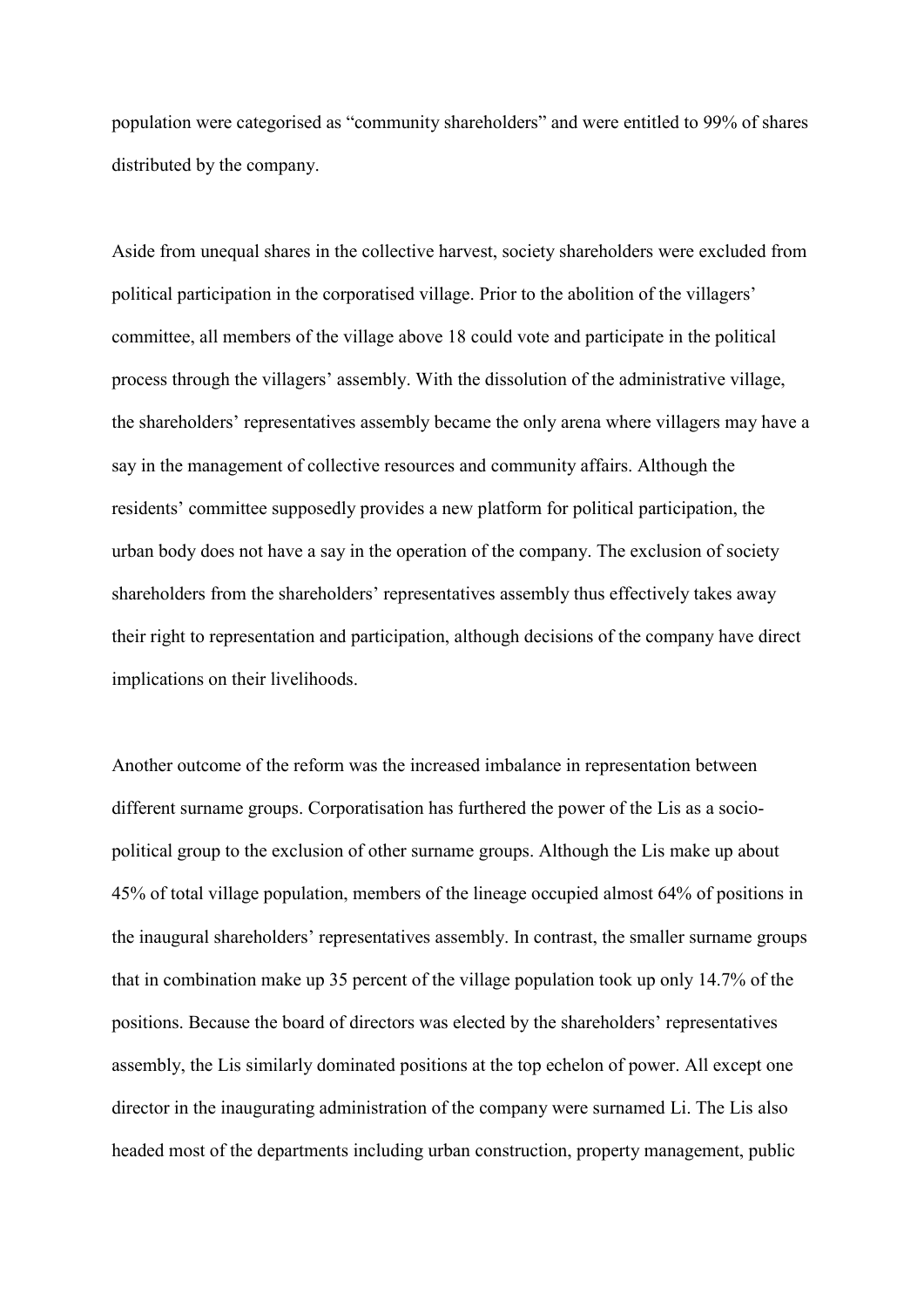security, finance and civil affairs. The differential distribution of power was to create tensions and grievances that would soon become manifest.

# **7. Redevelopment and the afterlife of the "vanished" village**

In 2007, five years after it ceased to be an administrative village, Liede became the first urban village in Guangzhou to undergo wholesale demolition and redevelopment. Despite its nominal urbanisation through administrative reform, Liede was still seen by policymakers and urban planners as "rural" in the sense that it was underdeveloped and undercapitalised. Urban villages are often described in official and media discourses as spaces that are "dirty, chaotic and poor". They are seen as unsightly and congested settlements that occupy prime land in the city. Redevelopment would enable capitalisation of the rent gap that is unrealised under the present land use regime (Smith 1996). By tearing down old buildings and putting up high-value developments, the enhanced ground rent can be realised and gained. In Liede, redevelopment focused on the 33.6 hectares of land where evicted villagers lived following the 1992 expropriation. To planners, demolition of this neighbourhood would create vacant land that could be put to more efficient and profitable use: By evicting villagers again and concentrating their accommodation in 60% of the vacated area, the other 40% could be freed up for high-value developments.

With promise of lucrative returns, the representative assembly of the village company passed the redevelopment plan with a high majority in July 2007. The plot of land was put up for auction, and in September two mainland real estate companies jointly won the bid at 4.6 billion yuan. It was announced that Sun Hung Kai Properties, one of Hong Kong's leading developers, would participate as holder of a third of the project's shares. Spanning 11.4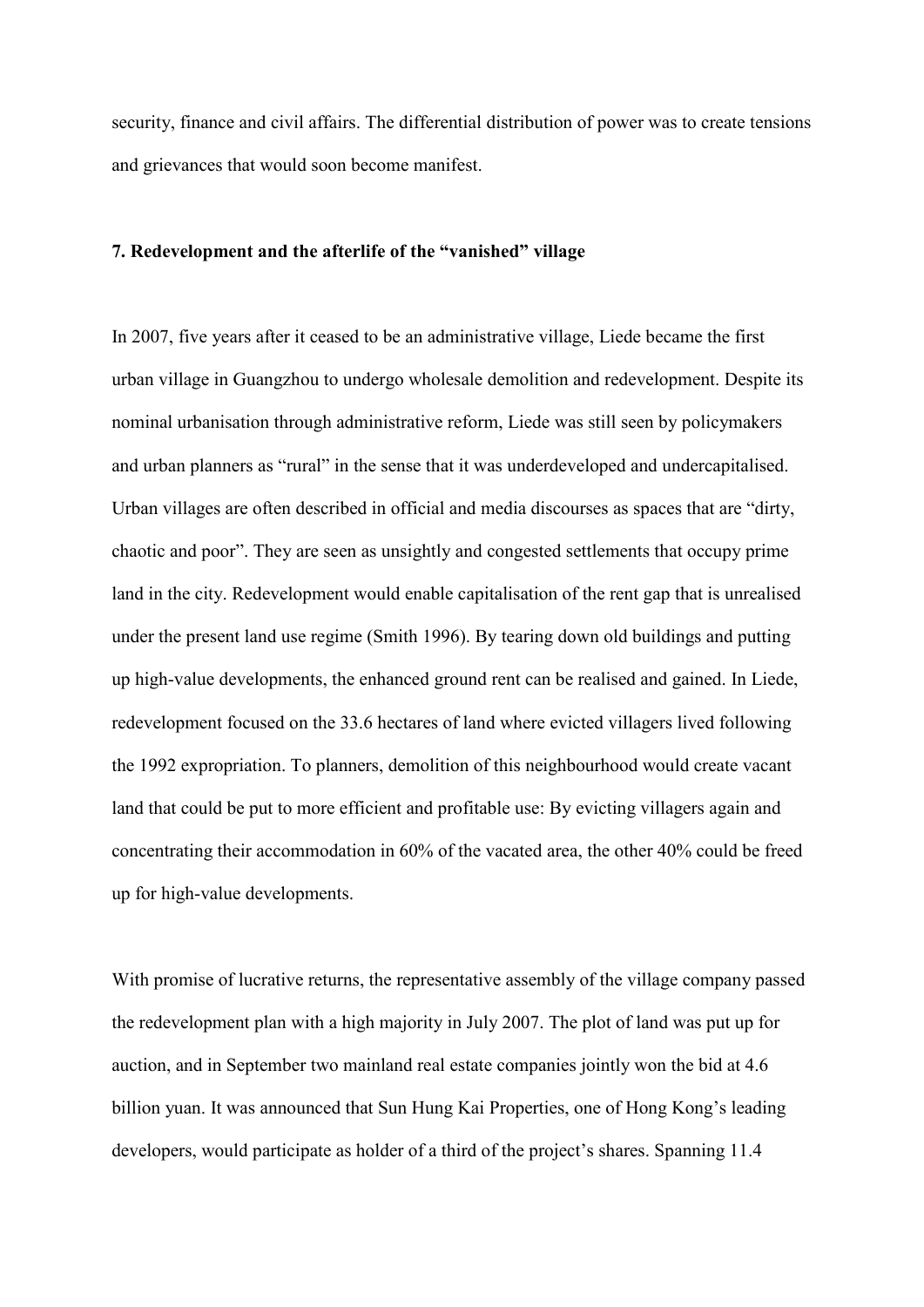hectares at the southern end of Tianhe's new financial district, the area was to be converted into a high-end neighbourhood complete with office buildings, shopping malls, luxury apartments and international hotel brands.



Figure 1. The view of the Pearl River and Liede's commercial developments from a resident's new apartment. Source: Taken by author September 24, 2013.

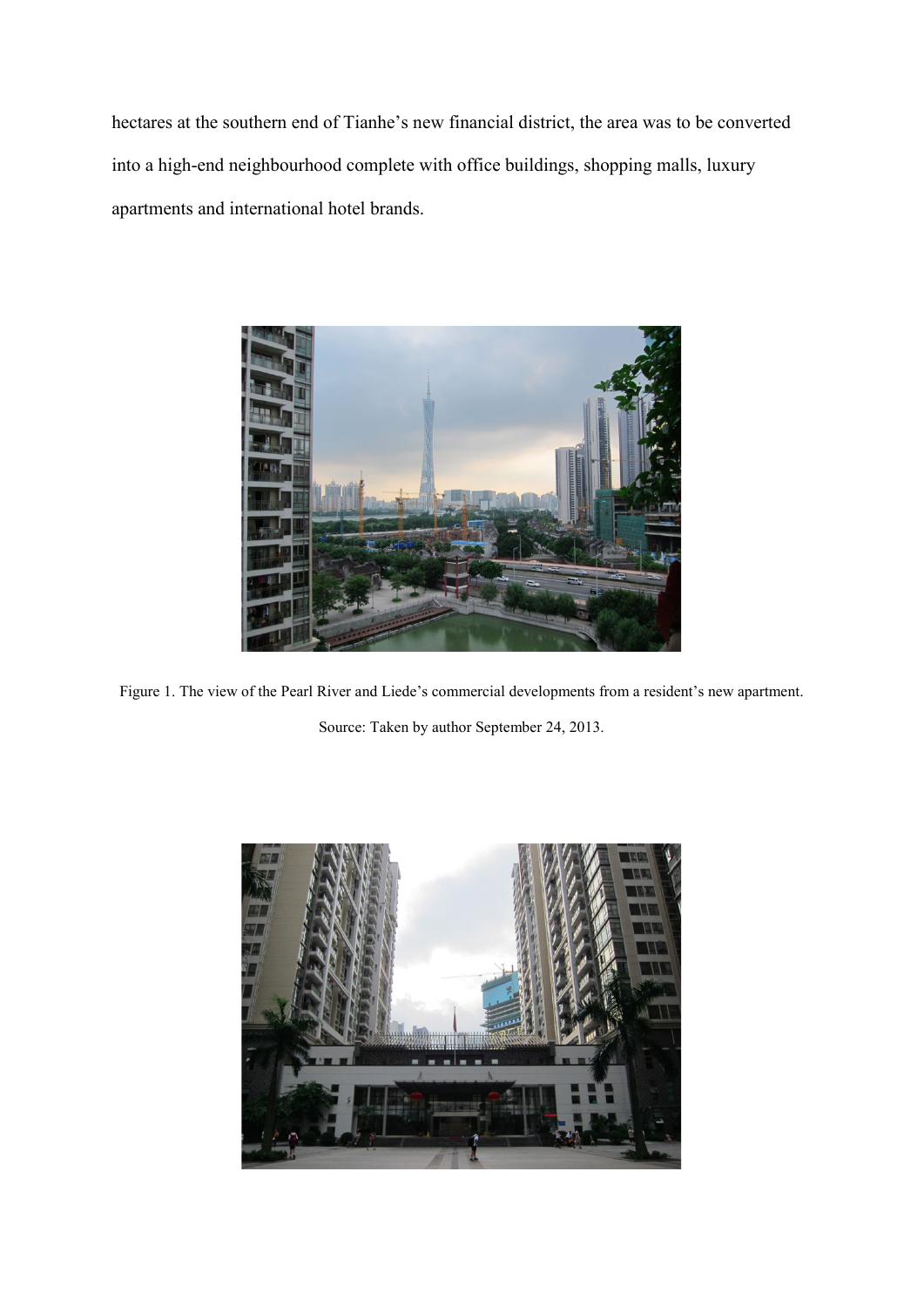Figure 2. The office building of the joint-stock company in redeveloped Liede.

Source: Taken by author September 24, 2013.



Figure 3. Redeveloped residential area with reconstructed ancestral halls. Source: Taken by author September 24, 2013.

By 2011, redevelopment has removed all structural traces of rurality from the former village. In fall 2013 I was invited to the new homes of several residents. Standing in the modern residential neighbourhood with its 40-storey high-rises and neatly planned green space, few would recognise Liede's agrarian past. One of the apartments I visited looks out to the south, with full view of the Pearl River and the city's newest landmark, the foreign-designed Guangzhou Television Tower. My hostess has turned the river-view balcony into her own herbal garden, drying orange peels and flowers in the open air just the way she used to in the village. From the balcony one could catch glimpses of Liede's latest commercial ventures rising up on the other side of the main throughfare as skyscrapers were being built. On the ground, the demography of the community has witnessed a marked shift. The new Liede is a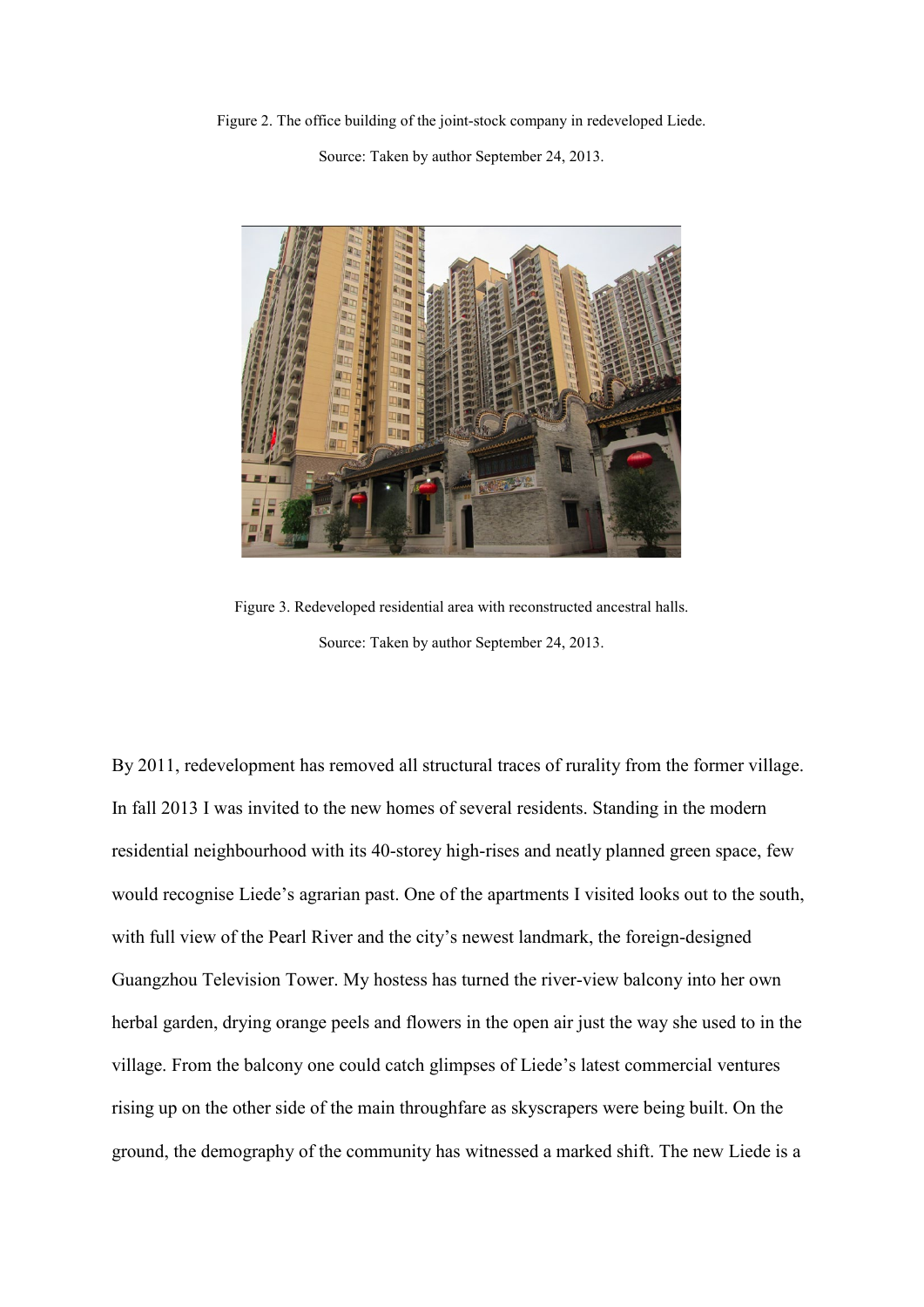hybrid neighbourhood that combines multiple temporalities and spatialities, where foreigners and white-collar professionals share the same living space with villagers who no longer farm.

#### *7.1 The village collective in an urbanised setting*

While redevelopment has transformed Liede's outlook, the village collective has remained in place in its corporatised form. During the redevelopment process, the company has acted and legitimised itself as champion of collective interests. Externally, it represented the collective and the interests of resident-shareholders in actively brokering between the community, property developers and urban governments. Internally, the company leadership mobilised the community in the name of collective interests as it persuaded individual households to accept and sign the compensation and resettlement agreements in the eviction process. Team leaders of the shareholding cooperative and community leaders of different surname groups were deployed as "bridges of communication" to mobilise the population. Acting as legal representative of collective property, the company brought several holdout households to court on the ground that their refusal to evict caused harm to collective economic interests. The court's judgement in favour of the company reinforced the latter's legal standing as the legitimate intermediary and representative of collective interests.

More importantly, the significant growth in revenues brought by redevelopment consolidated collective property and redistributive mechanisms. According to statistics published by the Guangzhou Urban Renewal Bureau in 2012, redevelopment has increased annual collective revenue by fivefold to 500 million yuan and individual dividends by sixfold to 30,000 yuan. The bureau also reported a fivefold increase in villagers' rental income as their new apartments could now fetch higher prices by floor area in the rental market. During fieldwork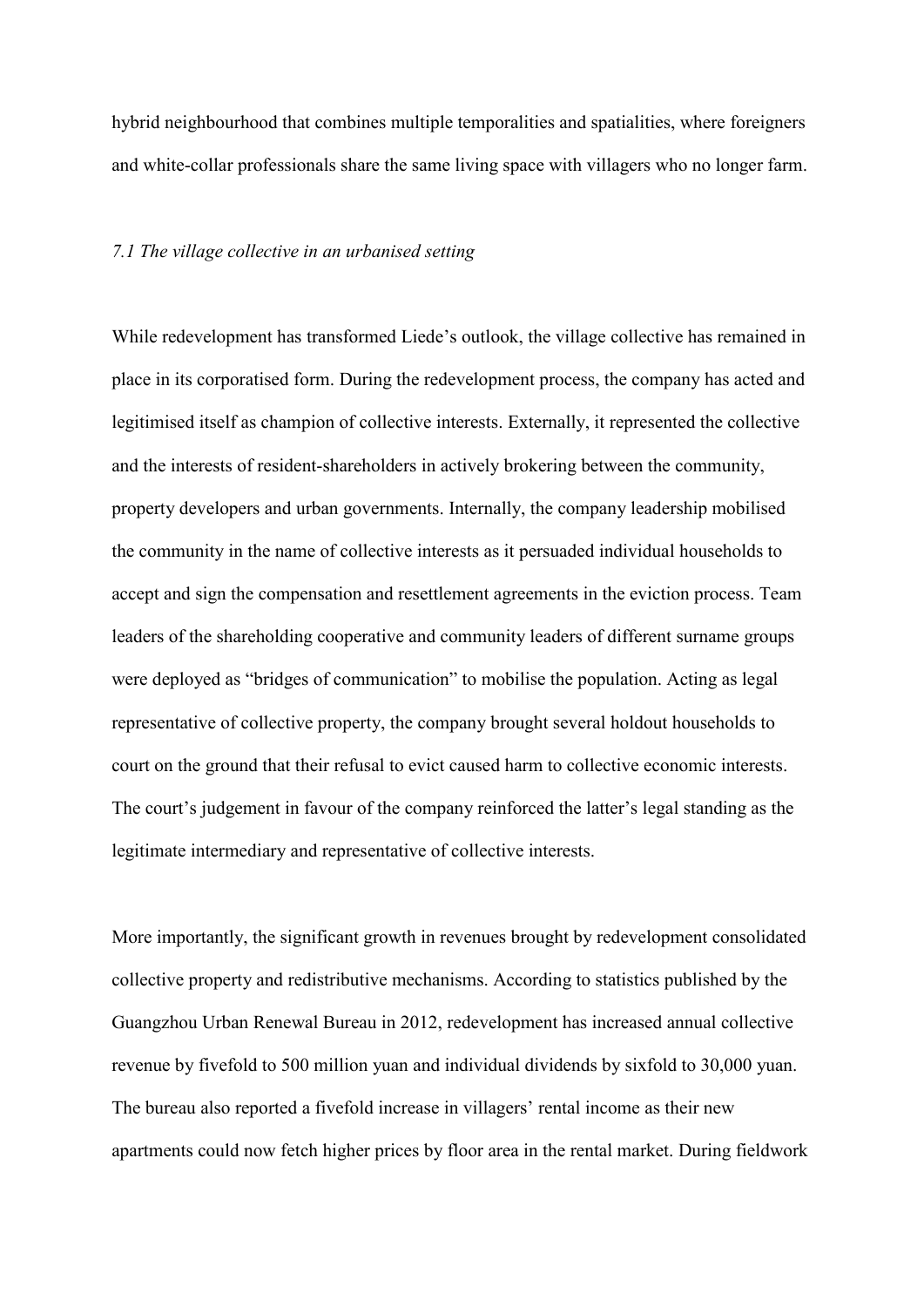most interviewees reported rental revenue increases. A security guard used to make 700 yuan per month from renting out apartments in his three-storey low-rise in the village. He now earns about 8,000 yuan in monthly rental income from his new apartments. A middle-aged woman who previously earned less than 2,000 yuan from rent now makes over 10,000 yuan a month. Another interviewee saw her rental income increase from 3,000 yuan to 7,000 yuan per month.

Lucrative returns from new commercial developments allow the company to secure its commitment to redistribution and community welfare. In 2015, 30 million yuan was set aside for social welfare items, including 790,000 yuan for elderly care, 205,000 yuan for cultural activities and 178,000 yuan for education. Spending on social welfare continues to legitimise the company as benefactor of the community. The leadership has also made adept use of informal institutions to consolidate its authority, by sponsoring lineage activities and hosting community-wide celebrations at traditional festivals. These informal organisations help maintain the cohesiveness of Liede as a corporate community by supplementing and reinforcing formal structures in an urbanised setting.

# *7.2 Distributive politics and emergent tensions*

Institutions, however, are fraught with tensions because they produce differential distributional outcomes for different social groups. The institutional arrangements of collective property favour and perpetuate the power of the representative body that exercises property rights on behalf of the community of co-owners. In Liede, it is the company and specifically the board of directors that wield managerial control over collective assets and undertake redistribution. For a quarter of a century Chairman Li and his aides have derived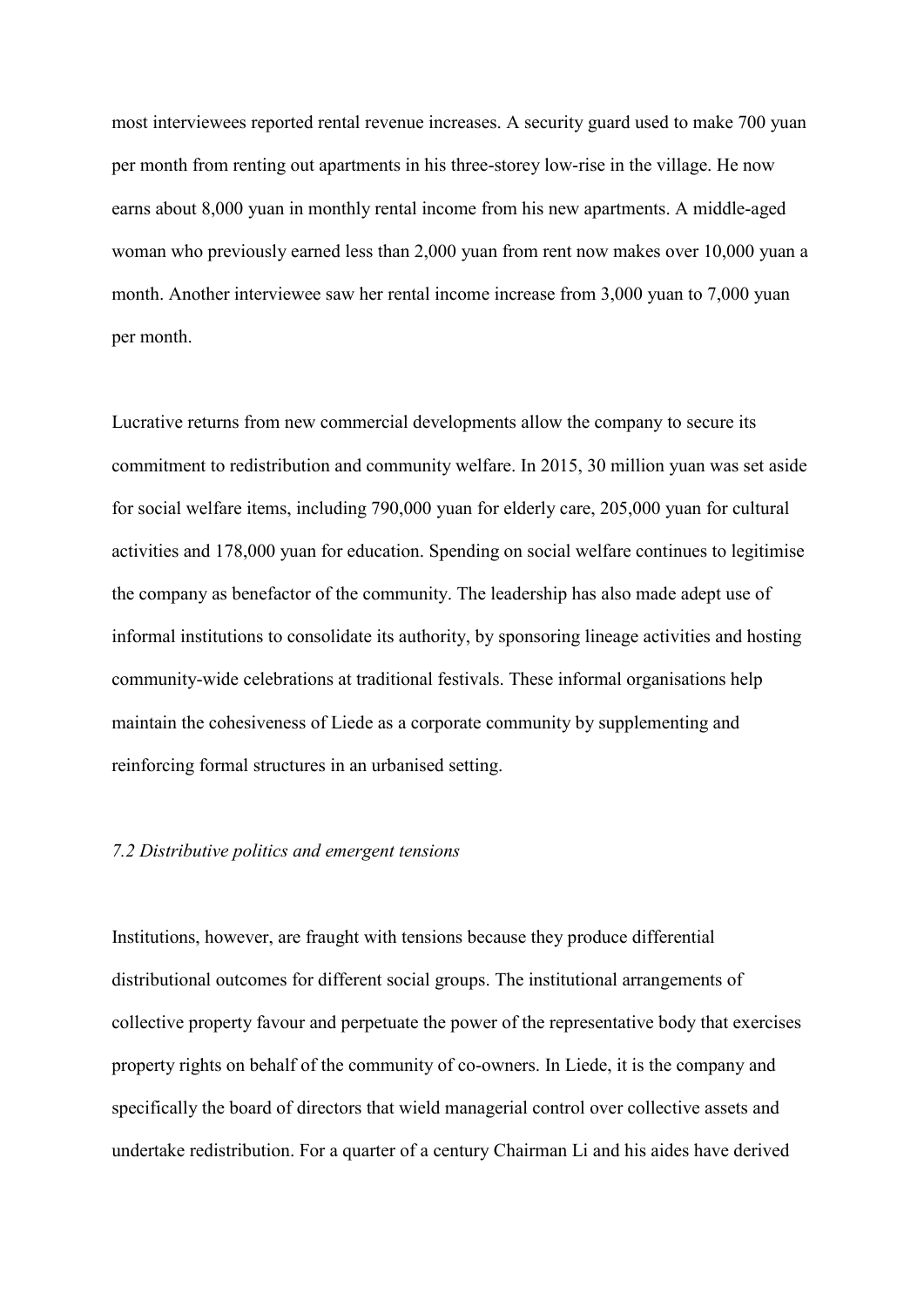formal power from their positions as representatives of the collective and accrued substantial informal authority as community leaders. The concentration of power in one group implies that there is a differential distribution of power within the collective with unequal outcomes.

During redevelopment, the monopolisation of power by Chairman Li became openly contested. Villagers alleged that the leadership was colluding with developers, that by offering the latter favourable terms in land development and tenancy agreements the leaders were given lucrative kickbacks in return. They demanded the annulment of contracts signed between two sides on the ground that their content was not disclosed to the community or discussed in the shareholders' representatives assembly. Amidst growing discontent, Chairman Li quietly departed from Liede in 2013 and submitted his resignation overseas citing medical reasons. His departure, followed by those of his closest associates, gave rise to a series of protests. Villagers boycotted the by-election and demanded the disclosure of Liede's financial records.

Challenges to the legitimacy of existing arrangements came both from within the elites and from the bottom up. Fieldwork revealed that there was growing disquiet among the smaller surname groups over the dominance of the Lis. One interviewee even characterised the protests as a demonstration of competitive territorial behaviour (*zheng dipan*) between the three major surnames as each sought to assert its group's claim to power. Within the resident community, the consequences of the unequal distributional arrangements institutionalised at the establishment of the company were becoming manifest. Those classified as "society shareholders" felt excluded from the benefits brought by redevelopment as these were chiefly redistributed to "community shareholders". Confronted with rising commodity prices and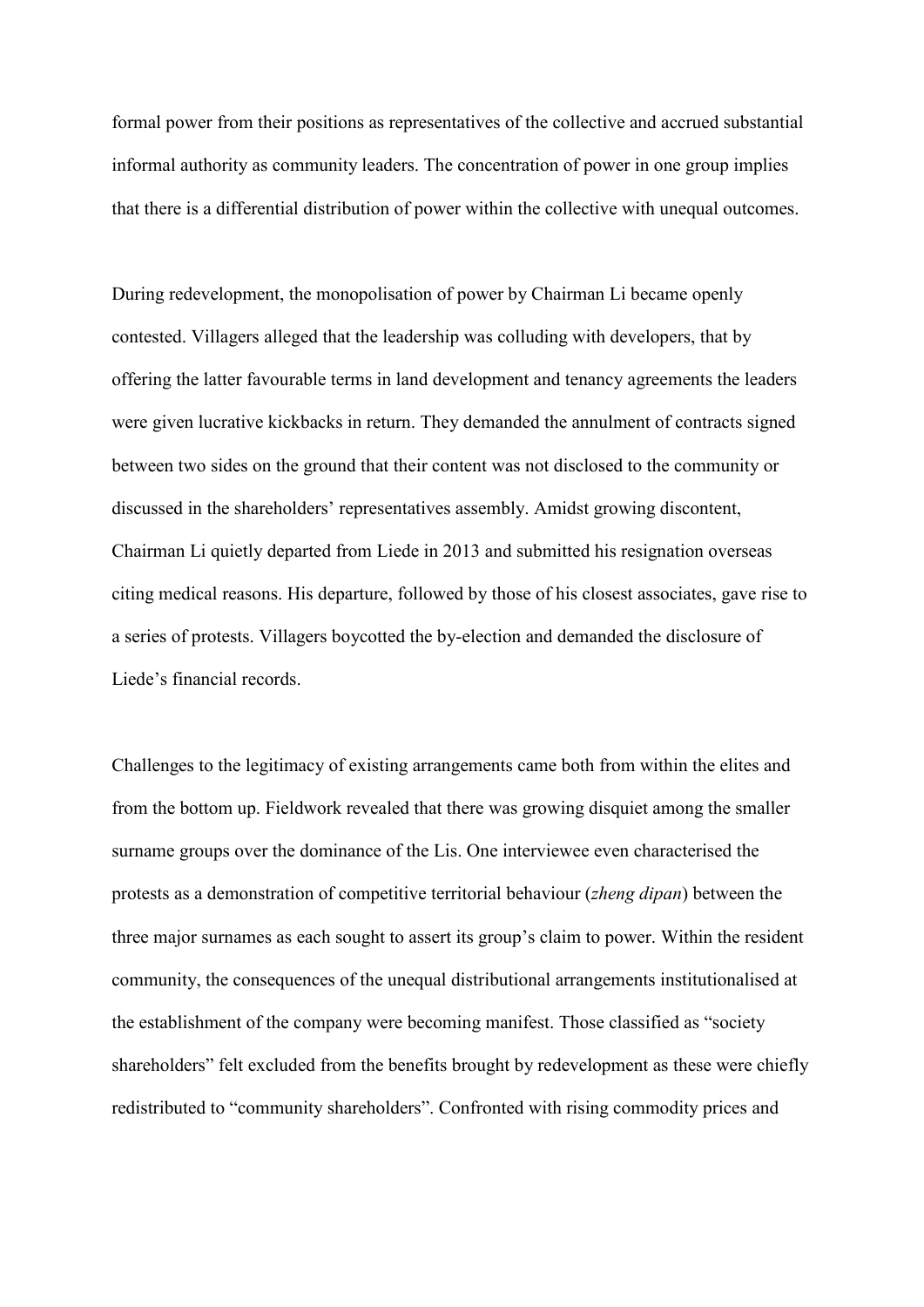management fee increase in redeveloped Liede, they have perceived an overall decline in living standards which exacerbated their sense of unfair treatment.

The emergence of such tensions shows the corporatised village collective to be a contested institutional settlement that remains open to shifts and further transformation. The uneven distribution of power and unequal pattern of resource allocation may be planting endogenous seeds for change. How the collective in its present corporatised form would continue to evolve in an urban setting invites further research.

## **8. Concluding reflections: Representing rurality in urbanising China**

In three decades Liede has transformed from an agrarian community to an internationalised residential community servicing middle- and upper-class residents, with real estate developments that increasingly connect the locality to global networks of trade and finance. It has, like other rural places under globalisation, become an increasingly "networked space" (Woods 2007). With a strong rent-dominated accumulation regime, Liede presents an image of the rural that is very different from the neglected, excluded and static space that has become characteristic in studies of the post-socialist countryside, which "assumes a pattern of state withdrawal, scarce resources and ever decreasing social security and cohesion" (Kay et al. 2012: 58).

This paper has shown how the institutions that define and maintain the village of Liede as a collective – that socialist notion of a community based on common property and redistributive mechanisms – have remained effective despite territorial remaking, administrative adjustment and the change from an agrarian to a rent-based economy. Given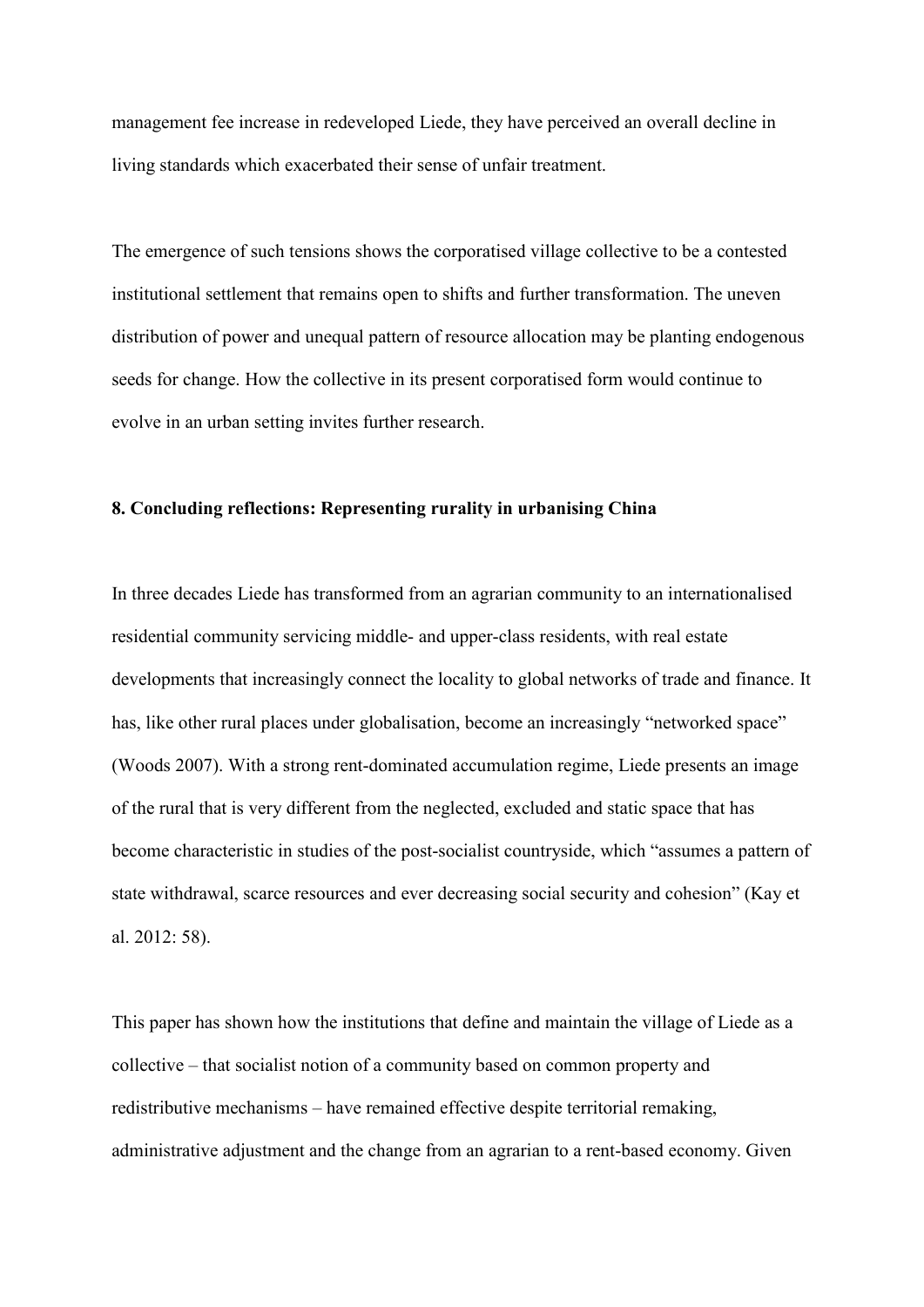the persistence of collective ownership, the institutional arrangements introduced under state socialism were revived in the reform era to tackle the issue of distribution arising from common property, with land rents replacing crop yield as the new collective harvest to be divided. In lieu of the socialist production brigade and team, the shareholding cooperative and the shareholding company now act as the representatives of collective interests as they exercise property rights, redistribute income and provide welfare for the community.

As the case of Liede shows, the distributive consequences of institutional arrangements subject them to continuous contestation. The historical institutionalist perspective suggests that institutions are above all else "*distributional instruments* laden with power implications" (Mahoney and Thelen 2010: 8). The formal power wielded by leaders of the cooperative and the company by virtue of their position as representatives and redistributors has contributed to differential power distribution and unequal outcomes. Whether contestation arising from such perceived unfairness may lead to further institutional change remains to be seen, for instance in the direction of devolving property rights to individual households.

For now, the persistence of the village collective offers insights into how "the village" or "the rural" may be conceived of in the context of urbanising China. By Liede's physical outlook, administrative status and economic characteristics, it would seem that the integration and absorption of the rural into the urban has been completed. But rurality is also experienced and perceived by actors on the ground. The social representation approach to understanding rurality sees the rural as a "social construct" relating to how people speak of, interpret and identify themselves and others as being rural (Cloke and Milbourne 1992; Halfacree 1993, 1995; Jones 1995; Woods 2005). Indeed the definition of what constitutes legitimate rurality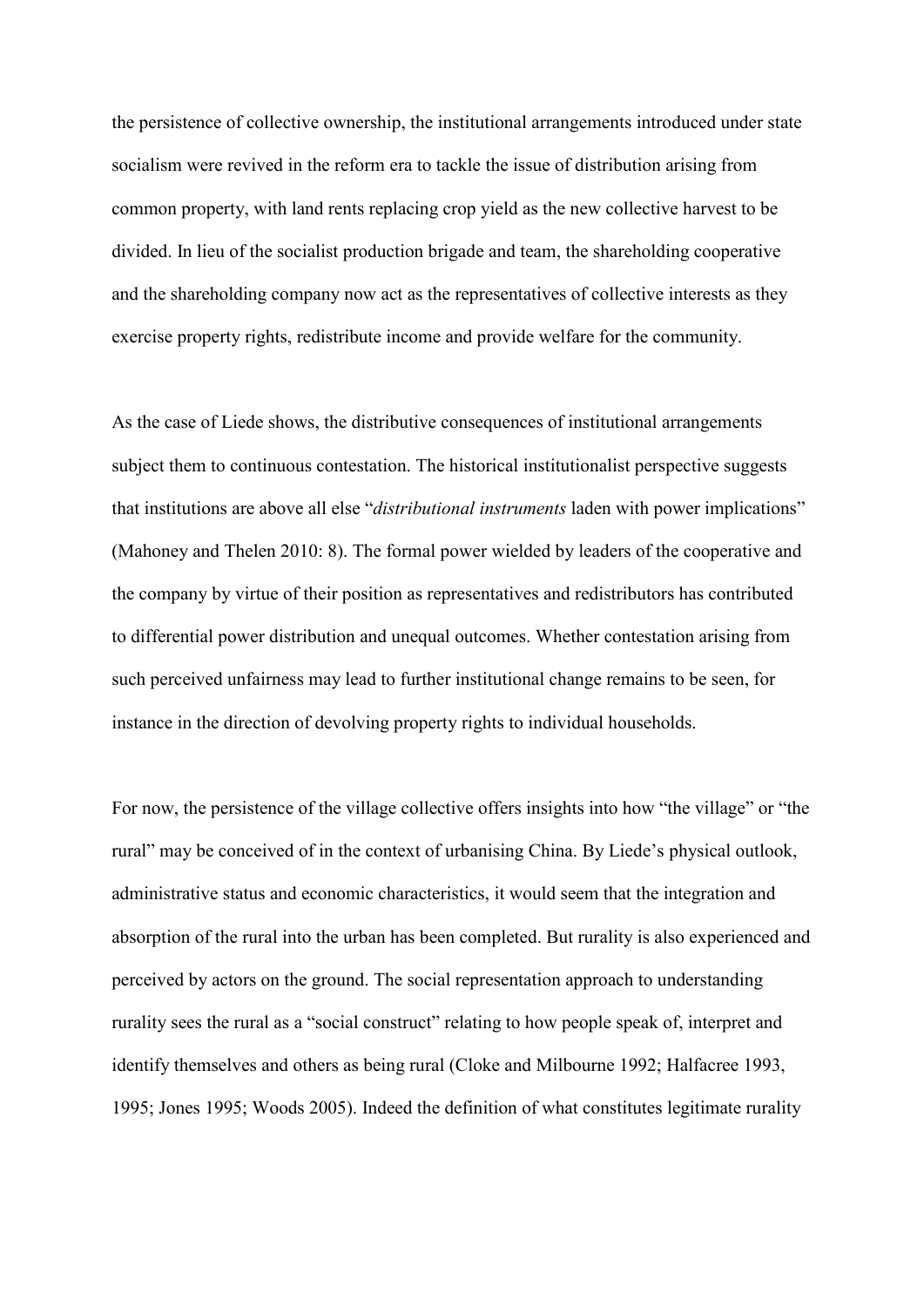can be a subject of contest for those who stand to gain from having certain meanings of rurality legitimised and perpetuated (Mormont 1990).

In government, media and even academic discourses, Liede has often been held up as an exemplar of successful rural-urban transformation that generates lucrative outcomes for state, capital and community (see for example Li et al. 2014). From the perspective of urban planning, Liede was regenerated from an underdeveloped and undercapitalised state of rurality to a modern urban neighbourhood. Nonetheless, in everyday interpretations and lay discourses, perceptions of Liede's rurality prevail. Housing in Liede fetches a lower price when compared with surrounding residential developments as potential buyers and tenants still see Liede as a rural place and discount the value of its property. When looking for work villagers reported encountering the stigmatisation of being "rich peasants" who do not need a job but "have nothing better to do". Perhaps most importantly, Liede's indigenous population are still referred to, by themselves and others, as "villagers" rather than "urban residents". They have a strong sense of belonging to the village collective and a low sense of attachment to the urban neighbourhood.

While they may share the same living space with urban residents, the villagers form an interest community of their own and sometimes their interests are articulated and represented through a "rural vs. urban" framework. One recent controversy surrounding the primary school in redeveloped Liede pits collective interests against wider society interests. Following Liede's redevelopment into an urban neighbourhood, the municipal government sought to take over the primary school which was built with the collective's revenues and convert it to a foreign-language school under the urban school system. This decision incited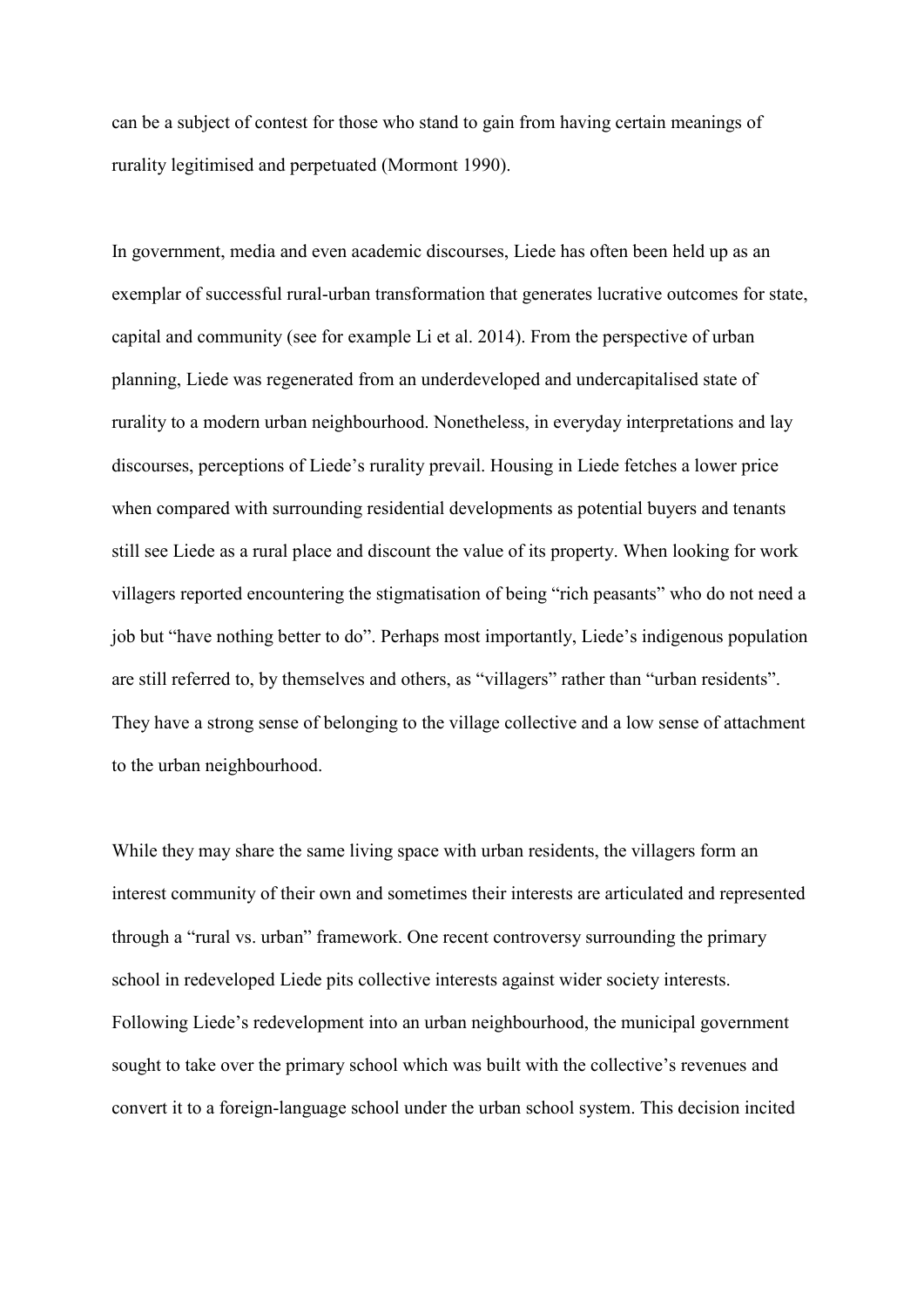vigorous protests from the village community who saw the state's action as an infringement on collective property.

The resilience of such territorially-based interest communities in redeveloped neighbourhoods shows the Chinese urban landscape to be one that is parcelised. These physically disappeared villages constitute distinct localisms that retain a strong sense of the collective, and manifest themselves when the urban state encroaches upon their defined interests. Rather than being a straightforward process of linear transition, therefore, rural restructuring is perhaps more aptly described as a transformative process that produces variegated outcomes. The differentiated landscape of the Chinese city means that it will be a site of continuous conflicts, where competing logics of entitlements and claims contend with one another.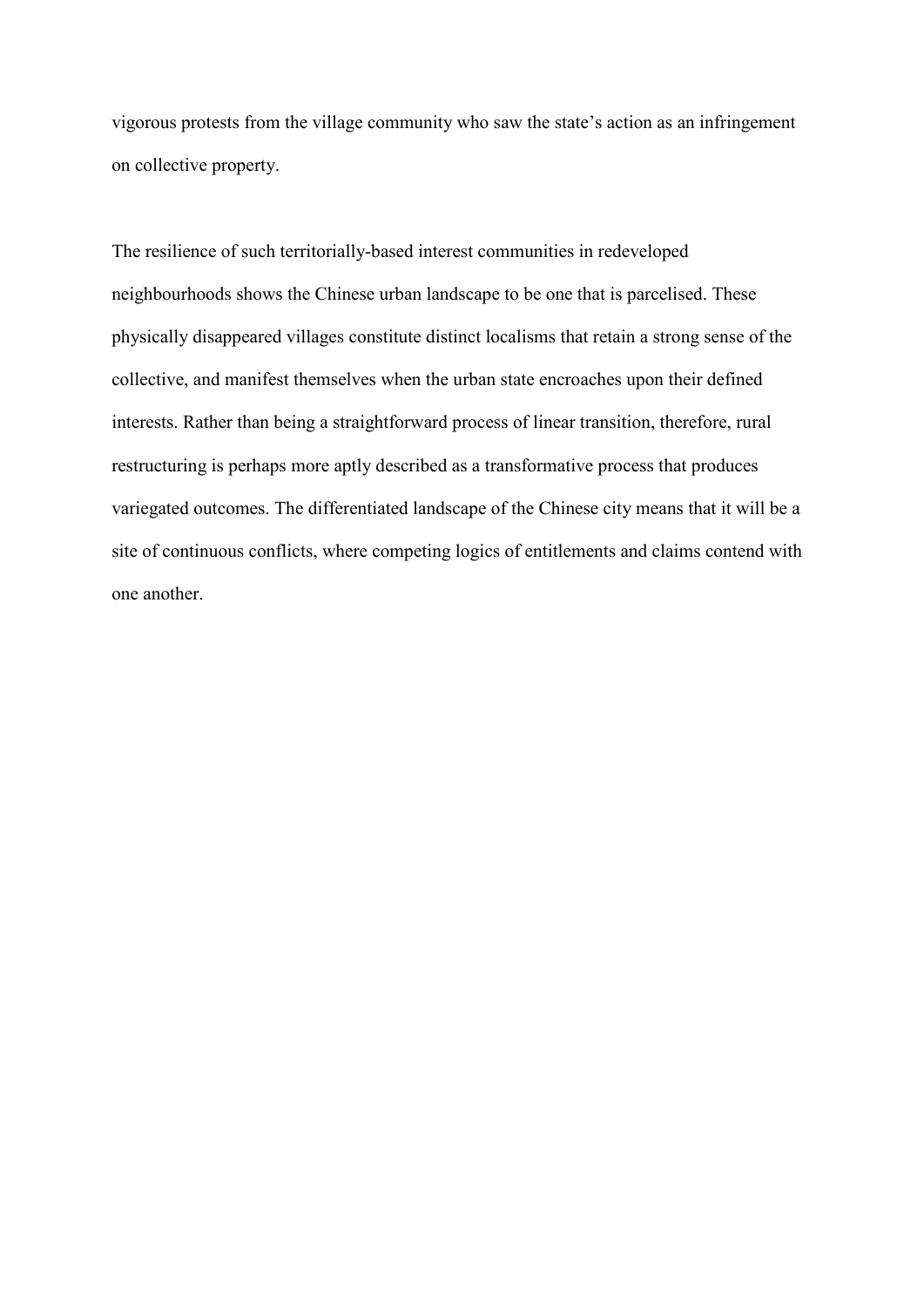# **References**

- Burawoy, Michael, and Katherine Verdery. "Introduction." In *Uncertain Transitions: Ethnographies of Change in the Postsocialist World*, edited by Michael Burawoy and Katherine Verdery, 1-18. Lanham: Rowman & Littlefield Publishers, 1999.
- Cappocia, Giovanni, and R. Daniel Kelemen. "The Study of Critical Junctures: Theory, Narrative, and Counterfactuals in Historical Institutionalism." *World Politics* 59 (April 2007): 341-369.
- Chan, Kam Wing. "Urbanization and Urban Infrastructure Services in the PRC." In *Financing Local Government in the People's Republic of China*, edited by Christine Wong, 83-126. Oxford and New York: Oxford University Press, 1997.
- Chen, An. "The politics of the shareholding collective economy in China's rural villages." *The Journal of Peasant Studies* (2015). doi: 10.1080/03066150.2015.1078318.
- Chen, Chih-Jou Jay. "Local Institutions and the Transformation of Property Rights in Southern Fujian." In *Property Rights and China's Economic Reforms*, edited by Jean C. Oi and Andrew G. Walder, 49-70. Stanford, Calif.: Stanford University Press, 1999.
- Chen, Weixing. *The political economy of rural development in China, 1978-1999*. Praeger, 1999.
- Faure, David, and Helen F. Siu, eds. *Down to earth: The Territorial Bond in South China*. Stanford, Calif.: Stanford University Press, 1995.
- Faure, David, and Helen F. Siu. "Introduction." In *Down to earth: The Territorial Bond in South China*, edited by David Faure and Helen F. Siu, 1-20. Stanford, Calif.: Stanford University Press, 1995.
- Feuchtwang, Stephan. "What is a Village?" In *Cooperative and Collective in China's Rural Development: Between State and Private Interests*, edited by Eduard B. Vermeer, Frank N. Pieke, and Woei Lien Chong, 46-74. M. E. Sharpe, Inc., 1998.
- Guo, Xiaolin. "The Role of Local Government in Creating Property Rights: A Comparison of Two Townships in Northwest Yunnan." In *Property Rights and China's Economic Reforms*, edited by Jean C. Oi and Andrew G. Walder, 71-94. Stanford, Calif.: Stanford University Press, 1999.
- —. "Land Expropriation and Rural Conflicts in China." *The China Quarterly* 166 (2001): 422-439.
- Guo, Zhenglin and Thomas Bernstein. "The Impact of Elections on the Village Structure of Power: The Relations Between Village Committees and Village Party Branches." *Journal of Contemporary China* 13, no. 39 (2004): 257-275.
- Halfacree, K. H. "Talking about rurality: Social representations of the rural as expressed by residents of six English parishes." *Journal of Rural Studies* 11, no. 1 (1995), 1-20.
- —. "Locality and social representation: Space, discourse and alternative definitions of the rural." *Journal of Rural Studies* 9 (1993), 23-37.
- Hao, Pu, Richard Sliuzas and Stan Geertzman. "The Development and Redevelopment of Urban Villages in Shenzhen." *Habitat International* 35 (2011): 214-224.
- He, Shenjing and Fulong Wu. "Property-Led Redevelopment in Post-Reform China: A Case Study of Xintiandi Redevelopment Project in Shanghai." *Journal of Urban Affairs* 27, no. 1 (2005): 1-23.
- —. "China's Emerging Neoliberal Urbanism: Perspectives from Urban Redevelopment." *Antipode* 41, no. 2 (2009): 282-304.
- Helmke, Gretchen, and Steven Levitsky. "Informal Institutions and Comparative Politics: A Research Agenda." *Perspectives on Politics* 2, no. 4 (Dec., 2004): 725-740.
- Ho, Peter. "Who Owns China's Land? Policies, Property Rights and Deliberate Institutional Ambiguity." *The China Quarterly* 166 (2001): 394-421.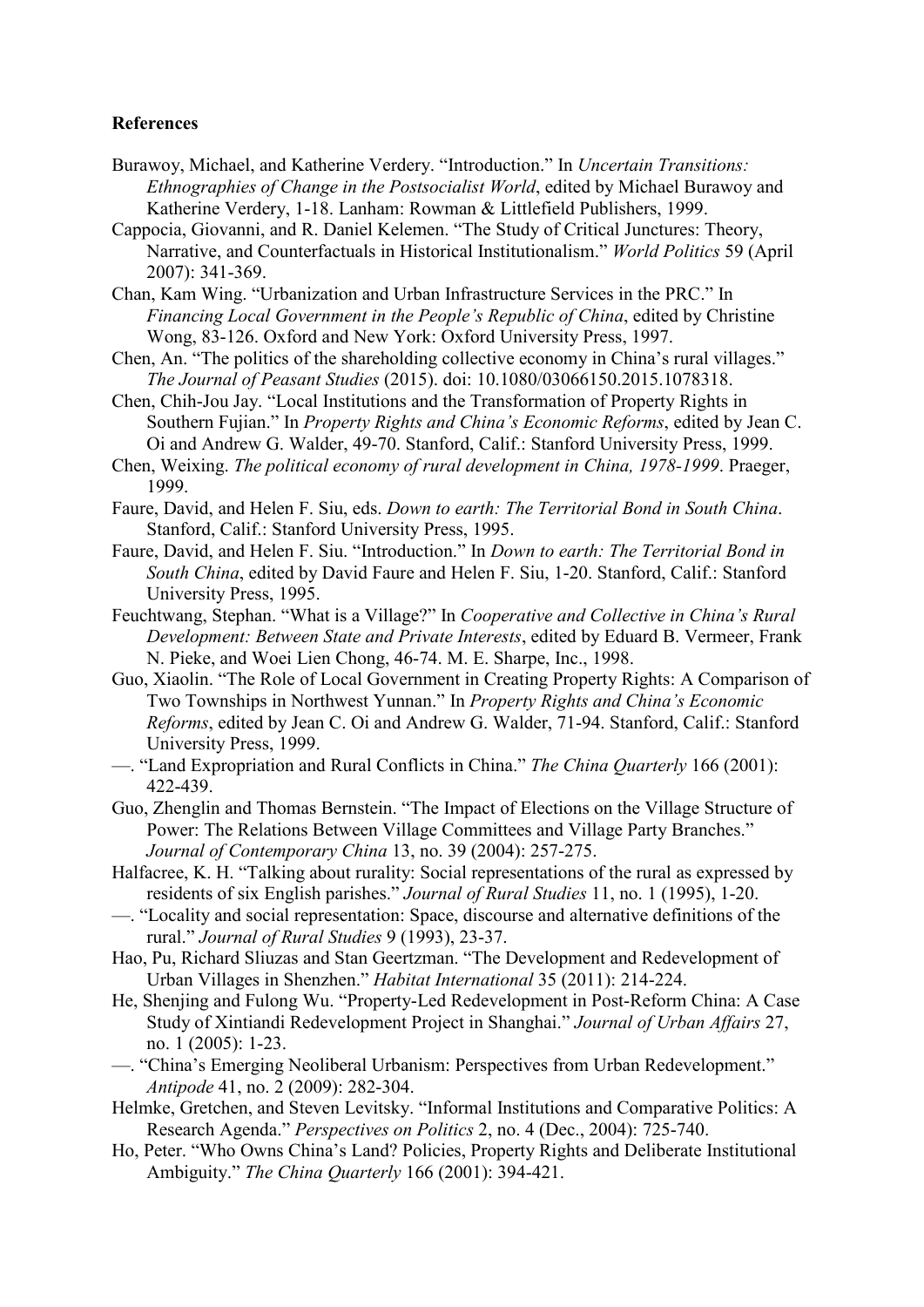- Ho, Samuel P.S. and George C.S. Lin. "Converting Land to Nonagricultural Use in China's Coastal Provinces." *Modern China* 30, no. 1 (2004): 81-112.
- Hsing, You-tien. *The Great Urban Transformation: Politics of Land and Property in China*. Oxford: Oxford University Press, 2010.
- Hu, Biliang. *Informal Institutions and Rural Development in China*. London and New York: Routledge, 2007.
- Jones, Owain. "Lay discourses of the rural: Developments and implications for rural studies." *Journal of Rural Studies* 11, no. 1 (1995), 35-49.
- Kay, Rebecca, et al. "Rural realities in the post-socialist space." *Journal of Rural Studies* 28 (2012).
- Kelliher, Daniel Roy. "The Chinese Debate over Village Self-government." *The China Journal* 37 (1997): 63-86.
- Kung, James Kai-Sing. "The Evolution of Property Rights in Village Enterprises: The Case of Wuxi County." In *Property Rights and China's Economic Reforms*, edited by Jean C. Oi and Andrew G. Walder, 95-120. Stanford, Calif.: Stanford University Press, 1999.
- —. "Common Property Rights and Land Reallocations in Rural China: Evidence from a Village Survey." *World Development* 28, no. 4 (2000): 701-719.
- Li, Zhigang, and Fulong Wu. "Residential satisfaction in China's informal settlements: A case study of Beijing, Shanghai, and Guanghzhou." Urban Geography 37, no. 7 (2013): 923-949.
- Lin, George C. S., and Samuel P. S. Ho. "The State, Land System and Land Development Processes in Contemporary China." *Annals of the Association of American Geographers* 95, no. 2 (2005): 411-436.
- Lin, Nan. "Local Market Socialism: Local Corporatism in Action in Rural China." *Theory and Society* 24, no. 3 (1995): 301-354.
- Lin, Nan, and Chih-Jou Jay Chen. "Local Elites as Officials and Owners: Shareholding and Property Rights in Daqiuzhuang." In *Property Rights and China's Economic Reforms*, edited by Jean C. Oi and Andrew G. Walder, 145-170. Stanford, Calif.: Stanford University Press, 1999.
- Liu, Yuting, et al. "Urban Villages under China's Rapid Urbanization: Unregulated assets and transitional neighborhoods." *Habitat International* 34 (2010): 135-144.
- Looney, Kristen E. "Village Gazetteers: A New Source in the China Field." *The China Journal* 60 (2008): 136-46.
- Mahoney, James, and Kathleen Thelen. "A Theory of Gradual Institutional Change." In *Explaining Institutional Change: Ambiguity, Agency, and Power*, edited by James Mahoney and Kathleen Thelen, 1-37. Cambridge: Cambridge University Press, 2010.
- Marsden, Terry. "New rural territories: Regulating the differentiated rural spaces." *Journal of Rural Studies* 14, no. 1 (1998), 107-117.
- Mormont, Marc. "Who is rural? Or, how to be rural: Towards a sociology of the rural." In *Rural Restructuring and Global Processes*, edited by T. Marsden, P. Lowe and S. Whatmore. London: David Fulton Publications, 1990.
- Nee, Victor, David Stark, and Mark Selden, eds. *Remaking the Economic Institutions of Socialism: China and Eastern Europe*. Stanford, Calif.: Stanford University Press, 1989.
- Nee, Victor. "A Theory of Market Transition: From Redistribution to Markets in State Socialism." *American Sociological Review* 54, no. 5 (1989): 663-681.
- —. "Social Inequalities in Reforming State Socialism: Between Redistribution and Markets in China." *American Sociological Review* 56, no. 3 (Jun., 1991): 267-282.
- North, Douglass C. "Institutions." *Journal of Economic Perspectives* 5, no. 1 (1991): 97-112.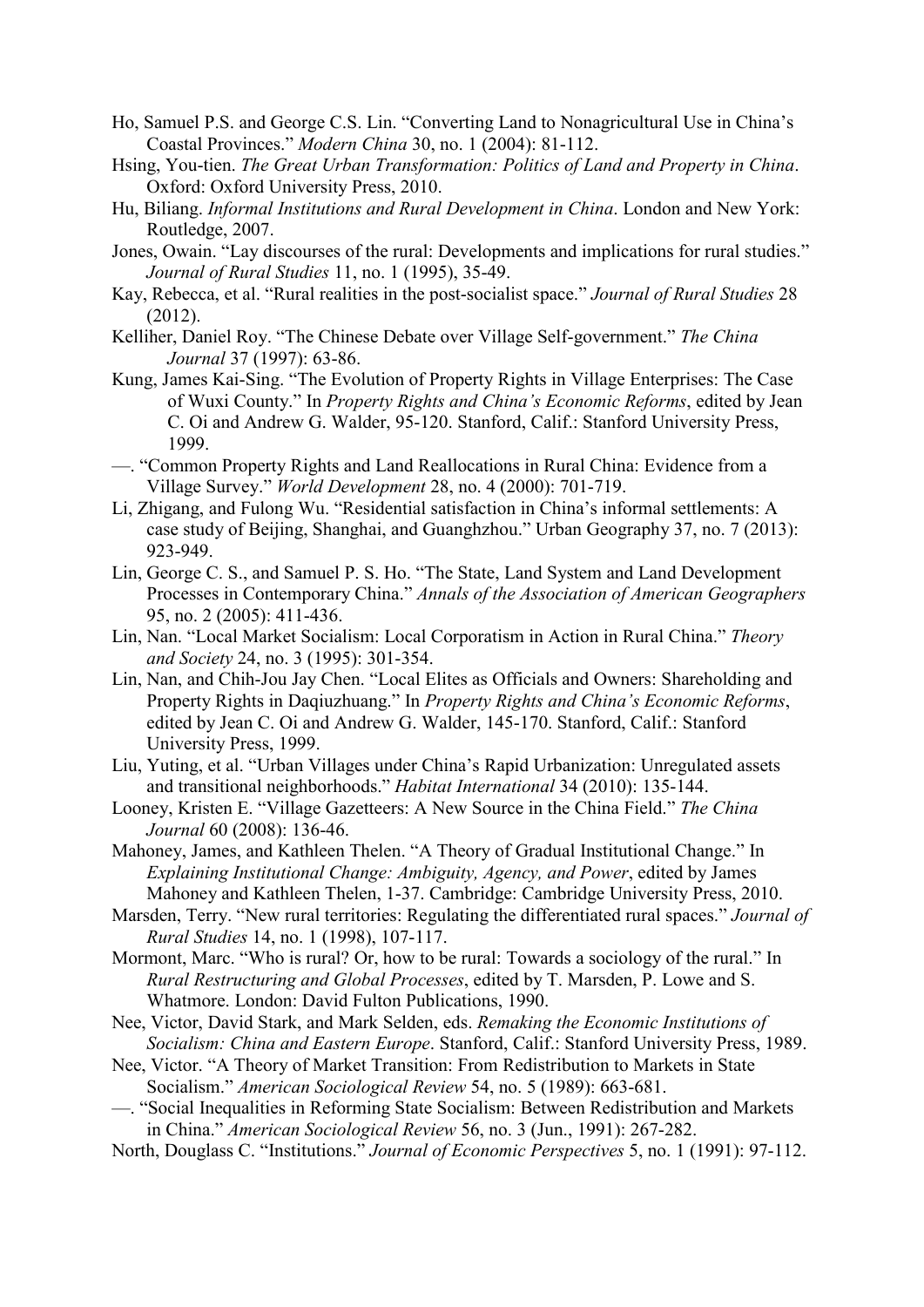- Oi, Jean C. *State and Peasant in Contemporary China: The Political Economy of Village Government*. Oxford: University of California Press, 1989.
- —. "Fiscal Reform and the Economic Foundation of Local State Corporatism in China." *World Politics* 45, no. 1 (1992): 99-126.
- —. "The collective foundation for rapid rural industrialization." In *Cooperative and Collective in China's rural development: Between state and private interests*, edited by [Eduard B. Vermeer,](https://www.google.com.hk/search?tbo=p&tbm=bks&q=inauthor:%22Eduard+B.+Vermeer%22&source=gbs_metadata_r&cad=9) [Frank N. Pieke](https://www.google.com.hk/search?tbo=p&tbm=bks&q=inauthor:%22Frank+N.+Pieke%22&source=gbs_metadata_r&cad=9) and [Woei Lien Chong.](https://www.google.com.hk/search?tbo=p&tbm=bks&q=inauthor:%22Woei+Lien+Chong%22&source=gbs_metadata_r&cad=9) New York: M. E. Sharpe, 1998.
- —. *Rural China Takes Off: Institutional Foundations of Economic Reform*. Berkeley, Calif.: University of California Press, 1999.
- Oi, Jean C., and Andrew G. Walder, eds. *Property Rights and China's Economic Reforms*. Stanford, Calif.: Stanford University Press, 1999.
- —. "Property Rights in the Chinese Economy: Contours of the Process of Change." In *Property Rights and China's Economic Reforms*, edited by Jean C. Oi and Andrew G. Walder, 1-26. Stanford, Calif.: Stanford University Press, 1999.
- Pei, Xiaolin. "Township-village enterprises, local governments, and rural communities: The Chinese village as a firm during economic transition." In *Cooperative and Collective in China's rural development: Between state and private interests*, edited by [Eduard B.](https://www.google.com.hk/search?tbo=p&tbm=bks&q=inauthor:%22Eduard+B.+Vermeer%22&source=gbs_metadata_r&cad=9)  [Vermeer,](https://www.google.com.hk/search?tbo=p&tbm=bks&q=inauthor:%22Eduard+B.+Vermeer%22&source=gbs_metadata_r&cad=9) [Frank N. Pieke](https://www.google.com.hk/search?tbo=p&tbm=bks&q=inauthor:%22Frank+N.+Pieke%22&source=gbs_metadata_r&cad=9) and [Woei Lien Chong.](https://www.google.com.hk/search?tbo=p&tbm=bks&q=inauthor:%22Woei+Lien+Chong%22&source=gbs_metadata_r&cad=9) New York: M. E. Sharpe, 1998.
- Pierson, Paul. "Increasing Returns, Path Dependence, and the Study of Politics." *American Political Science Review* 94, no. 2 (2000): 251-267.
- Po, Lanchih. "Redefining Rural Collectives in China: Land Conversion and the Emergence of Rural Shareholding Co-operatives." *Urban Studies* 45, no. 8 (2008): 1603-1623.
- —. "Asymmetrical integration: public finance deprivation in China's urbanized villages." *Environment and Planning A* 44 (2012): 2834-2851. doi: 10.1068/a44253.
- Ruf, Gregory A. *Cadres and Kin: Making a Socialist Village in West China, 1921-1991*. Stanford, Calif.: Stanford University Press, 1998.
- —. "Collective Enterprise and Property Rights in a Sichuan Village: The Rise and Decline of Managerial Corporatism." In *Property Rights and China's Economic Reforms*, edited by Jean C. Oi and Andrew G. Walder, 27-48. Stanford, Calif.: Stanford University Press, 1999.
- Sargeson, Sally, and Song Yu. "Land Expropriation and the Gender Politics of Citizenship in the Urban Frontier." *The China Journal* 64 (Jul., 2010): 19-45.
- Sit, V., & Yang, C. (1997). Foreign-investment-induced exo-urbanization in the Pearl River Delta, China. *Urban Studies*, *34*, 647-677.
- Smart, J., & Smart, A. (1991). Personal relations and divergent economies: A case study of Hong Kong investment in south China. *International Journal of Urban and Regional Research*, *15*(2), 216-233.
- Streeck, Wolfgang, and Kathleen Thelen. "Introduction: Institutional Change in Advanced Political Economies." In *Beyond Continuity: Institutional Change in Advanced Political Economies*, edited by Wolfgang Streeck and Kathleen Thelen, 3-39. Oxford: Oxford University Press, 2005.
- Tang, Beibei. "'Not Rural but Not Urban': Community Governance in China's Urban Villages". *The China Quarterly* 223 (September 2015): 724-744. doi: 10.1017/S0305741015000843.
- Thelen, Kathleen. *How Institutions Evolve: The Political Economy of Skills in Germany, Britain, the United States, and Japan*. Cambridge: Cambridge University Press, 2004.
- —. "Historical Institutionalism in Comparative Politics." *Annual Review of Political Science* 2 (1999): 369-404.